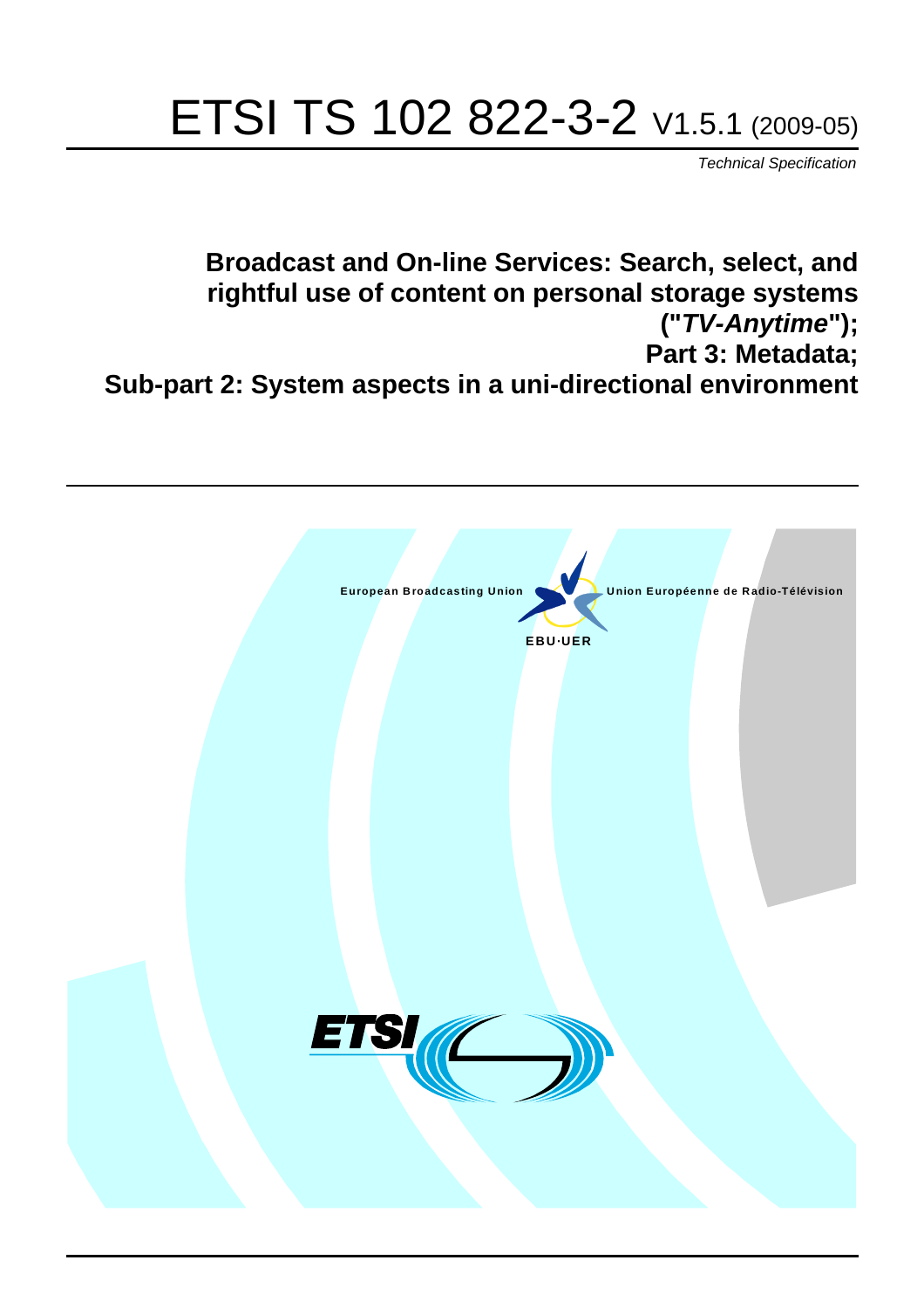Reference

RTS/JTC-TVA-PH1-38-03-02

Keywords broadcasting, content, data, TV, video

#### *ETSI*

#### 650 Route des Lucioles F-06921 Sophia Antipolis Cedex - FRANCE

Tel.: +33 4 92 94 42 00 Fax: +33 4 93 65 47 16

Siret N° 348 623 562 00017 - NAF 742 C Association à but non lucratif enregistrée à la Sous-Préfecture de Grasse (06) N° 7803/88

#### *Important notice*

Individual copies of the present document can be downloaded from: [http://www.etsi.org](http://www.etsi.org/)

The present document may be made available in more than one electronic version or in print. In any case of existing or perceived difference in contents between such versions, the reference version is the Portable Document Format (PDF). In case of dispute, the reference shall be the printing on ETSI printers of the PDF version kept on a specific network drive within ETSI Secretariat.

Users of the present document should be aware that the document may be subject to revision or change of status. Information on the current status of this and other ETSI documents is available at <http://portal.etsi.org/tb/status/status.asp>

If you find errors in the present document, please send your comment to one of the following services: [http://portal.etsi.org/chaircor/ETSI\\_support.asp](http://portal.etsi.org/chaircor/ETSI_support.asp)

#### *Copyright Notification*

No part may be reproduced except as authorized by written permission. The copyright and the foregoing restriction extend to reproduction in all media.

> © European Telecommunications Standards Institute 2009. © European Broadcasting Union 2009. All rights reserved.

**DECT**TM, **PLUGTESTS**TM, **UMTS**TM, **TIPHON**TM, the TIPHON logo and the ETSI logo are Trade Marks of ETSI registered for the benefit of its Members. **3GPP**TM is a Trade Mark of ETSI registered for the benefit of its Members and of the 3GPP Organizational Partners.

**LTE**™ is a Trade Mark of ETSI currently being registered

for the benefit of its Members and of the 3GPP Organizational Partners.

**GSM**® and the GSM logo are Trade Marks registered and owned by the GSM Association.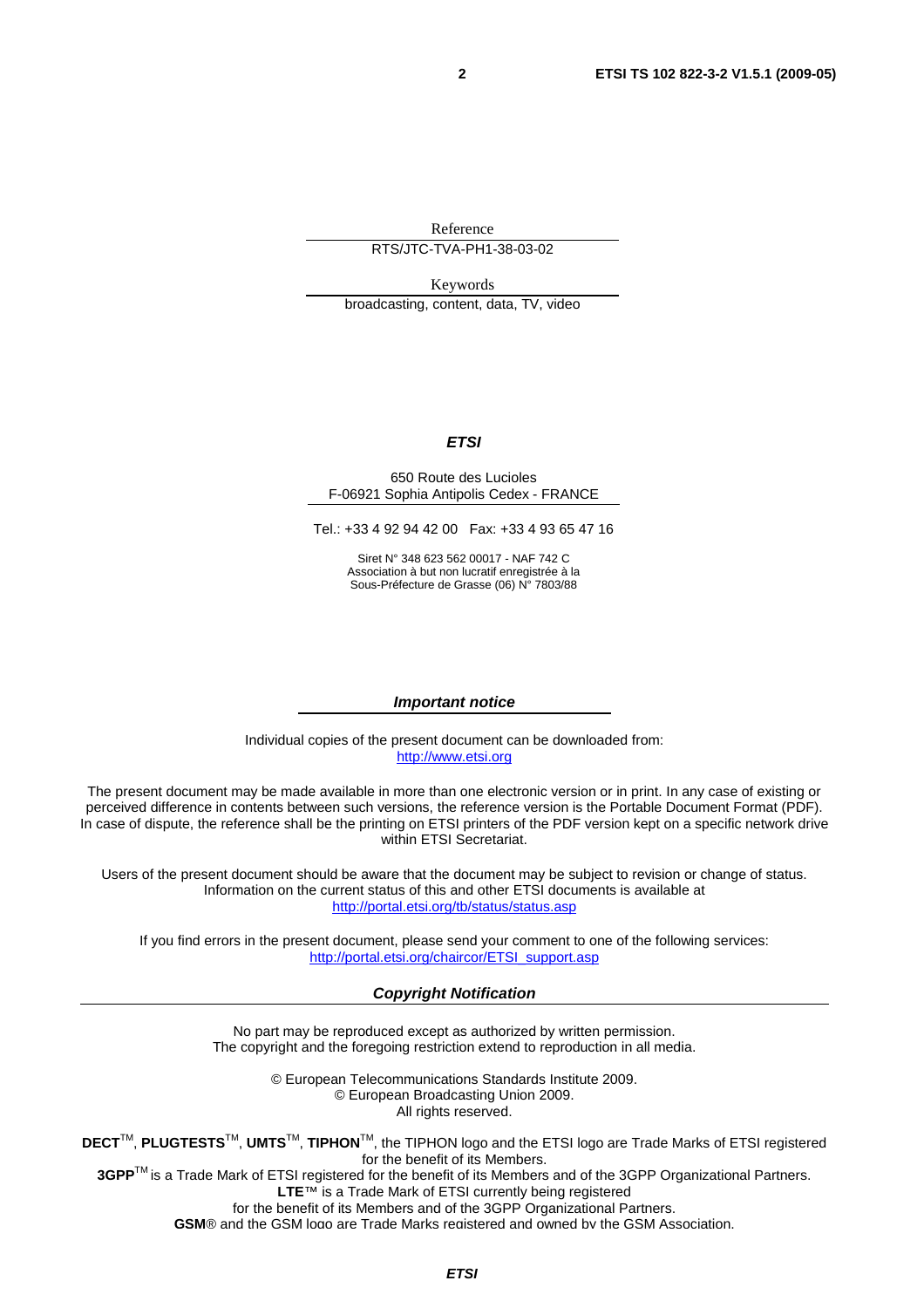# Contents

| 1                      |  |
|------------------------|--|
| $\overline{2}$         |  |
| 2.1                    |  |
| 2.2                    |  |
|                        |  |
| 3                      |  |
| 3.1<br>3.2             |  |
| 3.3                    |  |
|                        |  |
| 4                      |  |
| 4.1                    |  |
| 4.1.1                  |  |
| 4.1.2                  |  |
| 4.1.3                  |  |
| 4.1.4                  |  |
| 4.2                    |  |
| 4.2.1                  |  |
| 4.2.2<br>4.2.3         |  |
| 4.2.4                  |  |
| 4.2.5                  |  |
| 4.3                    |  |
| 4.3.1                  |  |
| 4.3.1.1                |  |
| 4.3.1.2                |  |
| 4.3.1.3                |  |
| 4.3.1.4                |  |
| 4.3.1.5                |  |
| 4.3.1.6                |  |
| 4.3.1.7                |  |
| 4.3.1.8                |  |
| 4.3.1.9                |  |
| 4.3.1.9.1              |  |
| 4.3.1.9.2              |  |
| 4.3.1.10               |  |
| 4.3.1.11               |  |
| 4.3.1.12               |  |
| 4.3.1.13<br>4.3.1.13.1 |  |
| 4.3.1.13.2             |  |
| 4.3.1.14               |  |
| 4.3.1.14.1             |  |
| 4.3.1.14.2             |  |
| 4.3.1.15               |  |
| 4.3.1.16               |  |
| 4.3.1.17               |  |
| 4.3.1.18               |  |
| 4.3.1.19               |  |
| 4.3.1.20               |  |
| 4.3.1.21               |  |
| 4.3.1.22               |  |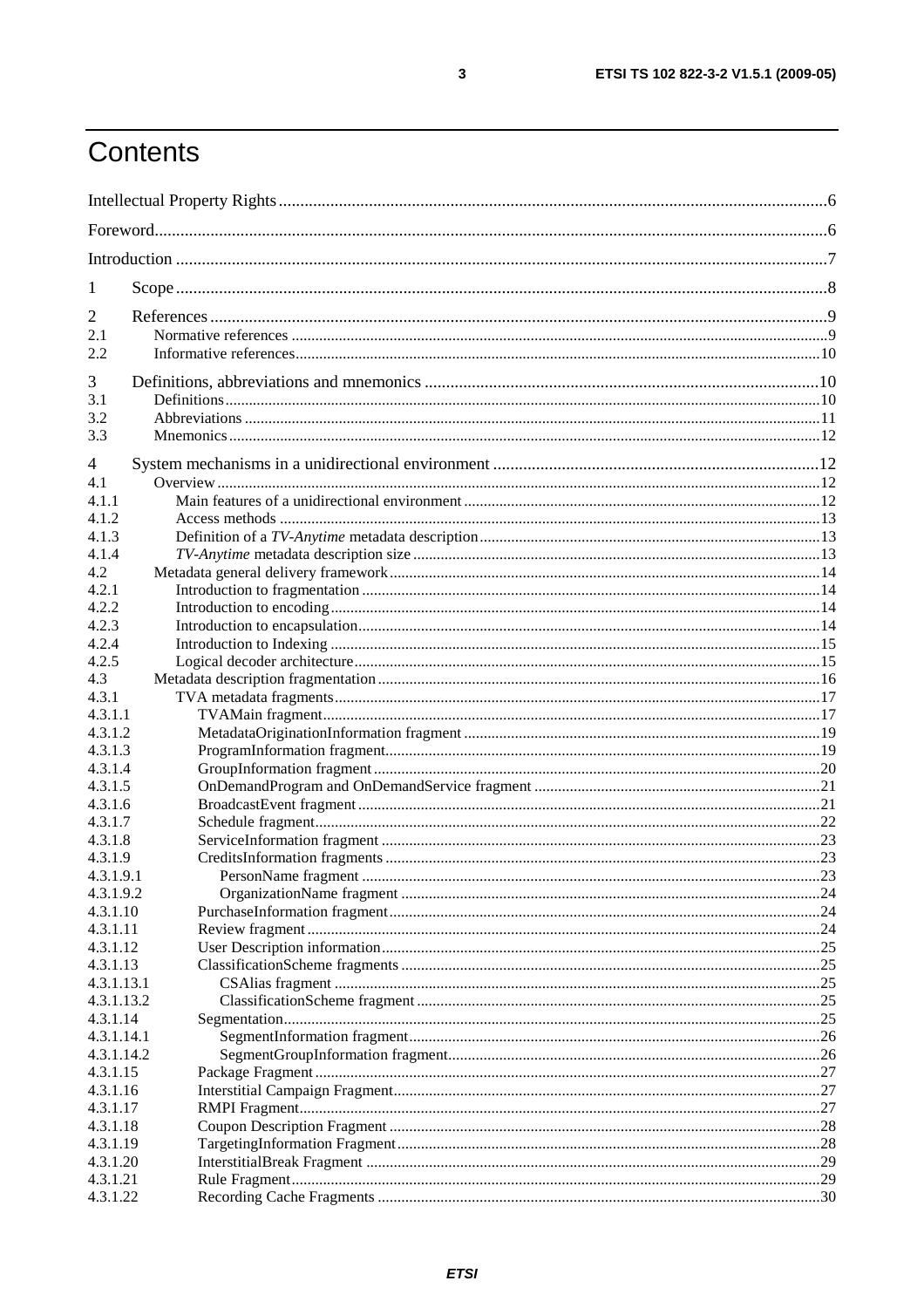| 4.3.1.22.1 |  |
|------------|--|
| 4.3.1.22.2 |  |
| 4.3.1.22.3 |  |
| 4.3.1.23   |  |
| 4.3.2      |  |
| 4.3.3      |  |
| 4.3.4      |  |
| 4.3.5      |  |
| 4.3.6      |  |
| 4.4        |  |
| 4.4.1      |  |
| 4.4.1.1    |  |
| 4.4.2      |  |
| 4.4.2.1    |  |
| 4.4.2.1.1  |  |
| 4.4.2.1.2  |  |
| 4.4.2.2    |  |
| 4.4.2.2.1  |  |
| 4.4.2.3    |  |
| 4.4.2.4    |  |
| 4.4.2.4.1  |  |
| 4.4.2.4.2  |  |
| 4.4.2.4.3  |  |
| 4.4.2.4.4  |  |
| 4.5        |  |
| 4.5.1      |  |
| 4.5.1.1    |  |
| 4.5.1.2    |  |
| 4.5.1.3    |  |
| 4.5.2      |  |
| 4.5.2.1    |  |
| 4.5.2.2    |  |
| 4.5.2.2.1  |  |
| 4.6        |  |
| 4.6.1      |  |
| 4.6.1.1    |  |
| 4.6.1.2    |  |
| 4.6.1.3    |  |
| 4.6.1.3.1  |  |
| 4.6.1.4    |  |
| 4.6.1.4.1  |  |
| 4.6.1.5    |  |
| 4.7        |  |
| 4.7.1      |  |
| 4.7.2      |  |
| 4.7.3      |  |
| 4.7.4      |  |
| 4.7.5      |  |
| 4.8        |  |
| 4.8.1      |  |
| 4.8.2      |  |
| 4.8.3      |  |
| 4.8.4      |  |
| 4.8.4.1    |  |
| 4.8.5      |  |
| 4.8.5.1    |  |
| 4.8.5.1.1  |  |
| 4.8.5.1.2  |  |
| 4.8.5.2    |  |
| 4.8.5.3    |  |
| 4.8.5.4    |  |
| 4.8.5.4.1  |  |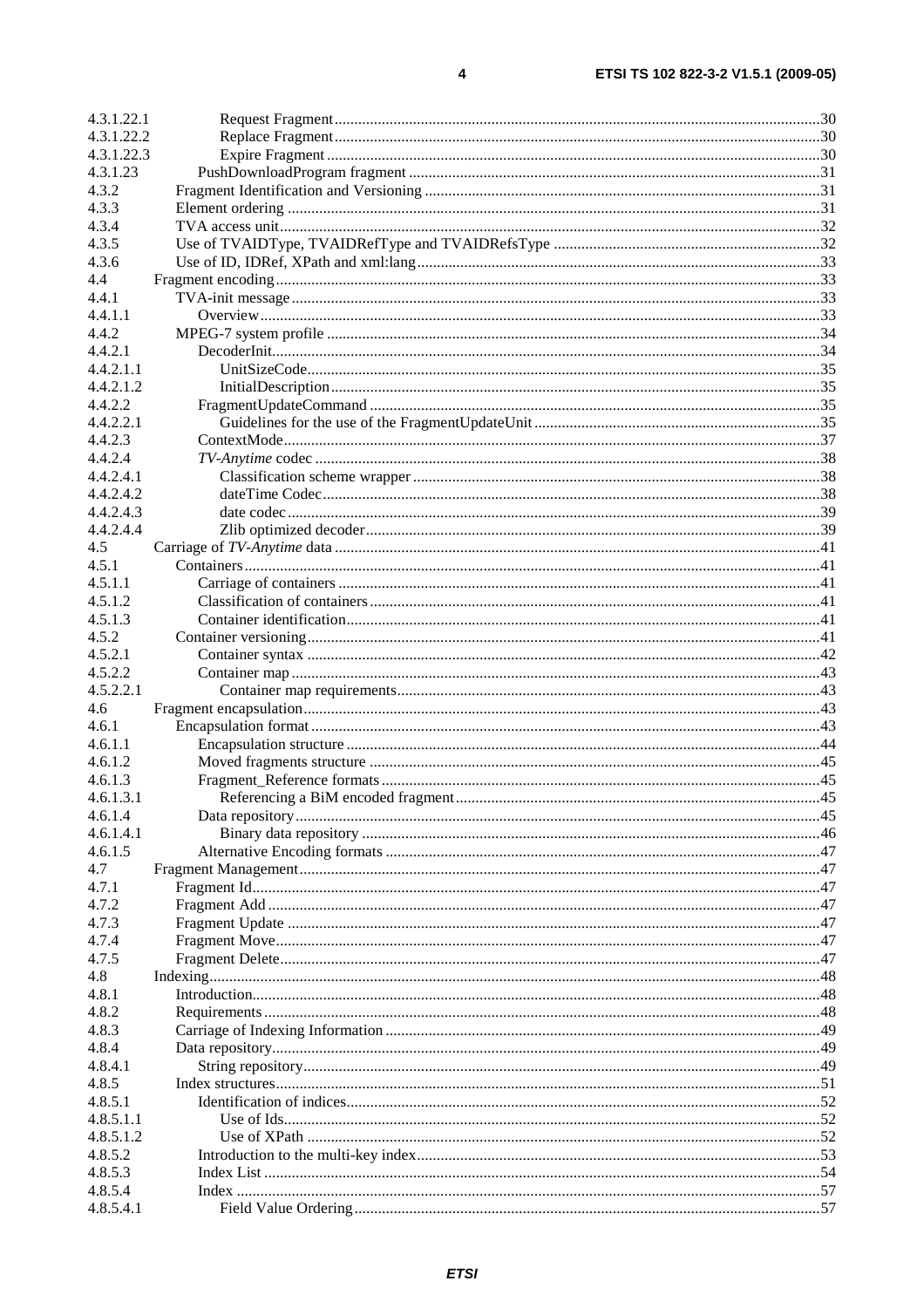| 4.8.5.5   |                               |  |
|-----------|-------------------------------|--|
| 4.8.5.5.1 |                               |  |
| 4.8.5.5.2 |                               |  |
| 4.8.5.6   |                               |  |
| 4.8.5.7   |                               |  |
| 4.8.5.7.1 |                               |  |
| 4.8.5.7.2 |                               |  |
| 4.8.6     |                               |  |
| 4.8.7     |                               |  |
| 4.9       |                               |  |
| 4.10      |                               |  |
| 4.10.1    |                               |  |
| 4.10.2    |                               |  |
| 4.10.3    |                               |  |
| 4.10.4    |                               |  |
|           | <b>Annex A (informative):</b> |  |
|           |                               |  |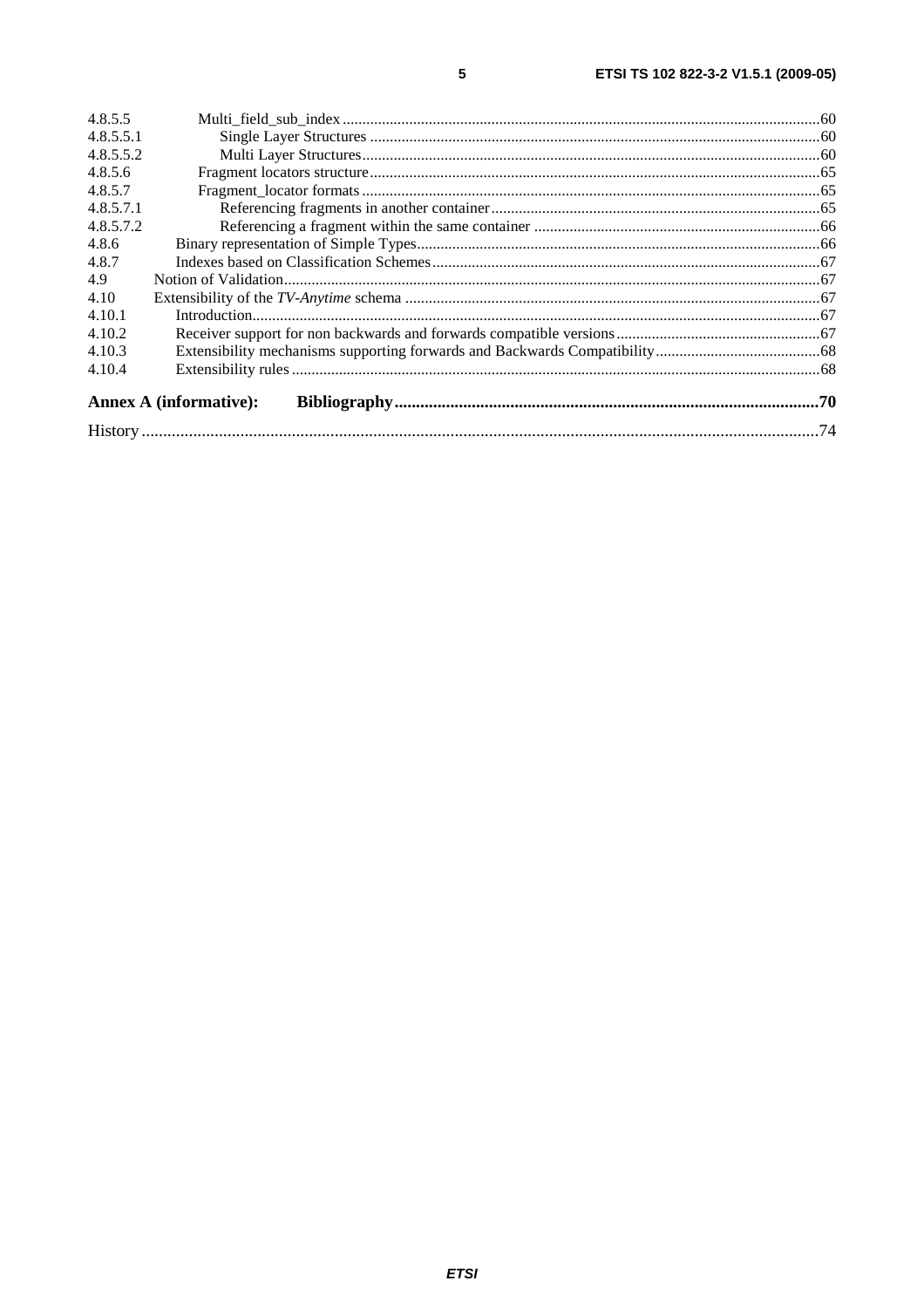# Intellectual Property Rights

IPRs essential or potentially essential to the present document may have been declared to ETSI. The information pertaining to these essential IPRs, if any, is publicly available for **ETSI members and non-members**, and can be found in ETSI SR 000 314: *"Intellectual Property Rights (IPRs); Essential, or potentially Essential, IPRs notified to ETSI in respect of ETSI standards"*, which is available from the ETSI Secretariat. Latest updates are available on the ETSI Web server ([http://webapp.etsi.org/IPR/home.asp\)](http://webapp.etsi.org/IPR/home.asp).

Pursuant to the ETSI IPR Policy, no investigation, including IPR searches, has been carried out by ETSI. No guarantee can be given as to the existence of other IPRs not referenced in ETSI SR 000 314 (or the updates on the ETSI Web server) which are, or may be, or may become, essential to the present document.

# Foreword

This Technical Specification (TS) has been produced by Joint Technical Committee (JTC) Broadcast of the European Broadcasting Union (EBU), Comité Européen de Normalization ELECtrotechnique (CENELEC) and the European Telecommunications Standards Institute (ETSI).

NOTE: The EBU/ETSI JTC Broadcast was established in 1990 to co-ordinate the drafting of standards in the specific field of broadcasting and related fields. Since 1995 the JTC Broadcast became a tripartite body by including in the Memorandum of Understanding also CENELEC, which is responsible for the standardization of radio and television receivers. The EBU is a professional association of broadcasting organizations whose work includes the co-ordination of its members' activities in the technical, legal, programme-making and programme-exchange domains. The EBU has active members in about 60 countries in the European broadcasting area; its headquarters is in Geneva.

European Broadcasting Union CH-1218 GRAND SACONNEX (Geneva) Switzerland Tel: +41 22 717 21 11 Fax: +41 22 717 24 81

The present document is part 3, sub-part 2 of a multi-part deliverable covering Broadcast and On-line Services: Search, select and rightful use of content on personal storage systems ("*TV-Anytime*"), as identified below:

Part 1: "Phase 1 - Benchmark Features";

Part 2: "Phase 1 - System description";

#### **Part 3: "Metadata";**

Sub-part 1: "Phase 1 - Metadata schemas";

 **Sub-part 2: "System aspects in a uni-directional environment";** 

Sub-part 3: "Phase 2 - Extended Metadata Schema";

Sub-part 4: "Phase 2 - Interstitial metadata";

- Part 4: "Phase 1 Content referencing";
- Part 5: "Phase 1 Rights Management and Protection (RMP)";

Part 6: "Delivery of metadata over a bi-directional network";

Part 7: "Phase 1 - Bi-directional metadata delivery protection";

Part 8: "Phase 2 - Interchange Data Format";

Part 9: "Phase 2 - Remote Programming".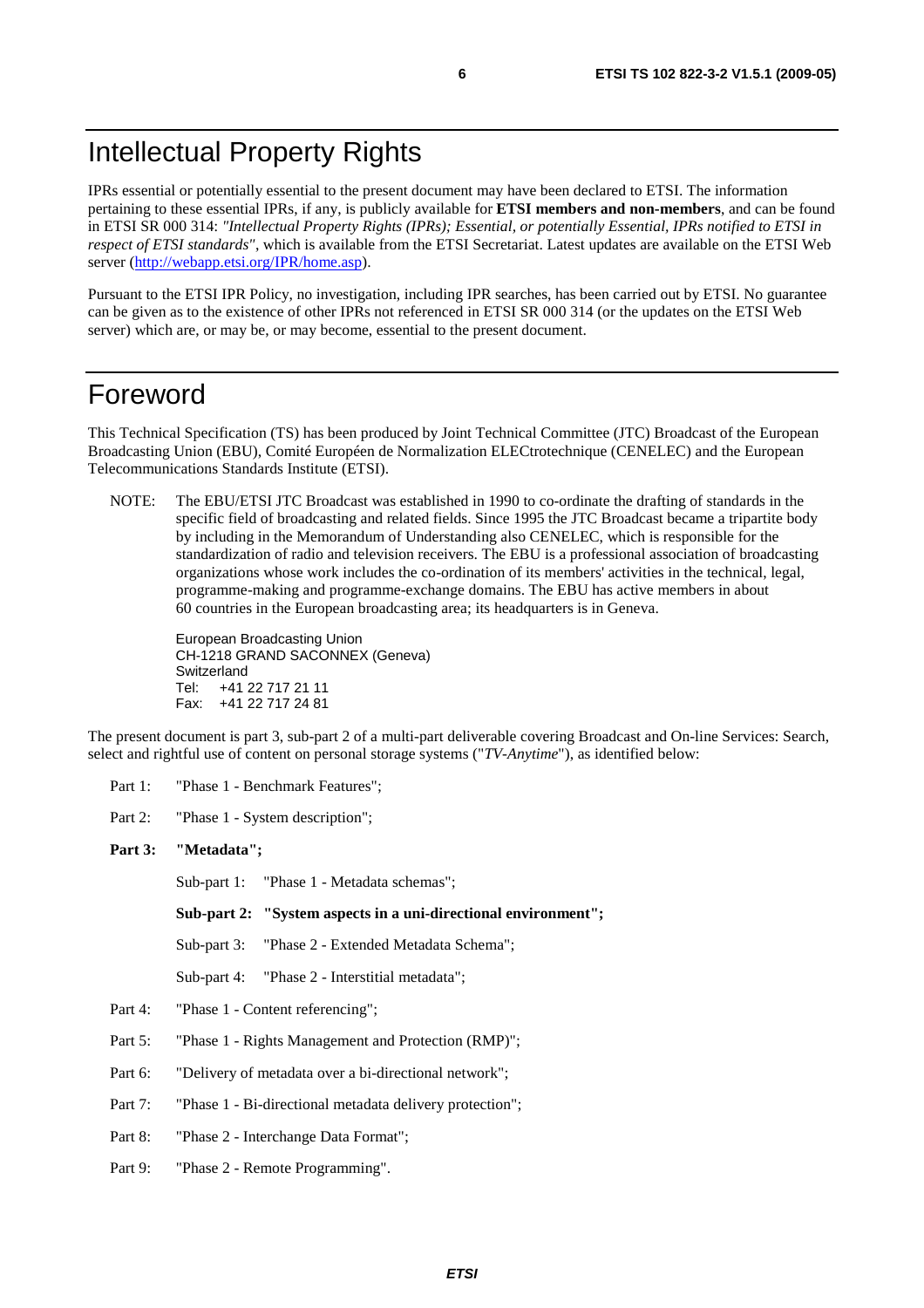The present document is based on a submission by the *TV-Anytime* forum ([http://www.TV-Anytime.org](http://www.tv-anytime.org/)).

"*TV-Anytime*" (TVA) is a full and synchronized set of specifications established by the *TV-Anytime* Forum. TVA features enable the search, selection, acquisition and rightful use of content on local and/or remote personal storage systems from both broadcast and online services.

TS 102 822-1 [7] and TS 102 822-2 [8] set the context and system architecture in which the standards for Metadata, Content referencing, Bi-directional metadata and Metadata protection are to be implemented in the *TV-Anytime* environment. TS 102 822-1 [7] provides benchmark business models against which the *TV-Anytime* system architecture is evaluated to ensure that the specification enable key business applications. TS 102 822-2 [8] presents the *TV-Anytime* System Architecture. These two documents are placed ahead of the others for their obvious introductory value. Note that these first two documents are largely informative, while the remainder of the series is normative.

The features are supported and enabled by the specifications for Metadata (TS 102 822-3-1 [9], TS 102 822-3-2 (the present document), TS 102 822-3-3 [10] and TS 102 822-3-4 [11]), Content Referencing (TS 102 822-4 [12]), Rights Management (TS 102 822-5-1 [13] and TS 102 822-5-2 [14]), Bi-directional Metadata Delivery (TS 102 822-6-1 [15], TS 102 822-6-2 [16] and TS 102 822-6-3 [17]) and Protection (TS 102 822-7 [18]), Interchange Data Format (TS 102 822-8 [19]) and Remote Programming (TS 102 822-9 [20]). All Phase 1 and 2 Features listed in TS 102 822-1 [7] are enabled by the normative *TV-Anytime* tools specifications.

The metadata specifications TS 102 822-3-1 [9], TS 102 822-3-3[10], TS 102 822-3-4 [11], TS 102 822-8 [19] and TS 102 822-9 [20] address the description language, structure and semantics of *TV-Anytime* metadata descriptions. The present document introduces new network agnostic technologies used to process these descriptions for the purpose of transmission in a unidirectional environment.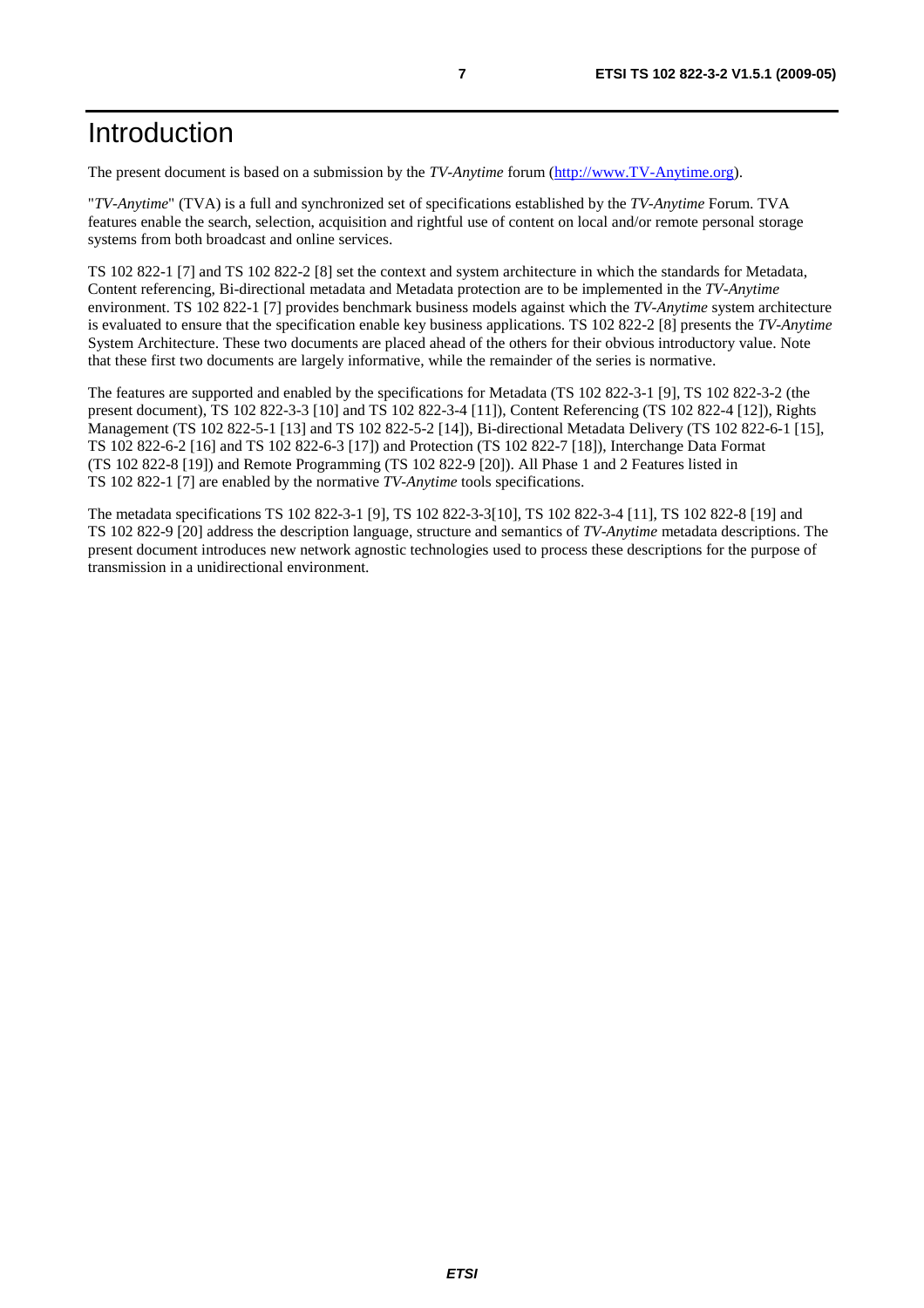# 1 Scope

The present document is one in a series of Technical Specification documents produced by the *TV-Anytime* Forum. These documents establish the fundamental specifications for the services, systems and devices that will conform to the *TV-Anytime* standard, to a level of detail that is implementable for compliant products and services.

TS 102 822-1 [7] and TS 102 822-2 [8] set the context and system architecture in which the standards for Metadata, Content referencing, Bi-directional metadata and Metadata protection are to be implemented in the *TV-Anytime* environment. TS 102 822-1 [7] provides benchmark business models against which the *TV-Anytime* system architecture is evaluated to ensure that the specification enable key business applications. TS 102 822-2 [8] presents the *TV-Anytime* System Architecture. These first two documents are largely informative, while the remainder of the series is normative.

Although each in the series of documents is intended to stand alone, a complete and coherent sense of the *TV-Anytime* system standard can be gathered by reading all the specification documents in numerical order.

The following diagram depicts the combined scope of the *TV-Anytime* Specifications on Metadata TS 102 822-3-1 [9], TS 102 822-3-3 [10], TS 102 822-3-4 [11], TS 102 822-8 [19], TS 102 822-9 [20] and the present document "System Aspects in a Unidirectional Environment".



 $\triangleright$  Format and semantics of delivery layer

**Figure 1: Overview of the scope of TVA Specification on Metadata and System** 

The metadata specifications TS 102 822-3-1 [9], TS 102 822-3-3[10], TS 102 822-3-4 [11], TS 102 822-8 [19] and TS 102 822-9 [20] address the description language, structure and semantics of *TV-Anytime* metadata descriptions. The present document introduces new network agnostic technologies used to process these descriptions for the purpose of transmission in a unidirectional environment.

The actual format and semantics of the delivery layer are specific to the particular uni-directional environment in which *TV-Anytime* is deployed. However, in order for the encoding and encapsulation mechanisms to operate as intended the delivery layer must meet certain requirements. These normative requirements are defined in annex B of TS 102 82282 [8].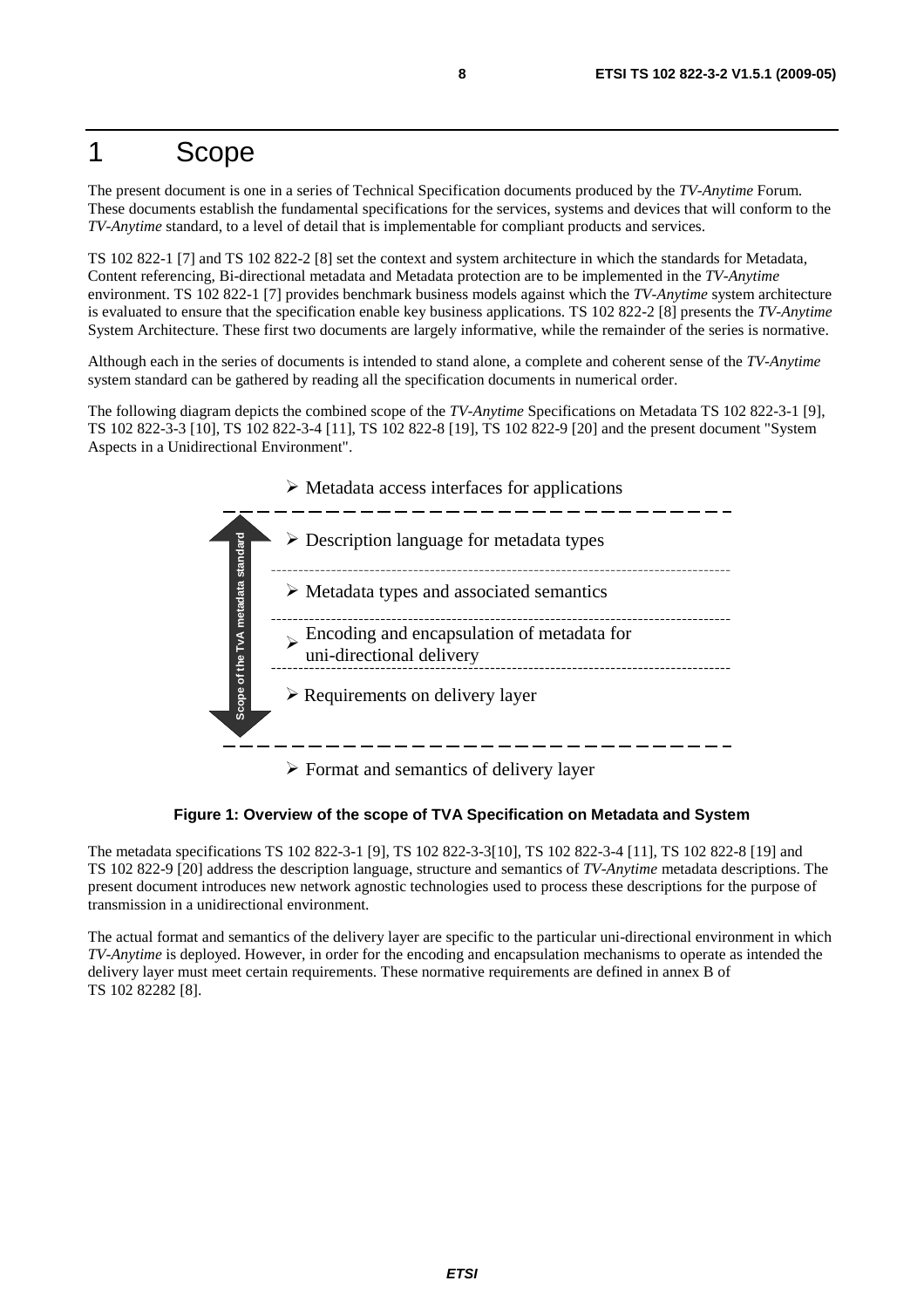# 2 References

References are either specific (identified by date of publication and/or edition number or version number) or non-specific.

- For a specific reference, subsequent revisions do not apply.
- Non-specific reference may be made only to a complete document or a part thereof and only in the following cases:
	- if it is accepted that it will be possible to use all future changes of the referenced document for the purposes of the referring document;
	- for informative references.

Referenced documents which are not found to be publicly available in the expected location might be found at <http://docbox.etsi.org/Reference>.

NOTE: While any hyperlinks included in this clause were valid at the time of publication ETSI cannot guarantee their long term validity.

# 2.1 Normative references

The following referenced documents are indispensable for the application of the present document. For dated references, only the edition cited applies. For non-specific references, the latest edition of the referenced document (including any amendments) applies.

| $[1]$  | ISO/IEC 10646 (2003): "Information technology - Universal Multiple-Octet Coded Character Set<br>$(UCS)$ ".                                                                                                             |
|--------|------------------------------------------------------------------------------------------------------------------------------------------------------------------------------------------------------------------------|
| $[2]$  | XML Schema, W3C Recommendations (version 20010502).                                                                                                                                                                    |
| NOTE:  | Available at: http://www.w3.org/TR/2001/REC-xmlschema-0-20010502,<br>http://www.w3.org/TR/2001/REC-xmlschema-1-20010502,<br>http://www.w3.org/TR/2001/REC-xmlschema-2-20010502.                                        |
| $[3]$  | IEEE 754-2008 Standard for Binary Floating-Point Arithmetic.                                                                                                                                                           |
| $[4]$  | ISO/IEC 15938-1 (2002): "Information technology - Multimedia content description interface -<br>Part 1: Systems".                                                                                                      |
| $[5]$  | ISO/IEC 15938-2 (2002): "Information technology - Multimedia content description interface -<br>Part 2: Description definition language".                                                                              |
| [6]    | Zlib: "The Zlib API".                                                                                                                                                                                                  |
| NOTE:  | Available at: http://www.gzip.org/zlib.                                                                                                                                                                                |
| $[7]$  | ETSI TS 102 822-1: "Broadcast and On-line Services: Search, select, and rightful use of content<br>on personal storage systems ("TV-Anytime"); Part 1: Benchmark Features".                                            |
| [8]    | ETSI TS 102 822-2: "Broadcast and On-line Services: Search, select, and rightful use of content<br>on personal storage systems ("TV-Anytime"); Part 2: Phase 1 - System description".                                  |
| [9]    | ETSI TS 102 822-3-1: "Broadcast and On-line Services: Search, select, and rightful use of content<br>on personal storage systems ("TV-Anytime"); Part 3: Metadata; Sub-part 1: Phase 1 - Metadata<br>schemas".         |
| $[10]$ | ETSI TS 102 822-3-3: "Broadcast and On-line Services: Search, select, and rightful use of content<br>on personal storage systems ("TV-Anytime"); Part 3: Metadata; Sub-part 3: Phase 2 - Extended<br>Metadata Schema". |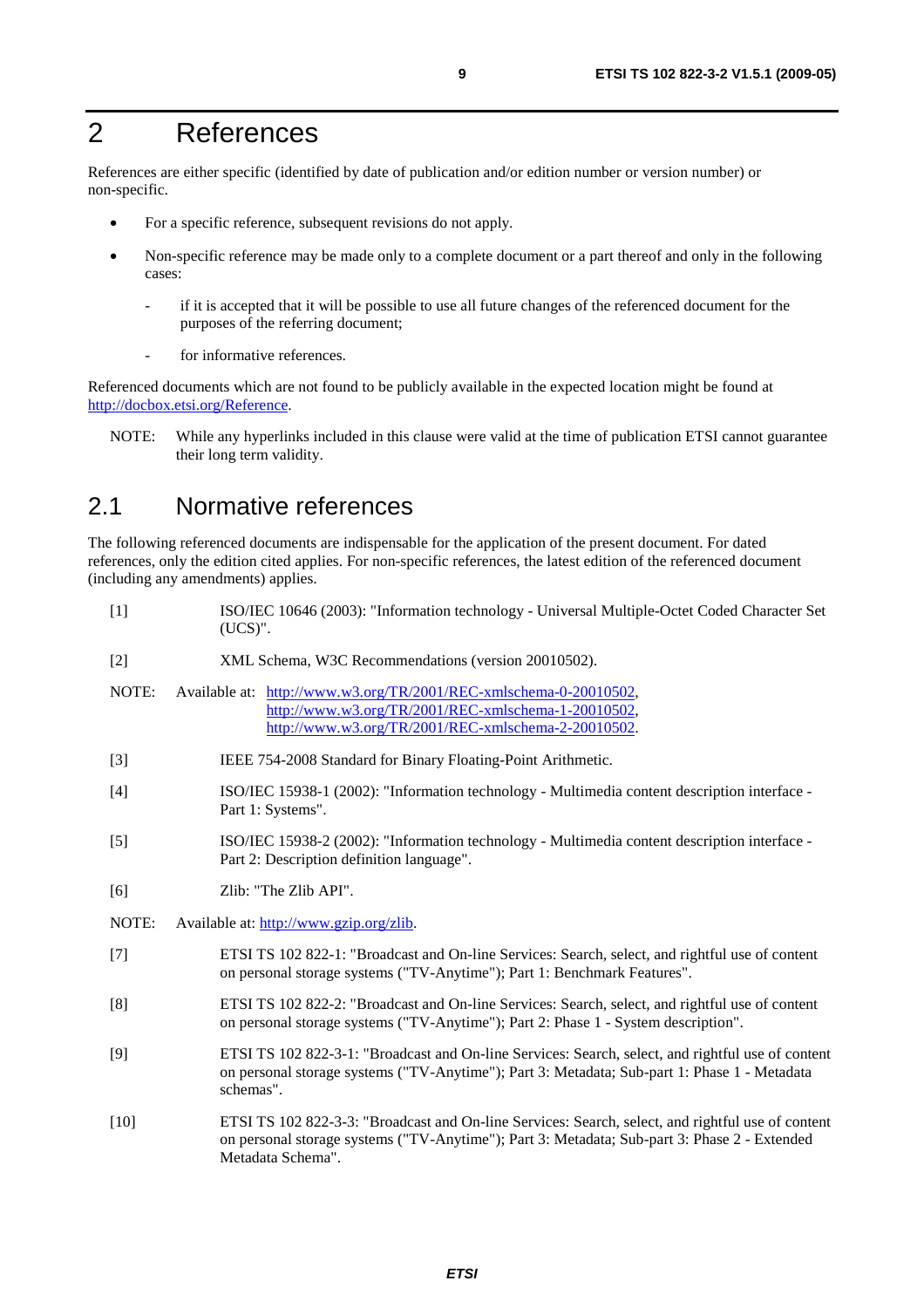- [11] ETSI TS 102 822-3-4: "Broadcast and On-line Services: Search, select, and rightful use of content on personal storage systems ("TV-Anytime"); Part 3: Metadata; Sub-part 4: Phase 2 - Interstitial metadata".
- [12] ETSI TS 102 822-4: "Broadcast and On-line Services: Search, select, and rightful use of content on personal storage systems ("TV-Anytime"); Part 4: Phase 1 - Content referencing".
- [13] ETSI TS 102 822-5-1: "Broadcast and On-line Services: Search, select, and rightful use of content on personal storage systems ("TV-Anytime"); Part 5: Rights Management and Protection (RMP) Sub-part 1: Information for Broadcast Applications".
- [14] ETSI TS 102 822-5-2: "Broadcast and On-line Services: Search, select, and rightful use of content on personal storage systems ("TV-Anytime"); Part 5: Rights Management and Protection (RMP) Sub-part 2: RMPI binding".
- [15] ETSI TS 102 822-6-1: "Broadcast and On-line Services: Search, select, and rightful use of content on personal storage systems ("TV-Anytime"); Part 6: Delivery of metadata over a bi-directional network; Sub-part 1: Service and transport".
- [16] ETSI TS 102 822-6-2: "Broadcast and On-line Services: Search, select, and rightful use of content on personal storage systems ("TV-Anytime"); Part 6: Delivery of metadata over a bi-directional network; Sub-part 2: Phase 1 - Service discovery".
- [17] ETSI TS 102 822-6-3: "Broadcast and On-line Services: Search, select, and rightful use of content on personal storage systems ("TV-Anytime"); Part 6: Delivery of metadata over a bi-directional network; Sub-part 3: Phase 2 - Exchange of Personal Profile".
- [18] ETSI TS 102 822-7: "Broadcast and On-line Services: Search, select, and rightful use of content on personal storage systems ("TV-Anytime Phase 1"); Part 7: Bi-directional metadata delivery protection".
- [19] ETSI TS 102 822-8: "Broadcast and On-line Services: Search, select, and rightful use of content on personal storage systems ("TV-Anytime"); Part 8: Phase 2 - Interchange data format".
- [20] ETSI TS 102 822-9: "Broadcast and On-line Services: Search, select, and rightful use of content on personal storage systems ("TV-Anytime"); Part 9: Phase 2 - Remote Programming".
- [21] ISO/IEC 8601: "Data elements and interchange formats Information interchange Representation of dates and times".

# 2.2 Informative references

The following referenced documents are not essential to the use of the present document but they assist the user with regard to a particular subject area**.** For non-specific references, the latest version of the referenced document (including any amendments) applies.

Not applicable.

# 3 Definitions, abbreviations and mnemonics

# 3.1 Definitions

For the purposes of the present document, the following terms and definitions apply:

**application:** specific set of functions running on the PDR

NOTE: Some applications use metadata, either automatically or under *consumer* control.

**head end:** source of emission of the transport stream where metadata is inserted

**metadata:** data about content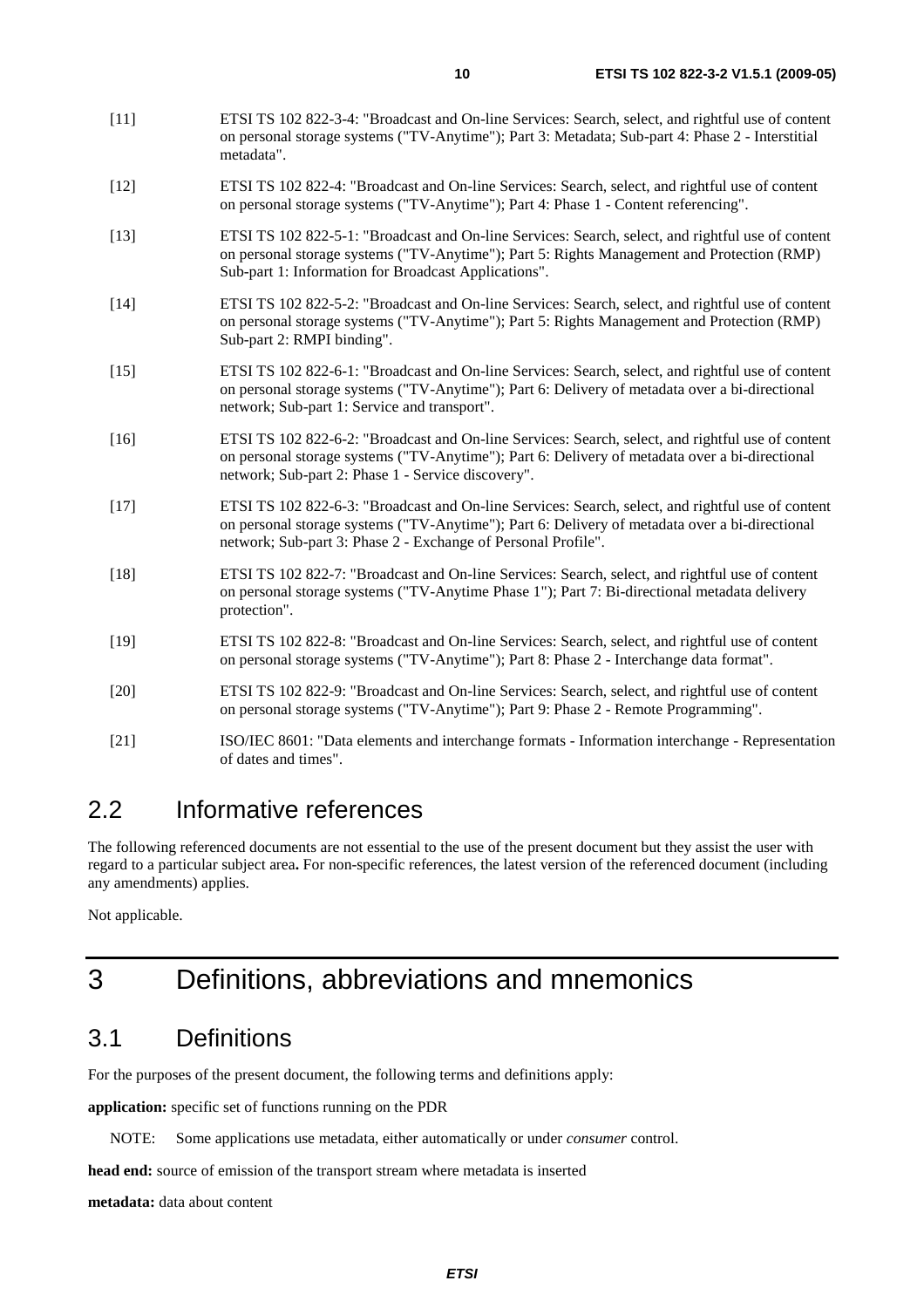NOTE: In the context of *TV-Anytime*, metadata also includes consumer profile and history data.

**MPEG:** ongoing effort by the Motion Pictures Expert Group (working group SC29 WG11 of ISO/IEC) to specify a standard set of content-related metadata applicable to a broad range of applications

NOTE: Defined by *TV-Anytime* in TS 102 822-3-1 [9].

**partial description:** reconstructed portion of the *TV-Anytime* metadata description in the PDR obtained after having decoded a subset of the metadata fragment stream

NOTE: The present document instantiates the *TV-Anytime* schema and should therefore be schema valid with respect to it.

**segment:** continuous portion of a piece of content, for example a single news topic in a news programme

**segmentation:** process of creating segments from a piece of content

**transport stream:** transport stream is made up of the A/V and/or the *TV-Anytime* data streams including the metadata

**TVA access unit:** container which holds one or more TVA fragments when carried over the transport stream

**TVA fragment:** self-consistent atomic portion of a metadata description sent to the decoder

**TVA metadata description:** actual document instantiating the TVA schema which is to be sent to the PDR

NOTE: The present document may be subject to partial updates in time using the fragmentation mechanism. In any case, it should be schema valid with respect to the TVA schema.

**TVA metadata fragment stream:** set of the many TVA fragments constituting a single TVA metadata description and inserted in the transport stream received by the decoder

**TVA MPEG-7 profile:** implementation profile of the ISO/IEC 15938-1 [4] standard, adopted by *TV-Anytime* for the encoding of the metadata description as specified in the present document

**TVA schema:** set of rules describing the syntax and semantics of the metadata

# 3.2 Abbreviations

For the purposes of the present document, the following abbreviations apply:

| AU          | Access Unit                                                                                     |
|-------------|-------------------------------------------------------------------------------------------------|
| BiM         | Binary format of MPEG-7                                                                         |
| <b>CRID</b> | Content Reference IDentifier                                                                    |
| NOTE:       | An identifier for content that is independent of its location.                                  |
| <b>DDL</b>  | <b>Description Definition Language</b>                                                          |
| NOTE:       | The language used to define description schemes in MPEG-7 (see ISO/IEC 15938-2 [5]).            |
| DL          | Delivery Layer                                                                                  |
| ECG         | Electronic Content Guide                                                                        |
| NOTE:       | A means of presenting available content to the consumer, allowing selection of desired content. |
| <b>GMT</b>  | Greenwich Mean Time                                                                             |
| <b>IPR</b>  | <b>Intellectual Property Rights</b>                                                             |
| <b>MPEG</b> | <b>Motion Pictures Expert Group</b>                                                             |
| <b>PDR</b>  | Personal Digital Recorder                                                                       |
| <b>TVA</b>  | TV-Anytime                                                                                      |
| UI          | User Interface                                                                                  |
| <b>URI</b>  | Uniform Resource Identifier                                                                     |
| <b>UTF</b>  | Universal character set Transformation Format                                                   |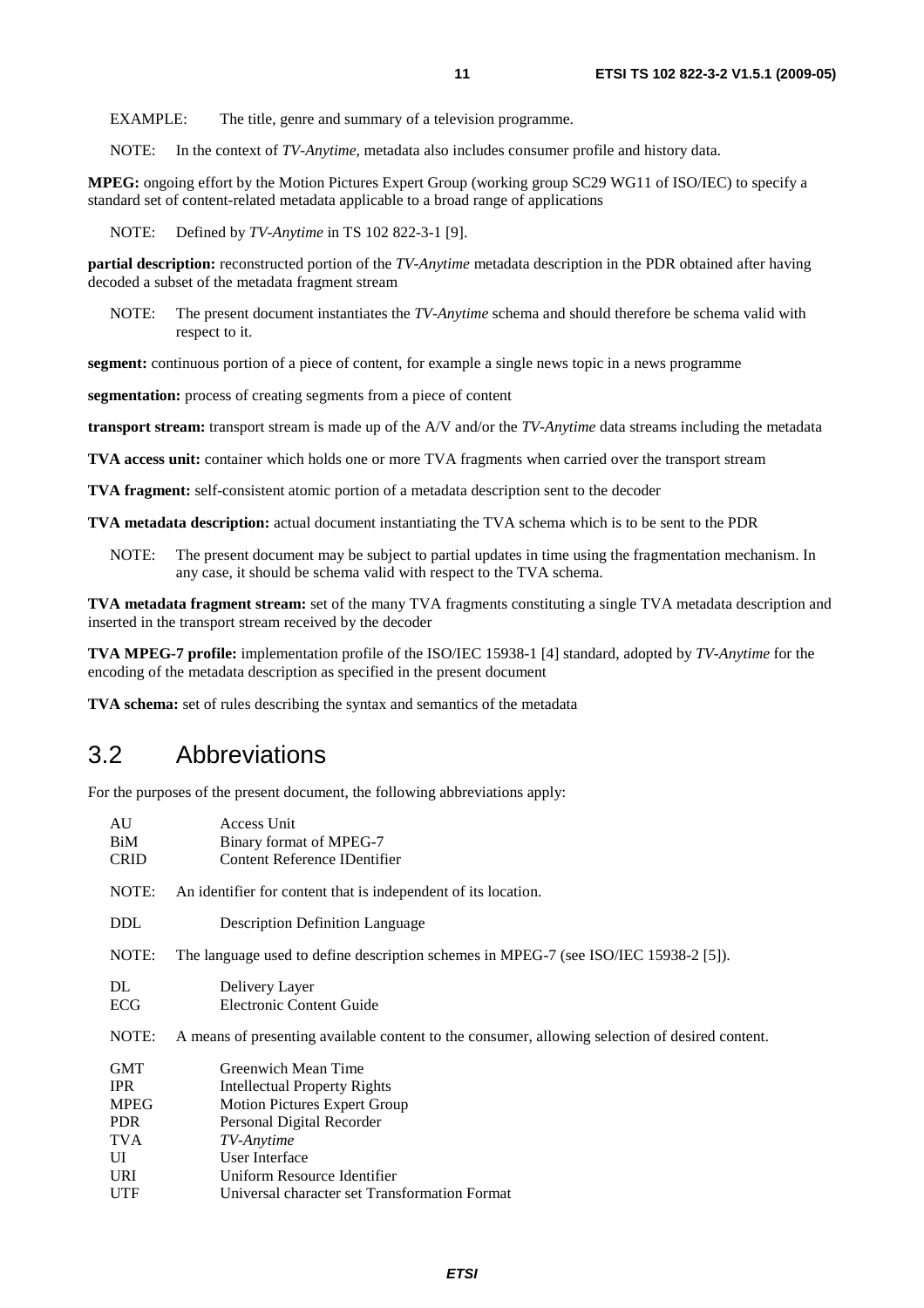| <b>XML</b> | eXtensible Markup Language |
|------------|----------------------------|
| XPath      | <b>XML Path Language</b>   |

# 3.3 Mnemonics

For the purposes of the present document, the following mnemonics are defined to describe the different data types used:

**bslbf:** Bit string, left bit first, where "left" is the order in which bit strings are written. Bit strings are generally written as a string of 1 s and 0 s within single quote marks, e.g. "1000 0001". Blanks within a bit string are for ease of reading and have no significance.

**reserved:** A binary syntax element whose length is indicated in the syntax table. The value of each bit of this field shall be set to "1". These bits may be used in the future for TVA defined extensions.

**uimsbf:** Unsigned integer, most significant bit first (big-endian).

**vluimsbf8:** Variable length coded unsigned integer, most significant bit first. The size of vluimsbf8 is a multiple of one byte. The first bit of each byte specifies if set to "1" that another byte is present for this vluimsbf8 code word. The unsigned integer is encoded by the concatenation of the seven least significant bits of each byte belonging to this vluimsbf8 code word.

**vluimsbf5:** Variable length code unsigned integer, most significant bit first. The first n bits which are 1 except for the n-th bit which is 0, indicates that the integer is encoded by n times 4 bits.

# 4 System mechanisms in a unidirectional environment

# 4.1 Overview

# 4.1.1 Main features of a unidirectional environment

Unidirectional environments deliver content and metadata from the transmitting device (head-end) to the terminal device Personal Digital Recorder (PDR) over a one-way link. No communication is possible from the PDR to the head-end.



#### **Figure 2: Unidirectional environment**

The restrictions imposed by a unidirectional environment mean that a *TV-Anytime* metadata delivery system needs to have the following attributes.

All the *TV-Anytime* metadata descriptions required by the applications running on the PDR will need to be available in the streams provided by the DL to the terminal at the time when those applications need them.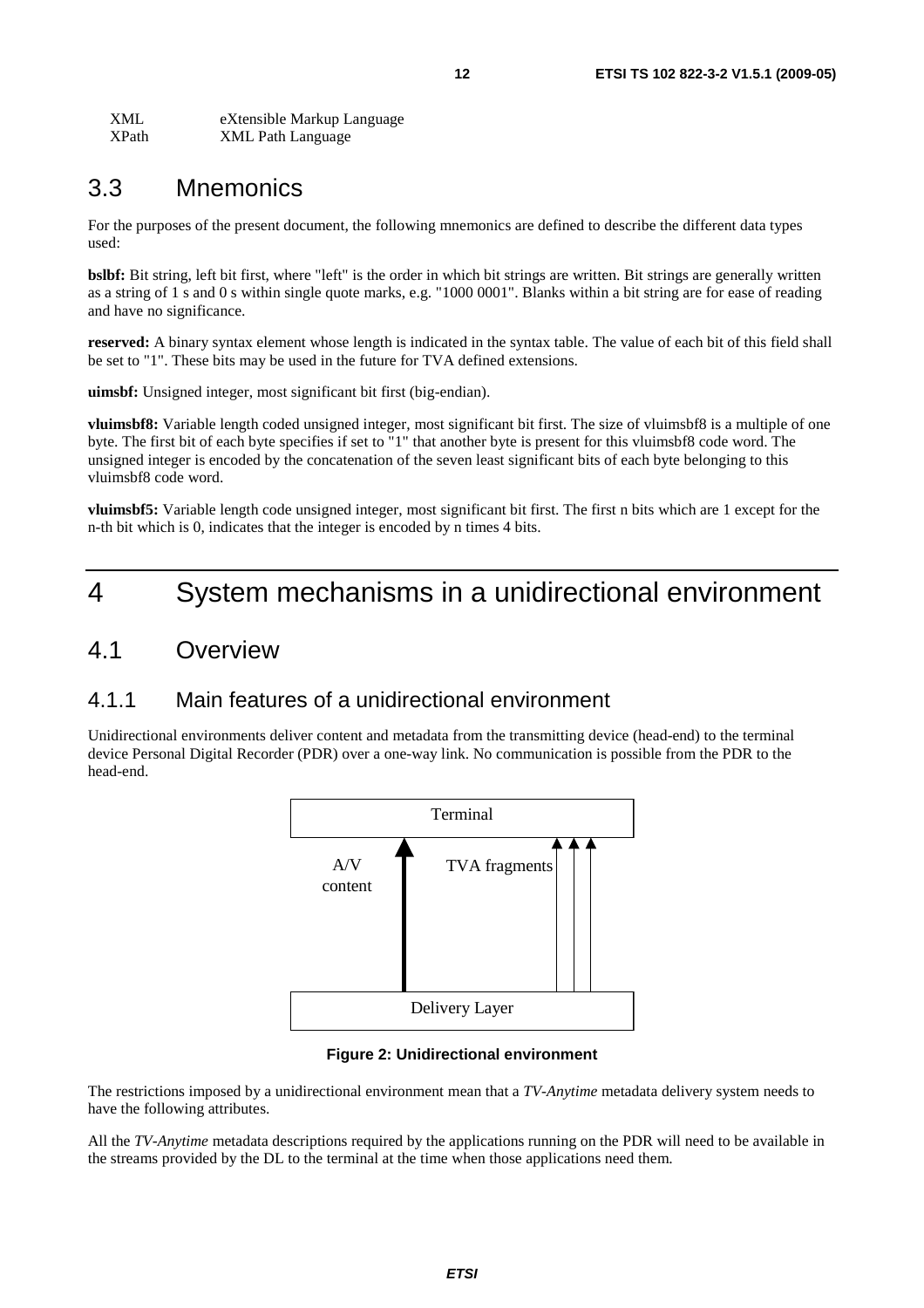Since the head-end is never advised that the PDR is connected and no acknowledgement is provided to indicate that the data has been correctly transmitted, the data will need to be broadcast cyclically during the time that they are potentially needed by the applications.

Unidirectional environments are in practice limited in the amount of bandwidth that can be allocated to metadata, the size occupied by the *TV-Anytime* metadata description in the transport stream needs to be kept as small as possible.

### 4.1.2 Access methods

Resources available to PDRs will vary, as will the nature of different unidirectional environments. Because of this it is anticipated that there are a number of ways in which a receiver may wish to acquire and navigate *TV-Anytime* metadata descriptions. The present document has been designed to support the following methods of acquisition:

- **Method 1:** Acquire from the metadata stream and cache the data to disk with the receiver provides its own methods of navigation.
- **Method 2:** Use the TVA Indexing solution to enable online navigation of the metadata stream.
- **Method 3:** Cache both TVA indexing information and data to disk to provide an enhanced version of method 2.

# 4.1.3 Definition of a *TV-Anytime* metadata description

A *TV-Anytime* metadata *description* is the present document, which is to be sent to the PDR. It is produced in accordance with the schema specified in the *TV-Anytime* metadata specification (see TS 102 822-3-1 [9], clause 6, TS 102 822-3-3 [10], TS 102 822-3-4 [11], TS 102 822-8 [19], TS 102 822-9 [20]). *TV-Anytime* has selected the MPEG-7 DDL language [5], based on XML schema [2], to define its schema. MPEG-7 DDL is used to define the syntax, the types and default values that comprise the *TV-Anytime* specification. A *TV-Anytime* description can therefore be represented as an XML document instantiating the *TV-Anytime* schema and containing a single root element called *TVAMain*. Within the TVAMain element any number of *TV-Anytime* types can be instantiated. Such a description can then be declared schema valid with respect to the TVA schema.

# 4.1.4 *TV-Anytime* metadata description size

In many systems a *TV-Anytime* description can become very large. As an example, a valid *TV-Anytime* document could contain all the descriptive data supplied by a single provider to feed an ECG for the next 15 days. The data-set could consist of a set of descriptions for the whole list of programmes, series and groups of contents which are going to be played out for this period, the full schedule of all the related events, the description of the channels on which they are going to be broadcast, the classification scheme tables, the cast list tables, etc. This entire dataset is contained in the same document.

Sending this dataset as an XML document is inefficient for the following reasons:

- XML is a verbose textual format, making an XML document carrying this amount of data very large. In an environment with restricted bandwidth this will result in slow download times.
- Not all of the information carried will be relevant to the terminal at any one instance. Some part of the description may require to be accessed often whilst other parts may only be accessed occasionally.
- Some parts of an XML document may need to be updated without affecting other parts (e.g. modification of a single schedule event if one programme is replaced by another).
- Some parts of an XML document may need to be accessed and updated more often and more efficiently than the rest of the data set (e.g. dynamic segmentation metadata).

In order to overcome the problems associated with delivering *TV-Anytime* metadata as a single, homogenous document, *TV-Anytime* defines *fragmentation, encoding, encapsulation* and *indexing* mechanisms to apply to the *TV-Anytime* metadata descriptions before being transmitted to the terminal in a unidirectional environment.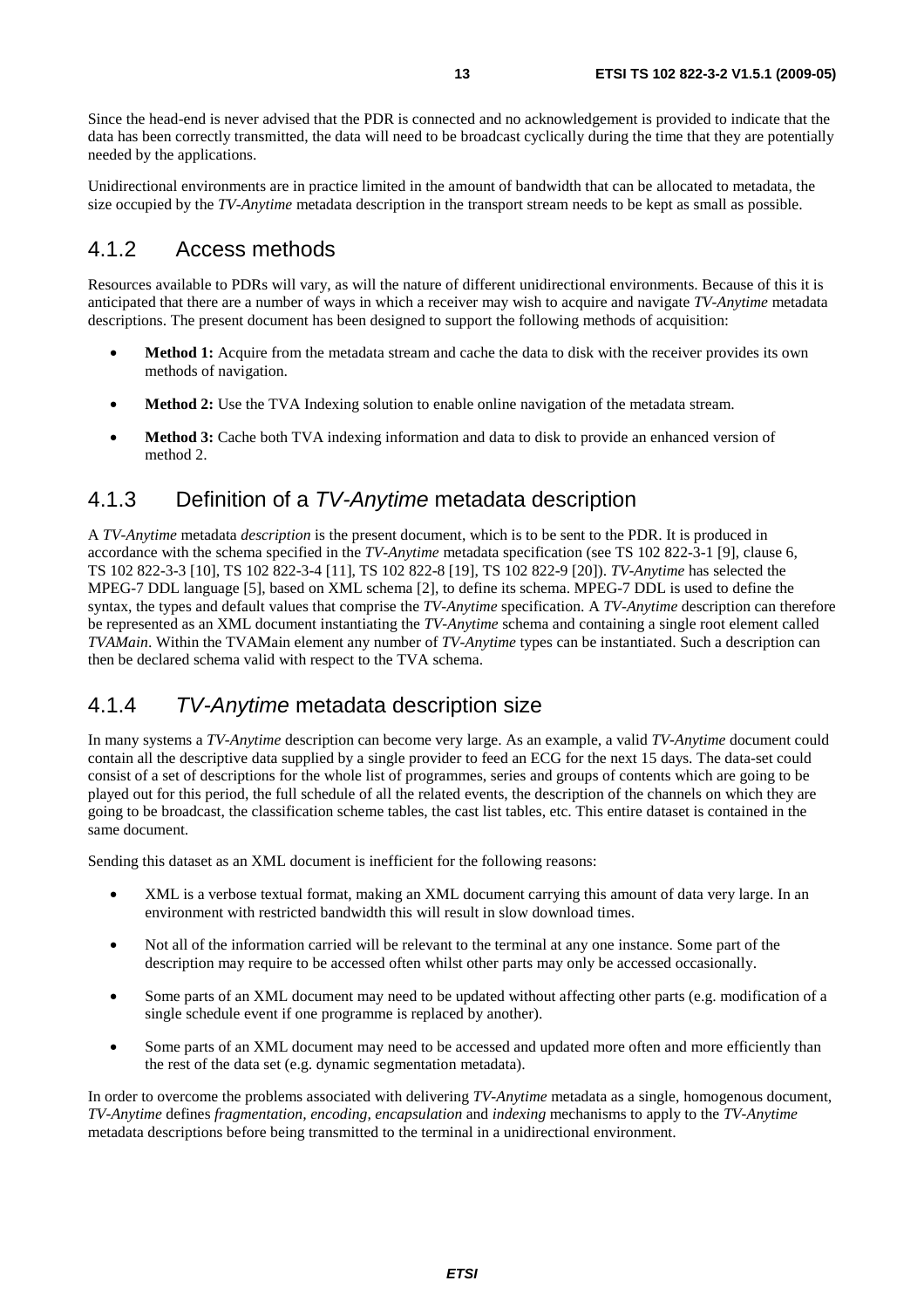# 4.2 Metadata general delivery framework

The delivery of *TV-Anytime* metadata can be viewed as five distinct processes.



**Figure 3: Processes associated with delivery of metadata** 

# 4.2.1 Introduction to fragmentation

Fragmentation is the generic decomposition mechanism of a TVA metadata description into self-consistent units of data, called *TVA fragments*. The definition of TVA fragment types allowed by *TV-Anytime* can be found in clause 4.3.

The *self-consistency* capability of a TVA fragment means that:

- Fragments can be obtained in a random order.
- Each fragment can be transmitted and updated independently.
- After a fragment has been received and decoded, the resulting partial description is valid with respect to the TVA schema.

The set of all TVA fragments constituting a single TVA metadata description is transmitted to the terminal within a unidirectional environment as a stream of data. This stream is termed a *TVA metadata fragment stream*.

A TVA metadata fragment stream shall always be accessed via the TVA-init message which represents the entry point, as described in clause 4.4.1, followed by the TVA fragment containing the TVAMain root element, as described in clause 4.3.1.1. Optionally, the TVAMain fragment may be included in the TVA-init message as indicated in clause 4.4.1.

The transport of TVA metadata shall be fragmented as defined in the present document.

# 4.2.2 Introduction to encoding

To enable the efficient (in terms of bandwidth, navigability and updating) delivery of data within a unidirectional environment, it is necessary to represent the TVA metadata fragments in a binary format.

*TV-Anytime* has chosen the MPEG-7 BiM method as defined in ISO/IEC 15938-1 [4] (MPEG-7 Systems part) as the preferred method that would facilitate wide interoperability. However *TV-Anytime* appreciates that in some controlled environments, it may be desirable to enable the delivery of metadata using alternate encoding systems. To allow this, appropriate hooks are provided where necessary and the means to indicate the method of encoding used.

# 4.2.3 Introduction to encapsulation

Once the fragments have been encoded they need to be *encapsulated*. The process of encapsulation provides further information to enable a receiving device to manage a set of transmitted TVA fragments. A receiver needs to be able to uniquely identify a fragment within the TVA metadata fragment stream and also to be able to identify when the data within a fragment changes. This information is provided by the encapsulation layer.

For the transmission of fragments, the encapsulation mechanism shall be used.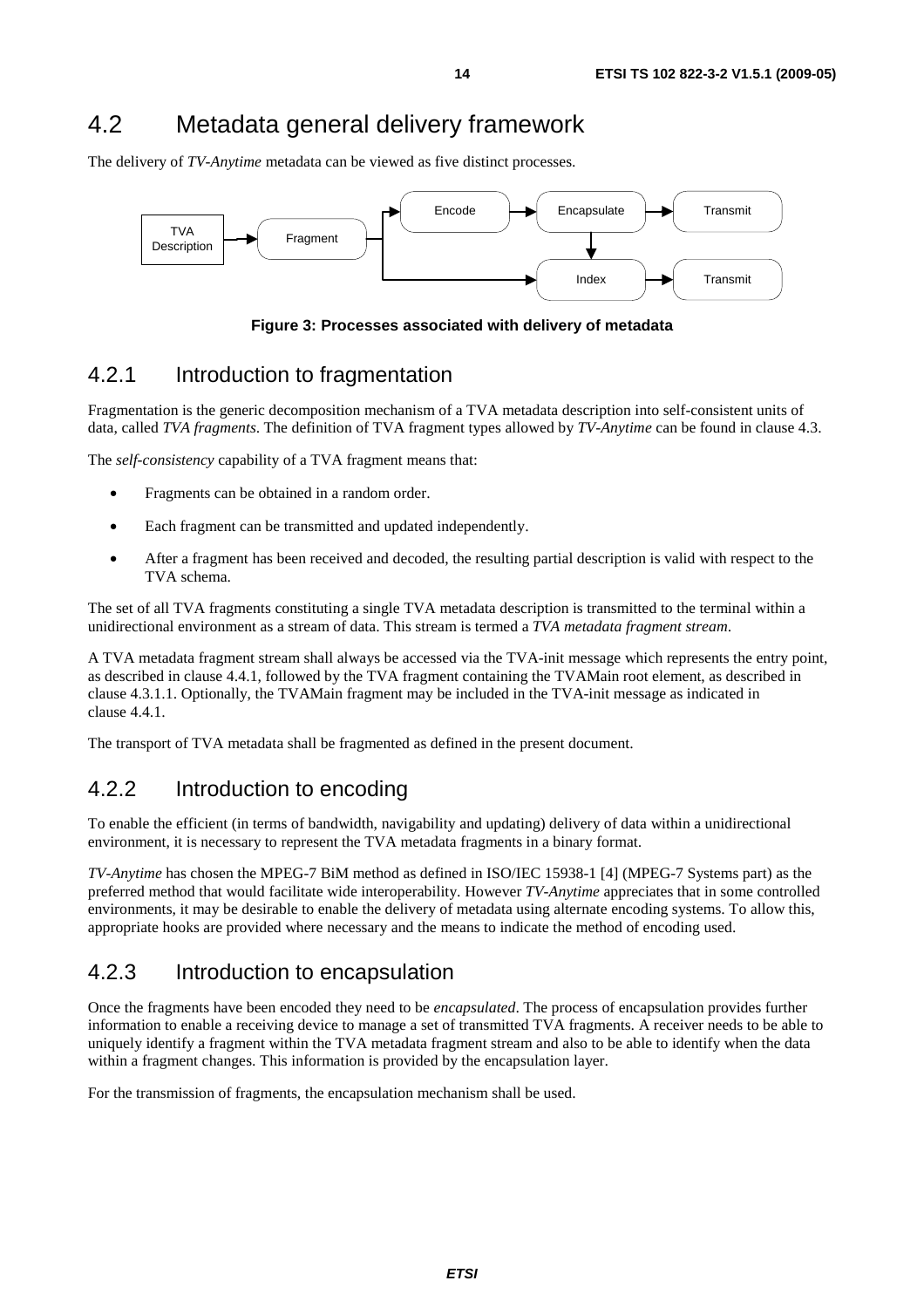# 4.2.4 Introduction to Indexing

Within a *TV-Anytime* metadata fragment stream there are likely to be many hundreds of fragments. Due to the volume of information necessary to provide the enhanced functionality expected of a PDR it is important that there is an efficient mechanism for locating information from within the TVA metadata fragment stream. Indexing provides this functionality by allowing multiple views on the TVA metadata description. In addition to enable a device to quickly find a fragment of interest, indices can also for example be used to provide enhanced UI functionality such as an A-Z listing for Content Titles, Genre Listing etc.

Indexing is an **optional** part of the present document, however it is seen as a powerful mechanism when TVA metadata is to be delivered to receivers that have limited processing and storage capabilities.

# 4.2.5 Logical decoder architecture

The components of the logical decoder architecture are shown below. Each of these components has a specific role in the process of reconstructing a TVA description or in the navigation of the TVA fragments via the indexing system.



**Figure 4: Functional metadata processing architecture in a unidirectional environment**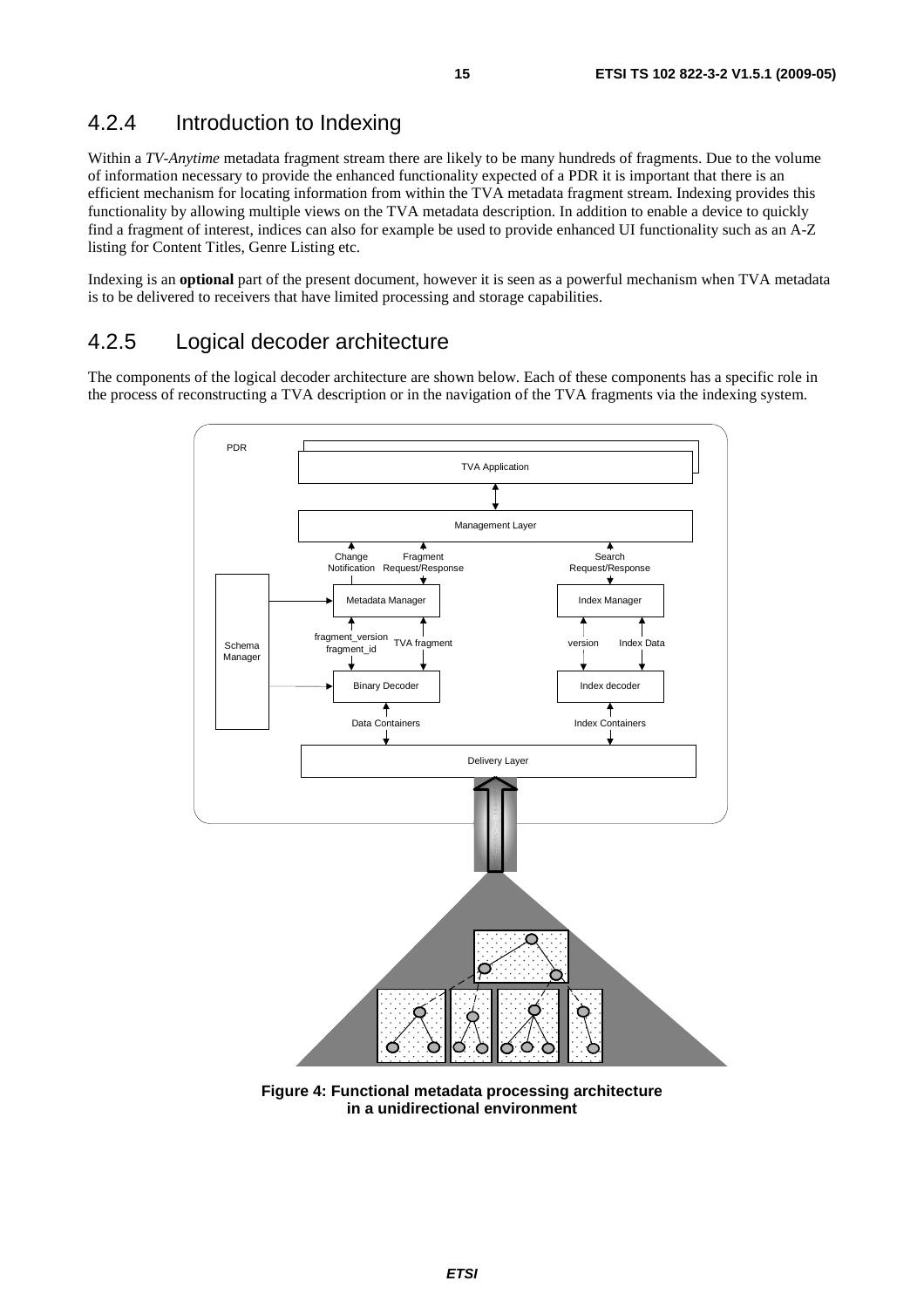- **Delivery Layer:** The delivery layer provides the mechanism on which the TVA metadata fragment stream is transmitted. The system shall locate the TVA-init message within the delivery layer, to initialize the metadata management system. The TVA-init provides information about the encoding of the TVA fragments and whether Indexing data is available. Once the metadata management system has been configured, the system is ready to process TVA fragments and indexing data. TVA fragments are encapsulated within a data container. Depending on the caching model used one or more data containers e.g. acquire container "N" or acquire all data containers - are requested by the management system.
- **Binary Decoder:** The binary decoder takes a data container and decodes the TVA fragment and delivers the decoded TVA fragment along with the fragments version and unique identifier to the Metadata Manager. The schema to which all fragments within the TVA metadata fragment stream shall conform is defined within the DecoderInit part of the TVA-init message.
- **The Schema Manager:** This is a black box component in the terminal which provides the Binary Decoder with details about the schemas, declared in the TVA-init message and instantiated by the related TVA metadata description. It is a requirement that the terminal knows the schema used to produce a TVA metadata description prior to processing the TVA metadata fragment stream. **However, the method in which a PDR acquires this schema is out of scope for the current version of the** *TV-Anytime* **metadata standard.**
- **Metadata Manager:** This component is responsible for managing requests from the Management Layer for TVA fragments and also for notifying the Management layer of changes to fragments previously acquired from the TVA metadata fragment stream.
- **Management Layer:** The role of the management layer is very much dependant on the functionality of the TVA Application which is interacting with this layer. In some instances it will just notify the Application when a change as occurred to the TVA fragment stream e.g. new fragment, deleted fragment takes. In other cases it will ask for a specific fragment, which involves an index lookup. The Management Layer is then responsible for using the Index to locate a fragment and then using the Metadata manager to load the fragment from the TVA metadata fragment stream.
- **Index Decoder:** This component takes an Index container from the delivery layer and makes the raw data available to the Index Manager, along with the index container version.
- **Index Manager:** This component takes search requests from the Management Layer and returns a set of matching references to fragments, which the Management layer then sends to the Metadata manager for loading. To perform the search the appropriate Index containers are loaded and the search performed using the supplied parameters.

# 4.3 Metadata description fragmentation

To enable the efficient delivery, updating and navigation of a *TV-Anytime* metadata description, a number of normative TVA fragment types have been defined.

A fragment is the ultimate atomic part of a *TV-Anytime* metadata description that can be transmitted independently to a terminal. A fragment shall be self consistent in the sense that:

- It shall be capable of being updated independently from other fragments.
- The way it is decoded, processed and accessed shall be independent from the order in which it is transmitted relative to other fragments.
- The decoding of a fragment and its addition to the partial description shall give a *TV-Anytime* schema valid description. Note that a partial description must have at least the fragment delivering the root element (TVAMain).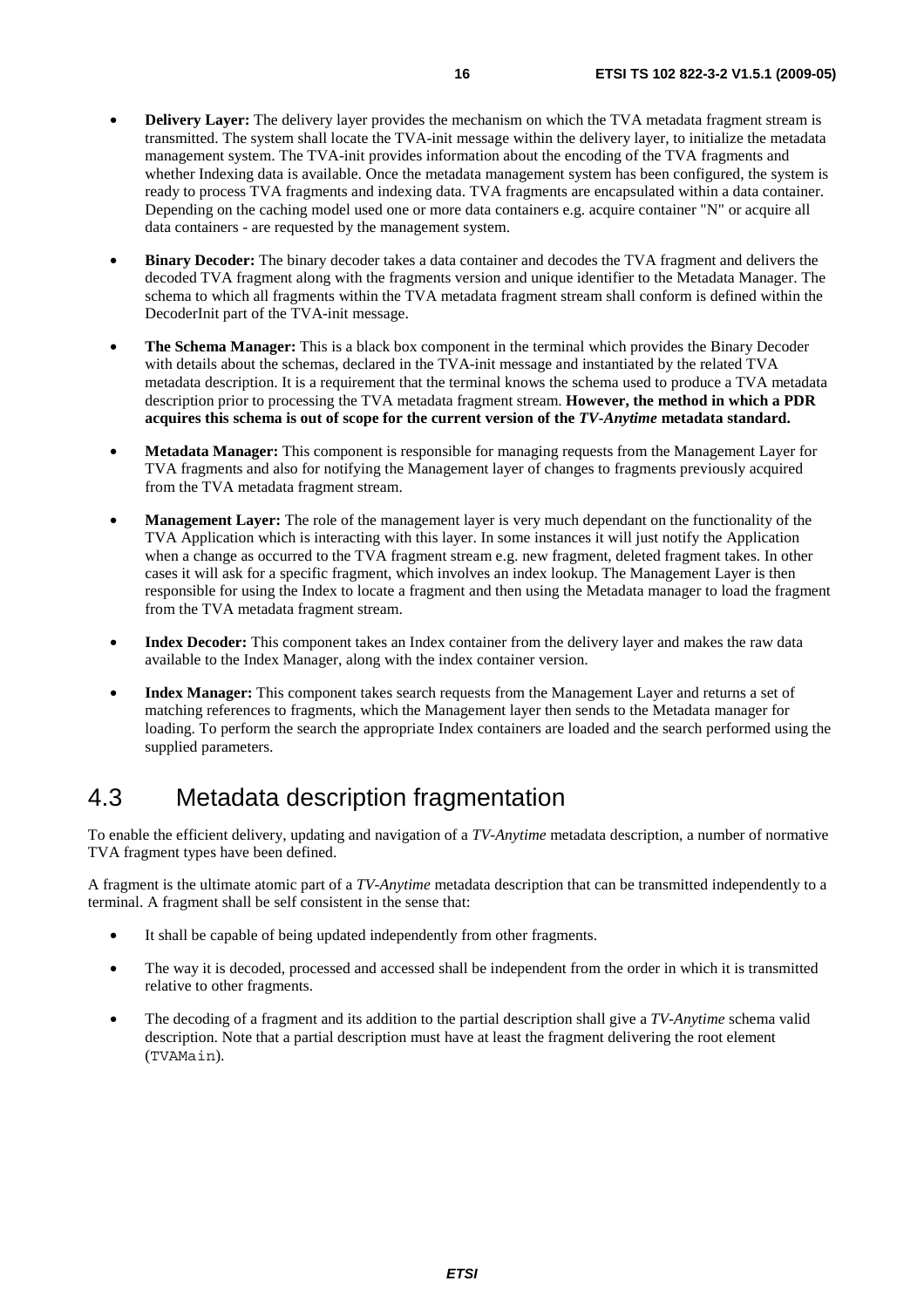Frament "A" (e.g. TVAMain)



#### **Figure 5: Fragmentation of a** *TV-Anytime* **metadata description**

When an update occurs to one or more elements or attributes within a previously transmitted fragment, the entire fragment must be transmitted again i.e. no mechanisms for sub-fragment updates are provided.

# 4.3.1 TVA metadata fragments

The *TV-Anytime* metadata description can be split into a number of standardized types of self contained fragments. These *TV-Anytime* normative fragments are defined as follows.

#### 4.3.1.1 TVAMain fragment

The TVAMain fragment is special since every TVA fragment stream must contain one instance of this fragment type. The TVAMain fragment contains the TVAMain / ExtendedTVAMain root element plus a limited range of child nodes.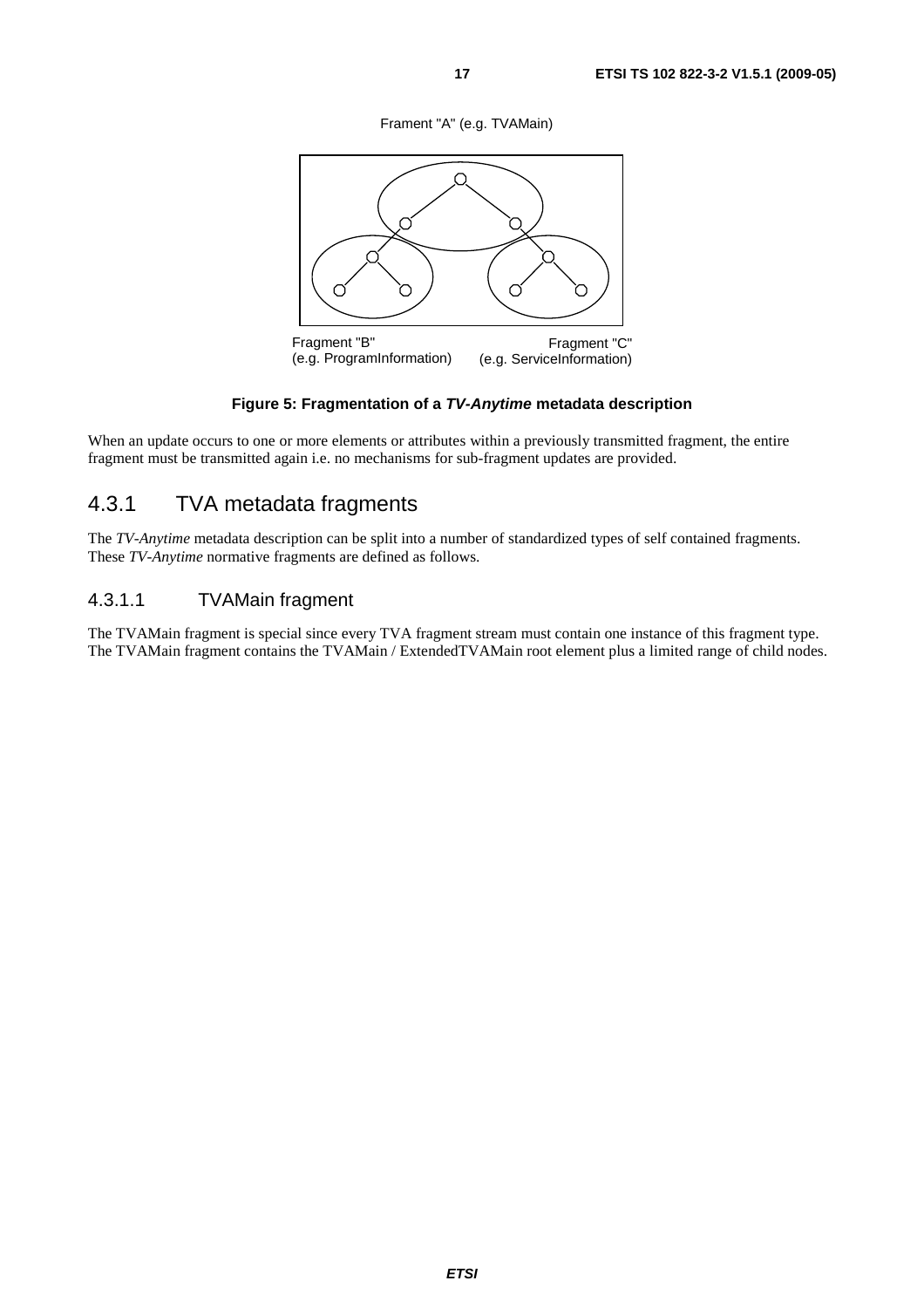

#### **Figure 6: UML-like representation of a TVAMain fragment**

As can be seen from the representation in figure 6 the TVAMain fragment shall contain child elements down to and including the following:

- MetadataOriginationInformationTable.
- ClassificationSchemeTable.
- ProgramInformationTable.
- GroupInformationTable.
- ProgramLocationTable.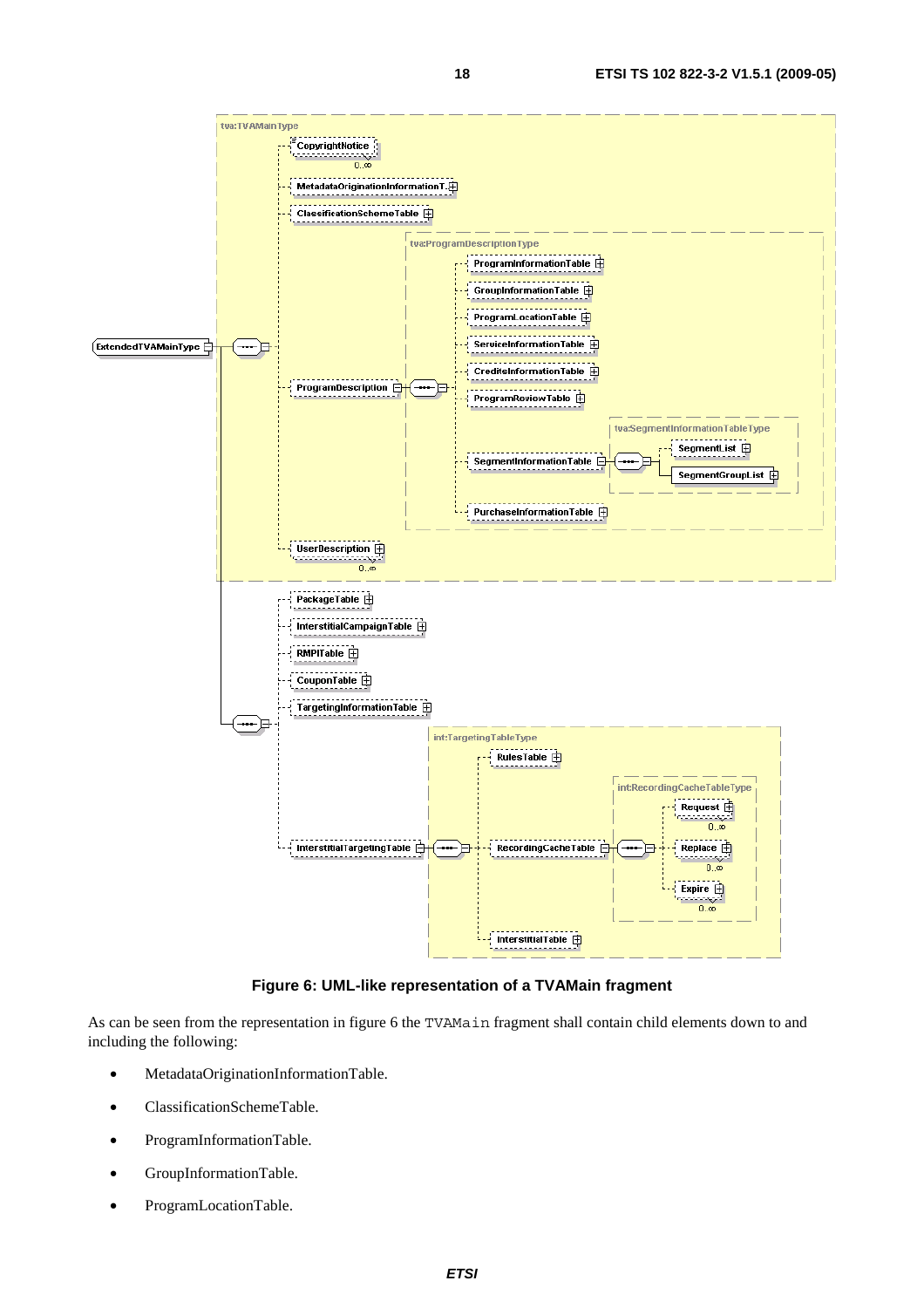- ServiceInformationTable
- CreditsInformationTable.
- ProgramReviewTable.
- SegmentInformationTable:
	- SegmentList; SegmentGroupList.
- PurchaseInformationTable.
- PackageTable.
- RMPITable.
- CouponTable.
- TargetingInformationTable.
- InterstitialTargetingTable:
	- RulesTable.
	- RecordingCacheTable.
	- InterstitialTable.

The presence of and number of each of these types shall conform to the *TV-Anytime* schema. Elements that are children of these element types form fragments of their own and so shall not be included within the TVAMain / ExtendedTVAMain fragment.

It should be noted that updates to TVAMain / ExtendedTVAMain would typically be infrequent and an update to this fragment would cause the decoder to be re-initialized.

#### 4.3.1.2 MetadataOriginationInformation fragment

The MetadataOriginationInformation element, as defined in TS 102 822-3-1 [9], shall form a single TVA fragment.

The MetadataOriginationInformation element is a child of the MetadataOriginationInformationTable, which is a member of the TVAMain fragment.



#### **Figure 7: UML-like representation of a MetadataOriginationInformation fragment**

#### 4.3.1.3 ProgramInformation fragment

A ProgramInformation fragment is one of the key attractor types of a TVA system (TS 102 822-3-1 [9]), it carries an element of type ProgramInformationType and all child nodes thereof. This type contains descriptive information about a piece of content, the content being identified by a CRID.

The ProgramInformationElement is a child element of the ProgramInformationTable, which forms part of the TVAMain fragment.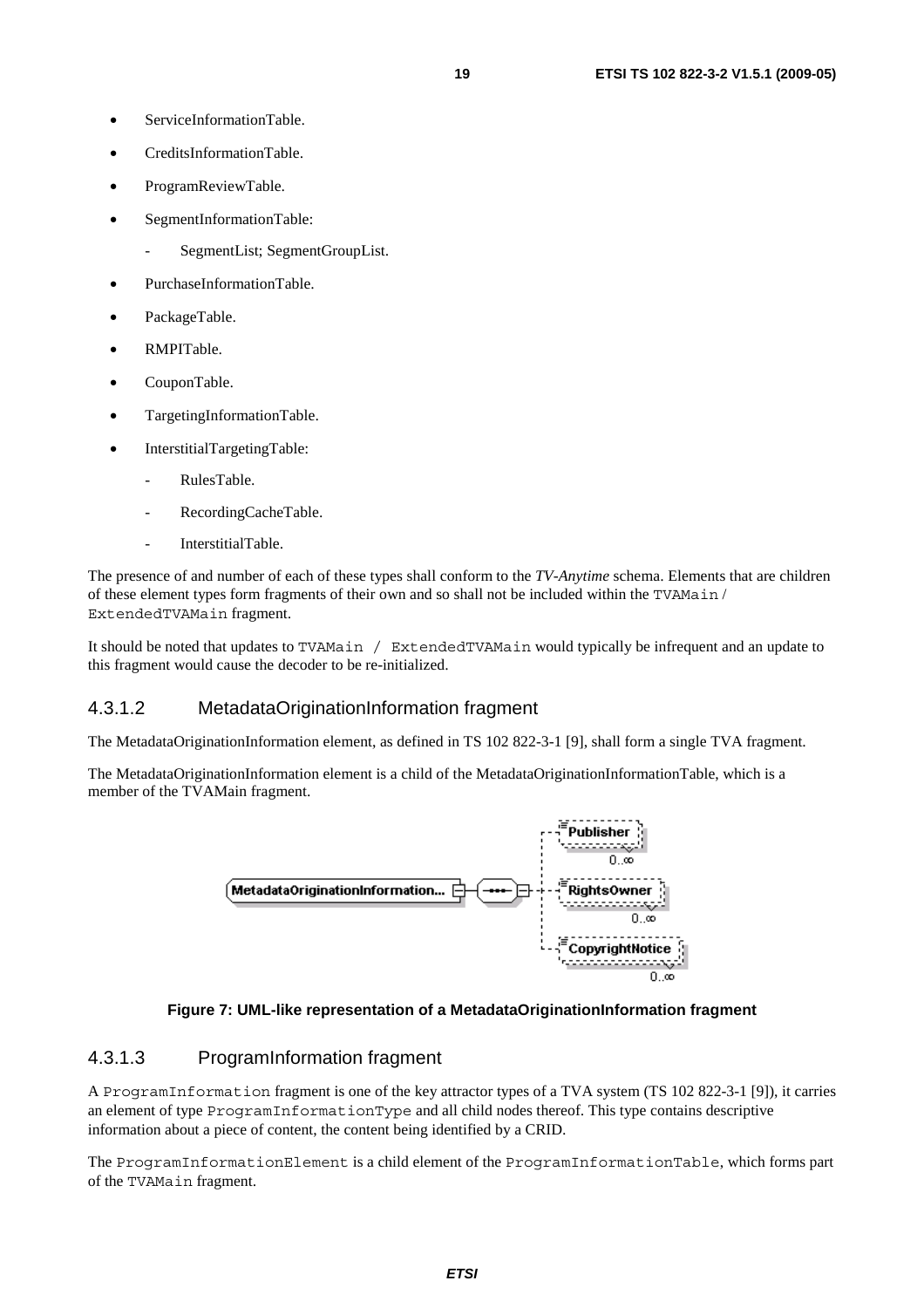

**Figure 8: UML-like representation of a ProgramInformation fragment** 

The ProgramInformation fragment is completely self-contained with one exception. Within the CreditsItem, which is a child element of the CreditList element in the BasicDescription element, the optional PersonNameIDRef and OrganizationNameIDRef elements use TVAIDRefType attributes to reference TVAIDType attributes within corresponding entries within the CreditsInformationTable. This enables optimization in cases where a Credit Item description is common to more than one programme. In such a case, a CreditsItem only needs to be defined once e.g. for all the episodes of a Soap Opera. The guidelines given for the use of TVAIDType/TVAIDRefType in clause 4.3.5 should however be taken into account when assigning and using these ID values.

### 4.3.1.4 GroupInformation fragment

A GroupInformation fragment contains an element of type GroupInformationType and all child nodes thereof. This contains descriptive information about a conceptual content group e.g. Series, Serial, Collection, etc. The GroupInformationElement is a child element of the GroupInformationTable, which forms part of the TVAMain fragment (TS 102 822-3-1 [9]).



**Figure 9: UML-like representation of a GroupInformation fragment**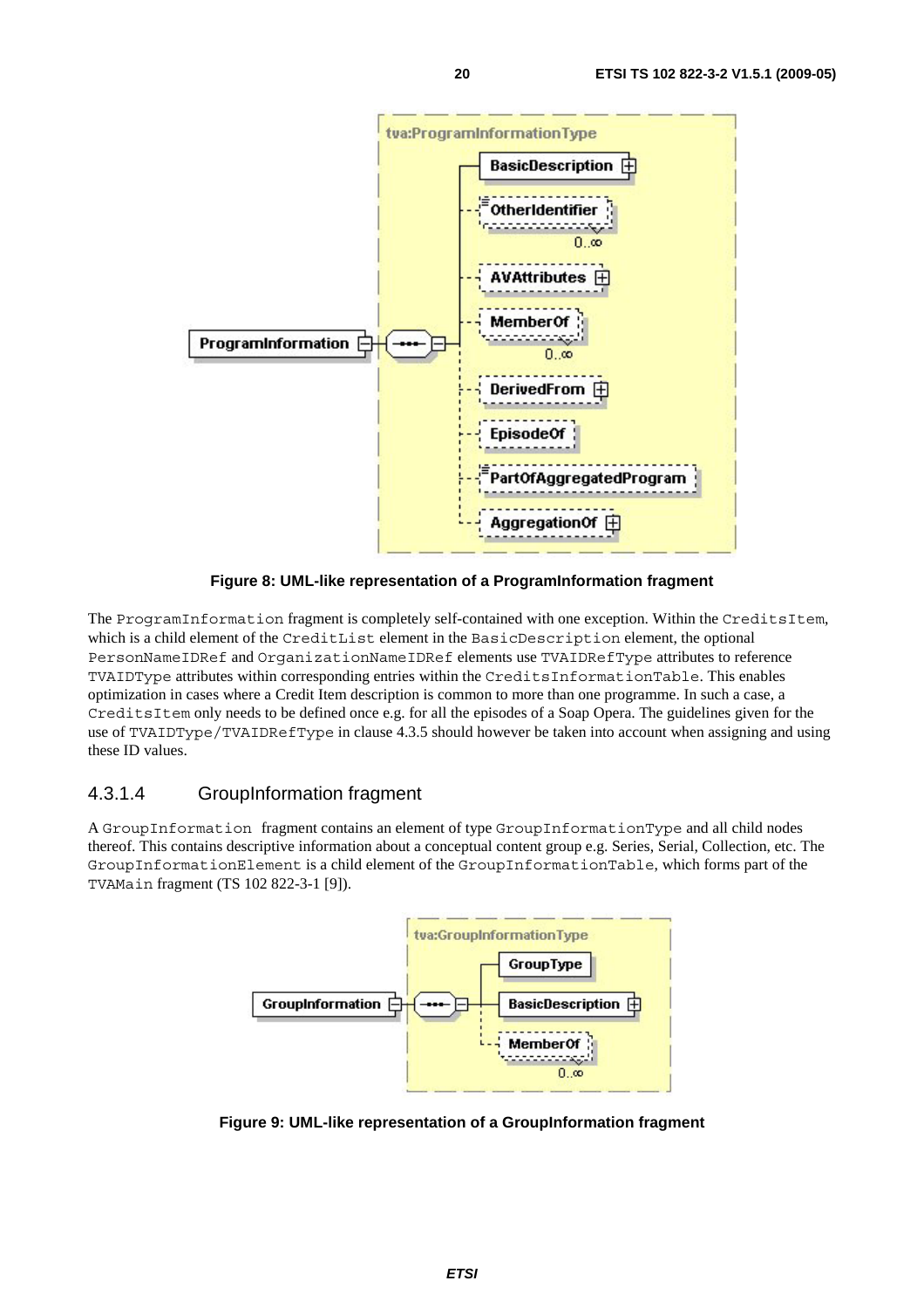The GroupInformation fragment is completely self contained except for that described for the ProgramInformation fragment, namely within the CreditsItem, the optional PersonNameIDRef and OrganizationNameIDRef elements which the TVAIDRefType attribute which points to an entry within the CreditInformationTable. The guidelines given for the use of TVAIDType/TVAIDRefType in clause 4.3.5 should thus be taken into account when assigning and using these ID values.

### 4.3.1.5 OnDemandProgram and OnDemandService fragment

Within a unidirectional environment the OnDemandProgramType and the OnDemandServiceType are seen to be of limited use.

However if a broadcaster wishes to transmit OnDemand program location information, a complete OnDemandProgram or an OnDemandService element instantiating respectively one of these types shall form a single fragment. Both the OnDemandProgram and the OnDemandService elements are child members of the ProgramLocationTable, which forms part of the TVAMain fragment.

An attribute of type TVAIDRefType (TS 102 822-3-1 [9]) is used by the serviceIDRef attribute within the OnDemandServiceType to reference the associated service information. It points to an element of type ServiceInformationType having a serviceId attribute, with a value equal to the serviceIDRef. This latter value shall be unique within the TVA metadata description. And the guideline in clause 4.3.5 on the assignment and use of TVAIDType/TVAIDRefType values should be taken into account when dealing with these values.

### 4.3.1.6 BroadcastEvent fragment

The BroadcastEventType has been designed to represent dynamic events in an environment where frequent updates are required (TS 102 822-3-1 [9]).

A BroadcastEvent fragment is thus an instance of the BroadcastEventType, a child element of the ProgramLocationTable, which forms part of the TVAMain fragment.



**Figure 10: UML-like representation of a BroadcastEvent fragment**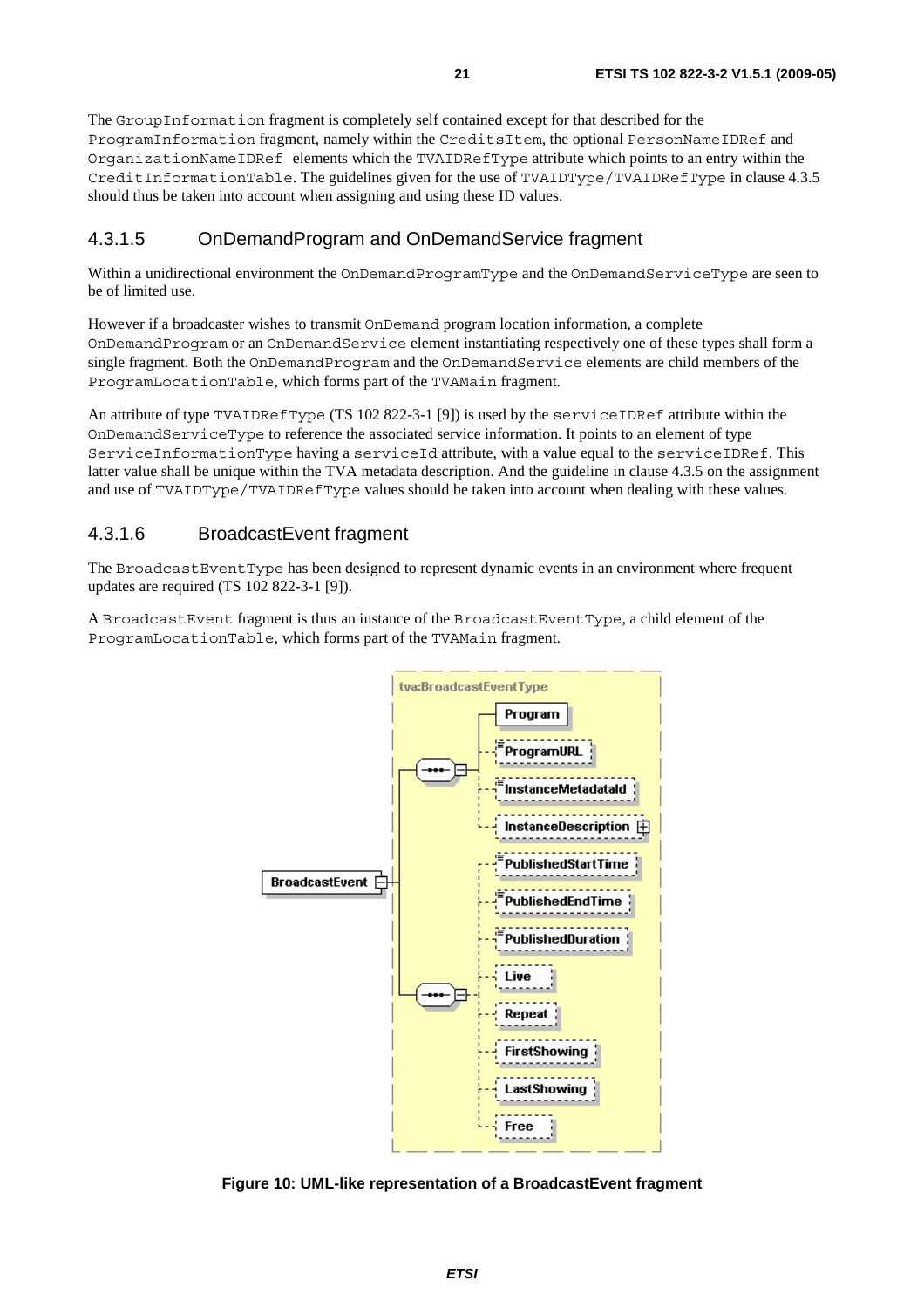A TVAIDRefType value is used by the serviceIDRef attribute to identify the service on which the event described by this BroadcastEvent fragment will be broadcast. It points to the serviceId attribute, of a ServiceInformation element in the same metadata description, whose type is TVAIDType. This latter value shall be unique within the TVA metadata description. The guideline in clause 4.3.5 on the assignment and use of TVAIDType/TVAIDRefType values should be taken into account when dealing with these values.

#### 4.3.1.7 Schedule fragment

The Schedule type provides an alternative way to that of the BroadcastEvent type for describing events within a broadcast system. It provides a mechanism to group a number of consecutive events together, which span a given time period on a single service (TS 102 822-3-1 [9]).

The use of the ScheduleType for describing broadcast events has the following properties:

- To extract a single event from a schedule, the entire schedule must be decoded to locate the event of interest.
- The schedule type has been designed to aid large and collective updates. An update to a single event, within the schedule, will cause the entire Schedule fragment to be updated. However this is often not a problem, as subsequent events are often affected by a single event change.

As a result, the Schedule fragment instantiates the ScheduleType and is a child element of the ProgramLocationTable, which forms part of the TVAMain fragment.



**Figure 11: UML-like representation of a Schedule fragment** 

A TVAIDRefType value is used by the serviceIDRef attribute to identify the service on which the events described by the schedule will be broadcast. It should be managed the same way as described in the previous clause for the BroadcastEvent fragment by taking into account the guidelines in clause 4.3.5 on the assignment and use of TVAIDType/TVAIDRefType values.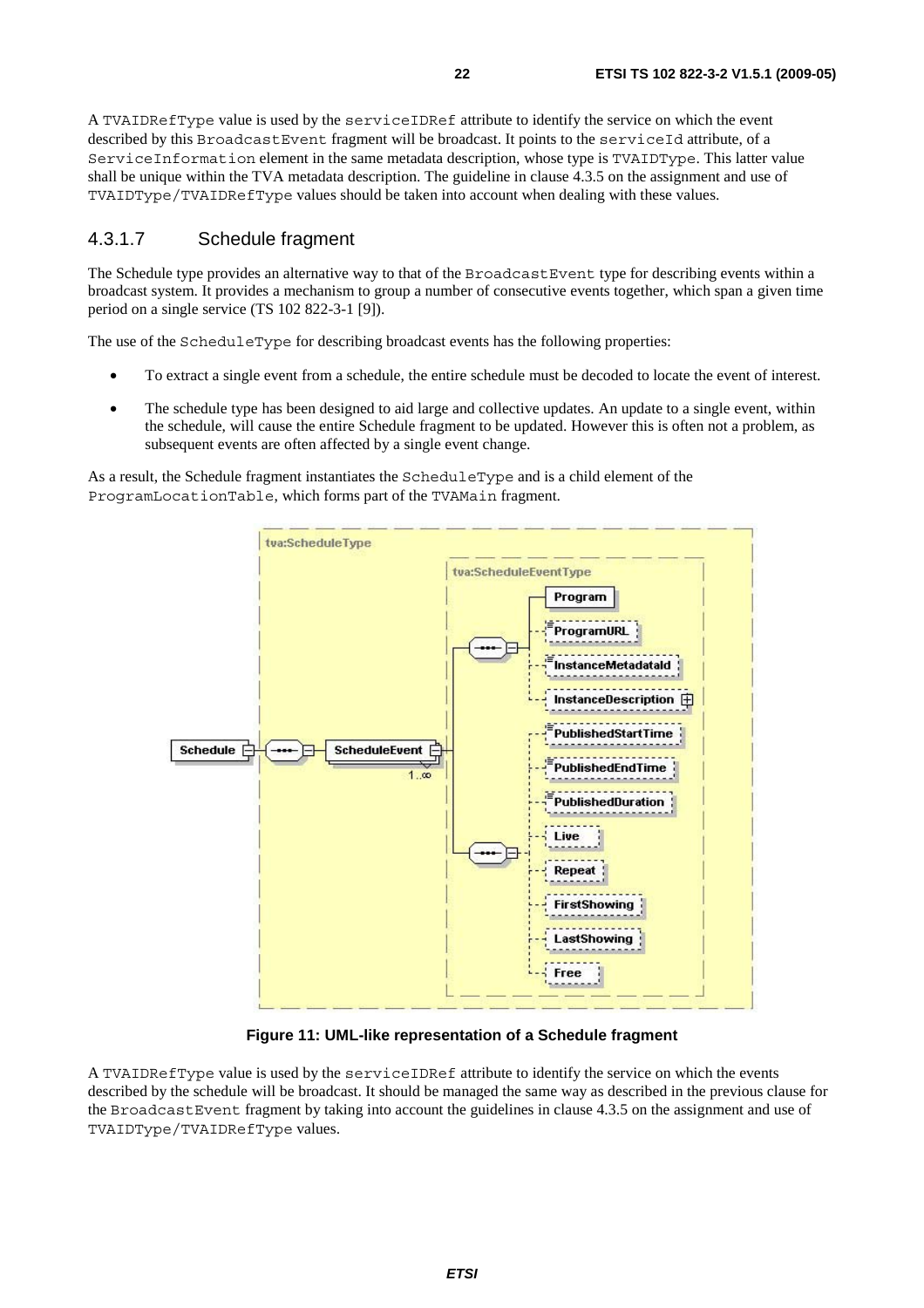#### 4.3.1.8 ServiceInformation fragment

A ServiceInformation fragment contains details about a single Service within a broadcast system (TS 102 822-3-1 [9]).

A ServiceInformation fragment is an instance of a ServiceInformationType and a child of the ServiceInformationTable, which is a member of the TVAMain fragment.



#### **Figure 12: UML-like representation of a ServiceInformation fragment**

#### 4.3.1.9 CreditsInformation fragments

The CreditsInformationTable element instantiates the CreditsInformationTableType (TS 102 822-3-1 [9]).

It gathers together details about the people and organizations involved in the production of the different content items described in the metadata description. It is used to lighten the size of the description of each content item, by allowing the use of a pointer reference to a PersonName or OrganizationName element contained within the CreditsInformationTable. It may be useful, for example, where several content items share the same credit information, in which case the information only need to be instantiated once.

#### 4.3.1.9.1 PersonName fragment

A PersonName element instantiates a PersonNameType and shall form a single TVA fragment (TS 102 822-3-1 [9]). The PersonName element is a child element of the CreditsInformationTable, where the CreditsInformationTable forms a member of the TVAMain fragment.



**Figure 13: UML-like representation of PersonNameType**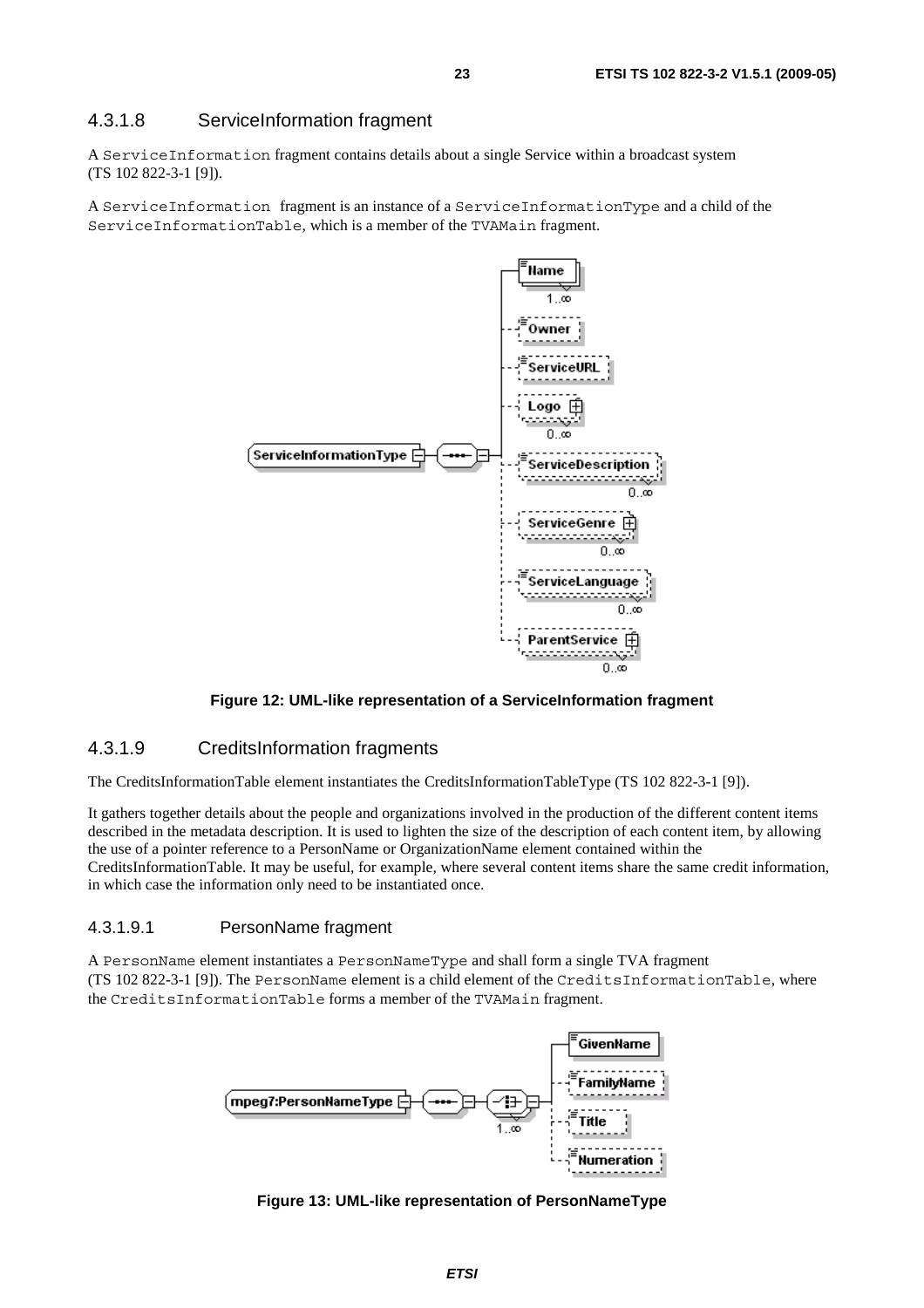The OrganizationName element shall form a single TVA fragment (TS 102 822-3-1 [9]).

The OrganizationName element is a child element of the CreditsInformationTable, where the CreditsInformationTable forms a member of the TVAMain fragment.

#### 4.3.1.10 PurchaseInformation fragment

The PurchaseInformation element shall form a single TVA fragment (TS 102 822-3-1 [9]).

The PurchaseInformation element is a child of the PurchaseInformationTable, which is a member of the TVAMain fragment.



**Figure 14: UML-like representation of a PurchaseInformation fragment** 

#### 4.3.1.11 Review fragment

A Review element instantiates the MediaReviewType and contains a single review for a content item identified by a CRID (TS 102 822-4 [12]).

The Review fragment is thus a child element of the ProgramReviewTable, which is a member of the TVAMain fragment (TS 102 822-3-1 [9]).



**Figure 15: UML-like representation of a ProgramReviews fragment**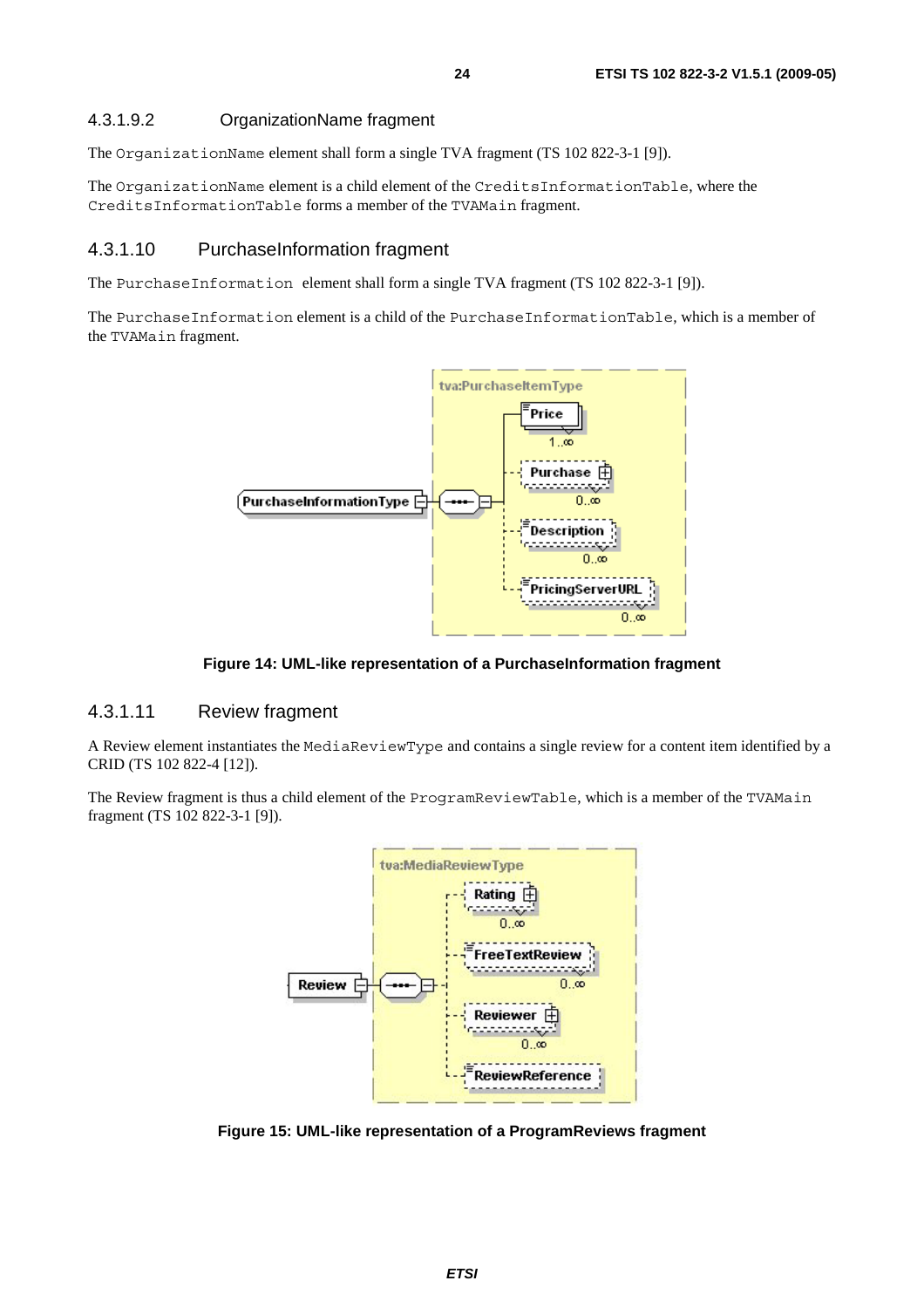### 4.3.1.12 User Description information

The transmission of a UserDescription element is not seen to be of any practical use within a unidirectional environment and so no fragmentation structure has been defined.

#### 4.3.1.13 ClassificationScheme fragments

ClassificationSchemes elements are used to define a list of controlled terms used by a number of TVA data types e.g. Genre Classification, AV Coding types etc (TS 102 822-3-1 [9]). In addition CSAlias elements, used as aliases to the ClassificationSchemes, can be provided to reduce the size of the reference required to identify the Classification scheme used.

#### 4.3.1.13.1 CSAlias fragment

The CSAlias fragment instantiates the ClassificationSchemeAliasType defined by MPEG-7 and is a child of the ClassificationSchemeTable, which is a member of the TVAMain fragment (TS 102 822-3-1 [9]).

A single CSAlias element shall form a single CSAlias fragment.

#### 4.3.1.13.2 ClassificationScheme fragment

The ClassificationScheme element is an instance of the ClassificationSchemeType.

The ClassificationScheme fragment is thus a ClassificationScheme element, child of the ClassificationSchemeTable, which is a member of the TVAMain fragment (TS 102 822-3-1 [9]).



**Figure 16: UML-like representation of a ClassificationScheme fragment** 

#### 4.3.1.14 Segmentation

Segmentation Information can be used to enhance the users viewing experience by providing the ability to view content in a non-linear way. Segmentation information is split up into two groups according to the two schema types they use, namely the SegmentInformationType and the SegmentGroupInformationType.

The SegmentInformationType provides details about the segment e.g. start offset, duration, description etc.

The SegmentGroupInformationType enables the Grouping of segments so for example to define the way in which content, should be navigated (TS 102 822-3-1 [9]).

The SegmentGroupInformation and SegmentInformation make extensive use of TVAIDType/TVAIDRefType and the guideline define in clause 4.3.5 should be followed.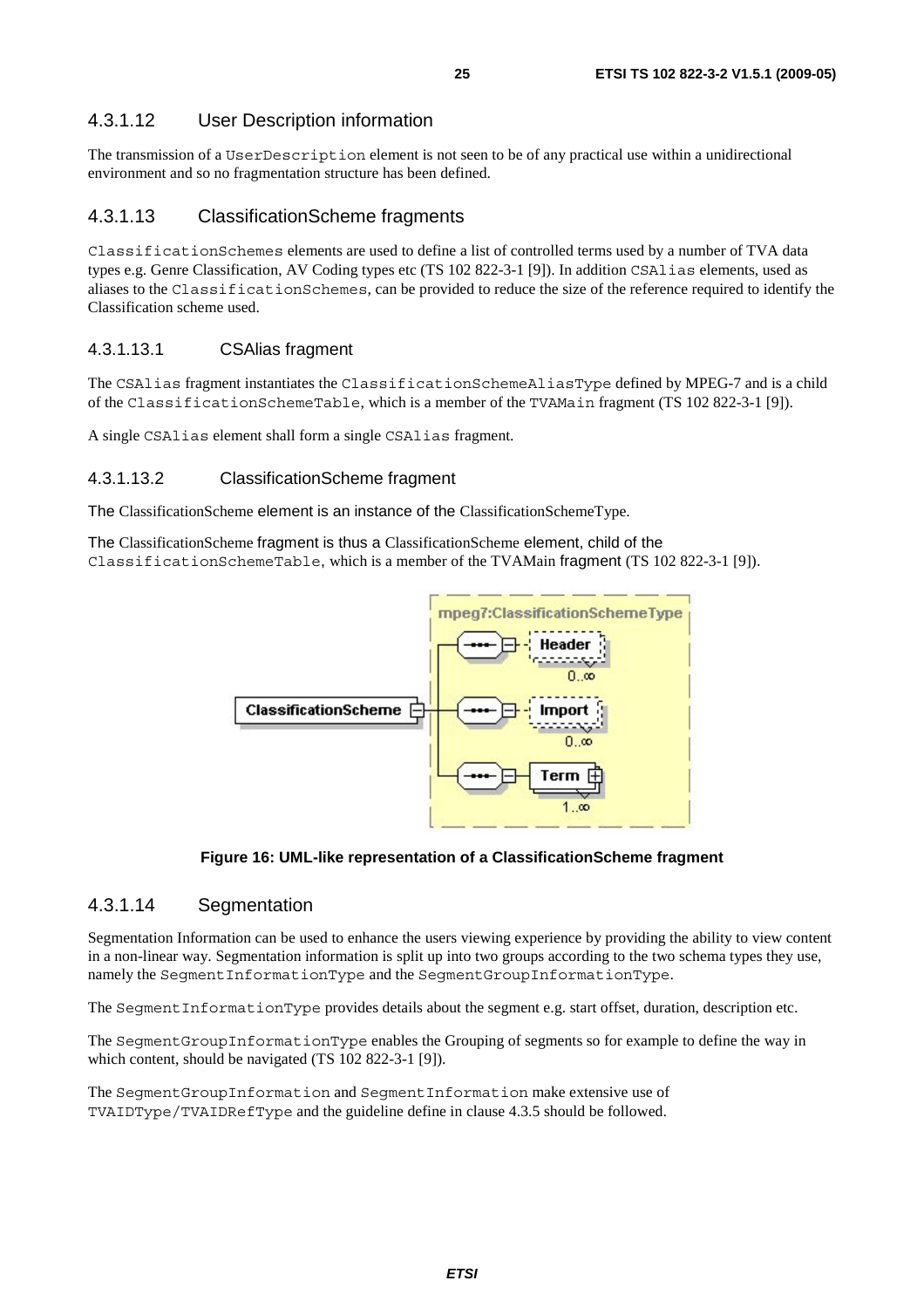#### 4.3.1.14.1 SegmentInformation fragment

A SegmentInformation element instantiates the SegmentInformationType and describes a single segment of a content item. It is seen as the smallest updateable unit and so shall form a single fragment.

A SegmentInformation fragment is thus a SegmentInformation element, which is a child of the SegmentList element, which forms part of the TVAMain fragment (TS 102 822-3-1 [9]).



**Figure 17: UML-like representation of a SegmentInformation fragment** 

#### 4.3.1.14.2 SegmentGroupInformation fragment

A SegmentGroupInformation element instantiates the SegmentGroupInformationType.

It allows the definition of a segment group, namely a set of references to SegmentInformation elements, which can be used to define a mode of navigation or a virtual piece of content e.g. Highlights of a football match. It is also possible for a segment group to reference another segment group providing hierarchical navigation of the content similar to a table of contents.

A SegmentGroupInformation fragment is thus a SegmentGroupInformation element, which is a child of the SegmentGroupList element, which forms part of the TVAMain fragment (TS 102 822-3-1 [9]).



**Figure 18: UML-like representation of a SegmentGroup fragment**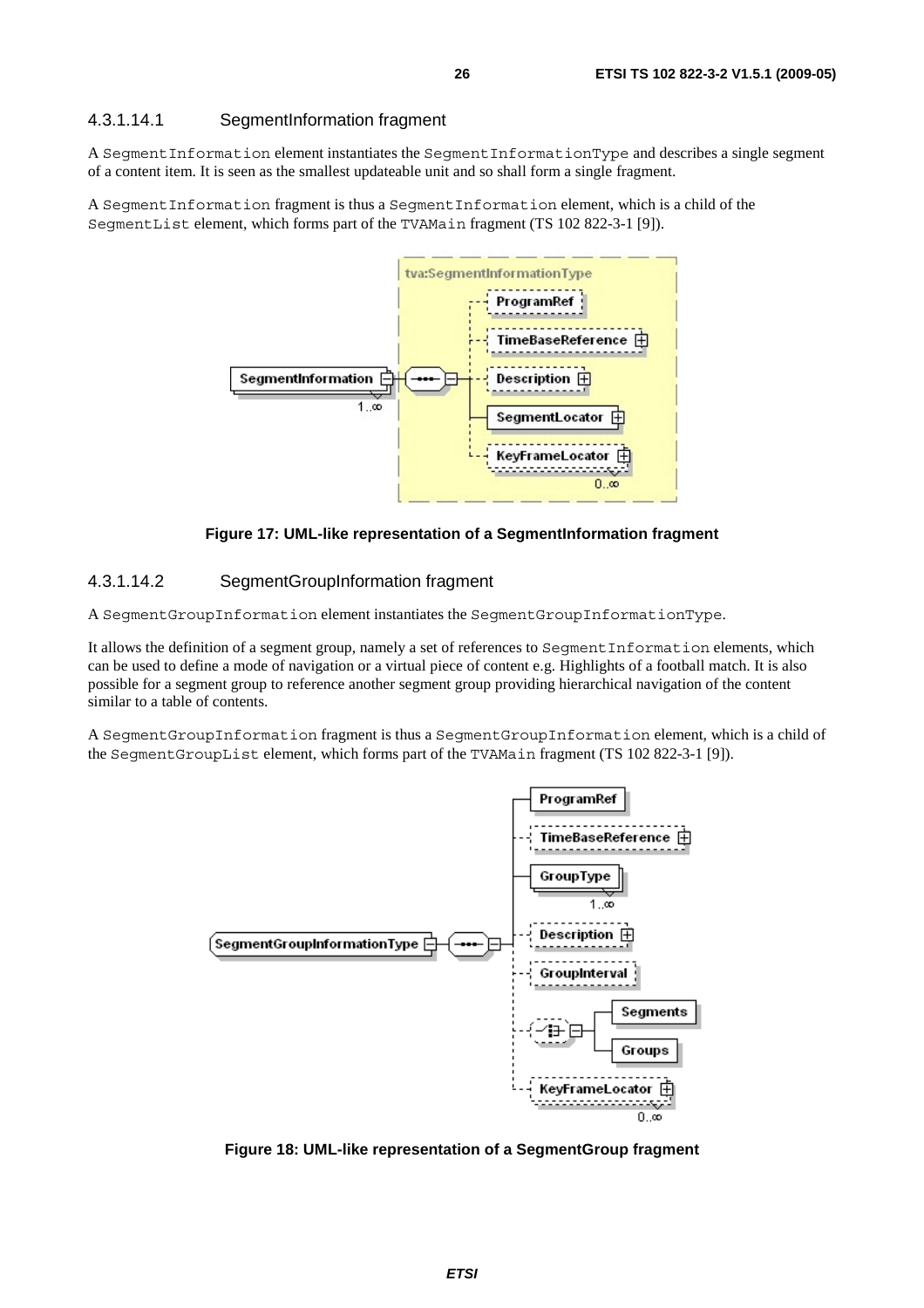#### 4.3.1.15 Package Fragment

The Package element (TS 102 822-3-3 [10]) shall form a single TVA fragment.

The Package element is a child of the PackageTable, which is a member of the TVAMain fragment.



#### **Figure 19: UML-like representation of a Package fragment**

#### 4.3.1.16 Interstitial Campaign Fragment

The InterstitialCampaign element (TS 102 822-3-4 [11]) shall form a single TVA fragment.

The InterstitialCampaign element is a child of the InterstitialCampaignTable, which is a member of the TVAMain fragment.



#### **Figure 20: UML - like representation of a InterstitialCampaign fragment**

#### 4.3.1.17 RMPI Fragment

The RMPIDescription element (TS 102 822-5-1 [13]) shall form a single TVA fragment.

The RMPIDescription element is a child of the RMPITable, which is a member of the TVAMain fragment.



**Figure 21: UML - like representation of a RMPIDescription fragment**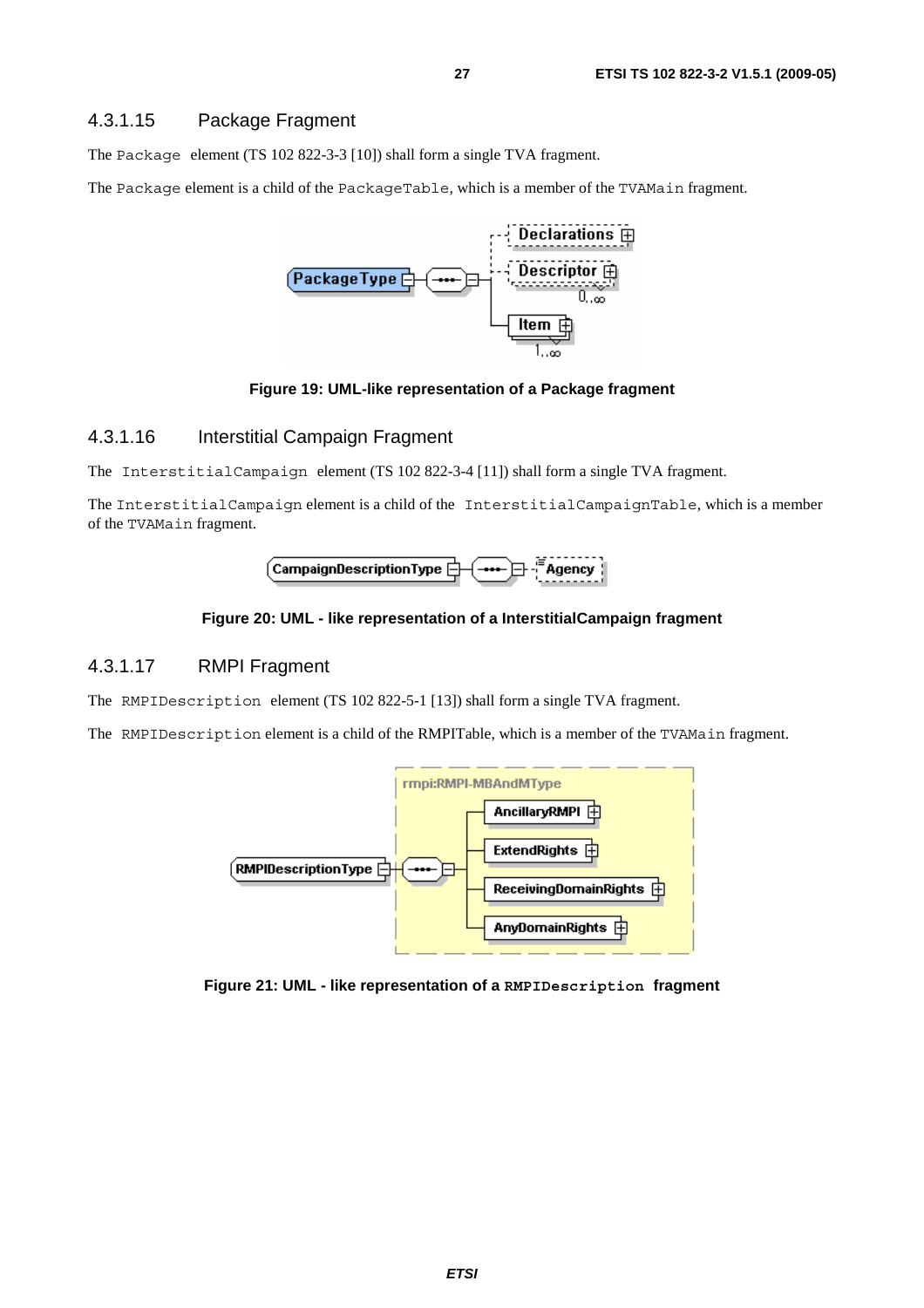### 4.3.1.18 Coupon Description Fragment

The CouponDescription element (TS 102 822-3-3 [10]) shall form a single TVA fragment.

The CouponDescription element is a child of the CouponTable, which is a member of the TVAMain fragment.



#### **Figure 22: UML - like representation of a CouponDescription fragment**

### 4.3.1.19 TargetingInformation Fragment

The TargetingInformation element (TS 102 822-3-4 [11]) shall form a single TVA fragment.

The TargetingInformation element is a child of the TargetingInformationTable, which is a member of the TVAMain fragment.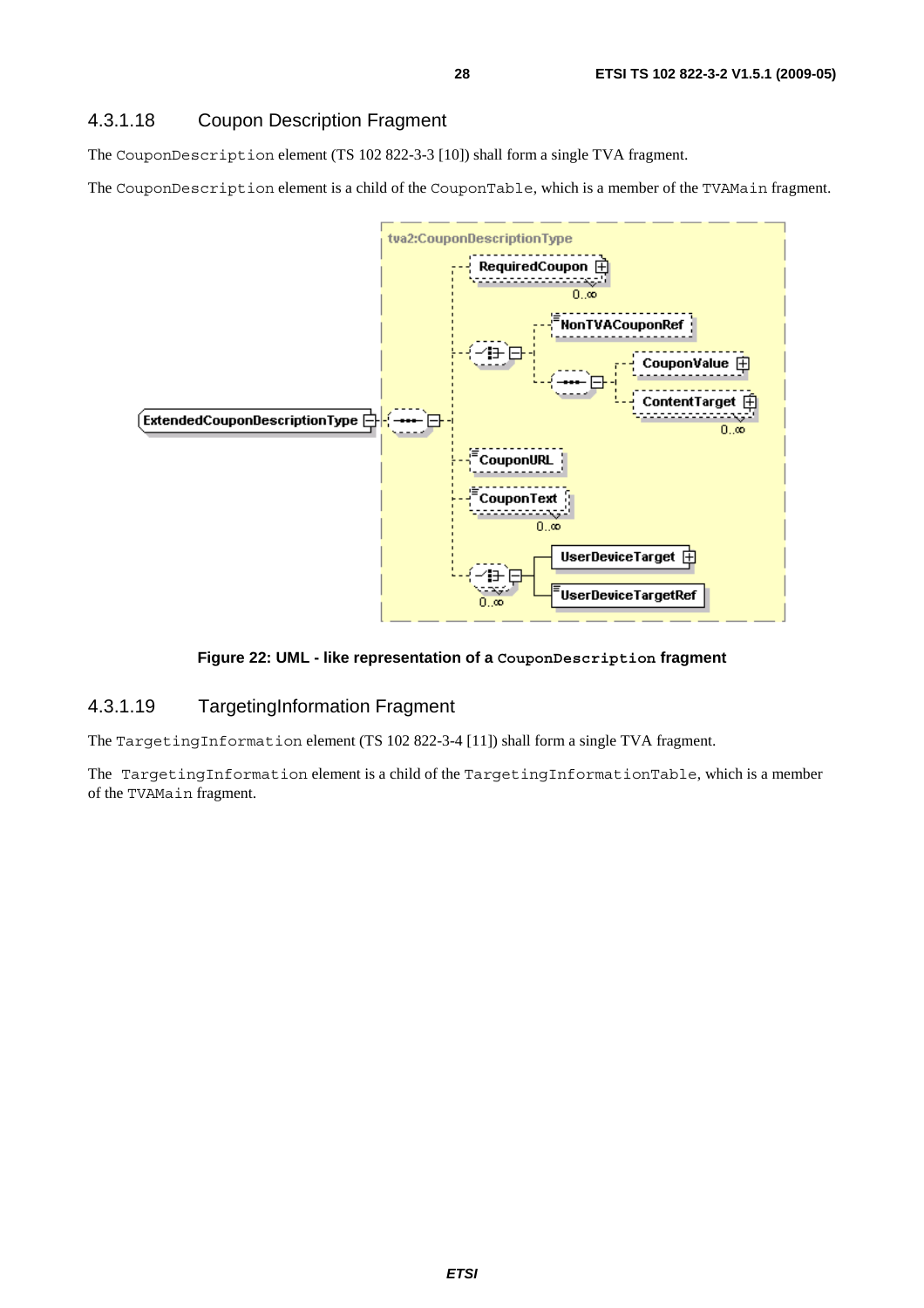

**Figure 23: UML - like representation of a TargetInformation fragment** 

#### 4.3.1.20 InterstitialBreak Fragment

The InterstitialBreak element (TS 102 822-3-4 [11]) shall form a single TVA fragment.

The InterstitialBreak element is a child of the InterstitialTable, which is a member of the TVAMain fragment.





#### 4.3.1.21 Rule Fragment

The Rule element (TS 102 822-3-4 [11]) shall form a single TVA fragment.

The Rule element is a child of the RulesTable, which is a member of the TVAMain fragment.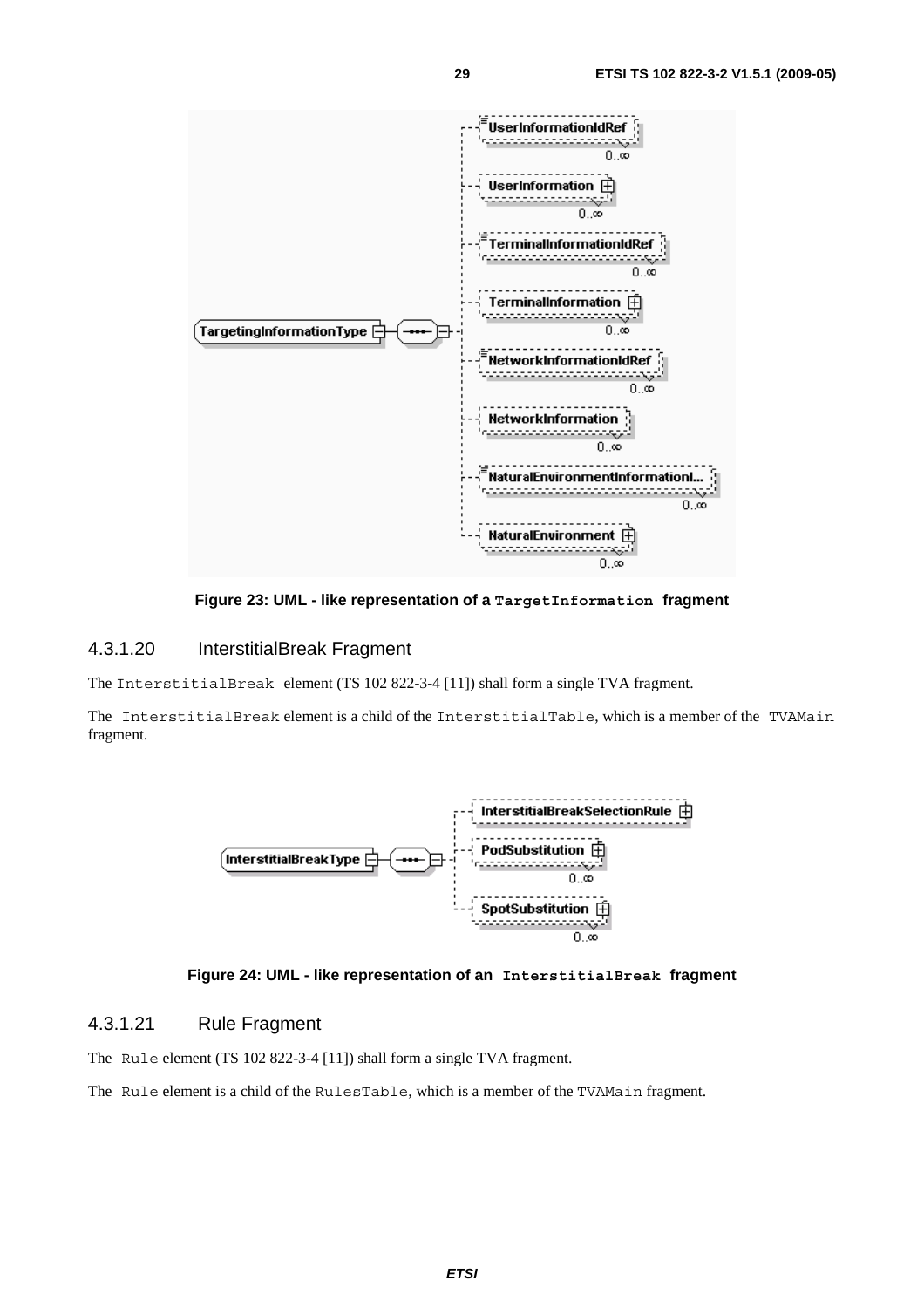

**Figure 25: UML - like representation of a Rule fragment** 

### 4.3.1.22 Recording Cache Fragments



#### **Figure 26: UML - like representation of the ContentListType used by the following fragments**

#### 4.3.1.22.1 Request Fragment

The Request element (TS 102 822-3-4 [11]) shall form a single TVA fragment.

The Request element is a child of the RecordingCacheTable, which is a member of the TVAMain fragment.

#### 4.3.1.22.2 Replace Fragment

The Replace element (TS 102 822-3-4 [11]) shall form a single TVA fragment.

The Replace element is a child of the RecordingCacheTable, which is a member of the TVAMain fragment.

#### 4.3.1.22.3 Expire Fragment

The Expire element (TS 102 822-3-4 [11]) shall form a single TVA fragment.

The Expire element is a child of the RecordingCacheTable, which is a member of the TVAMain fragment.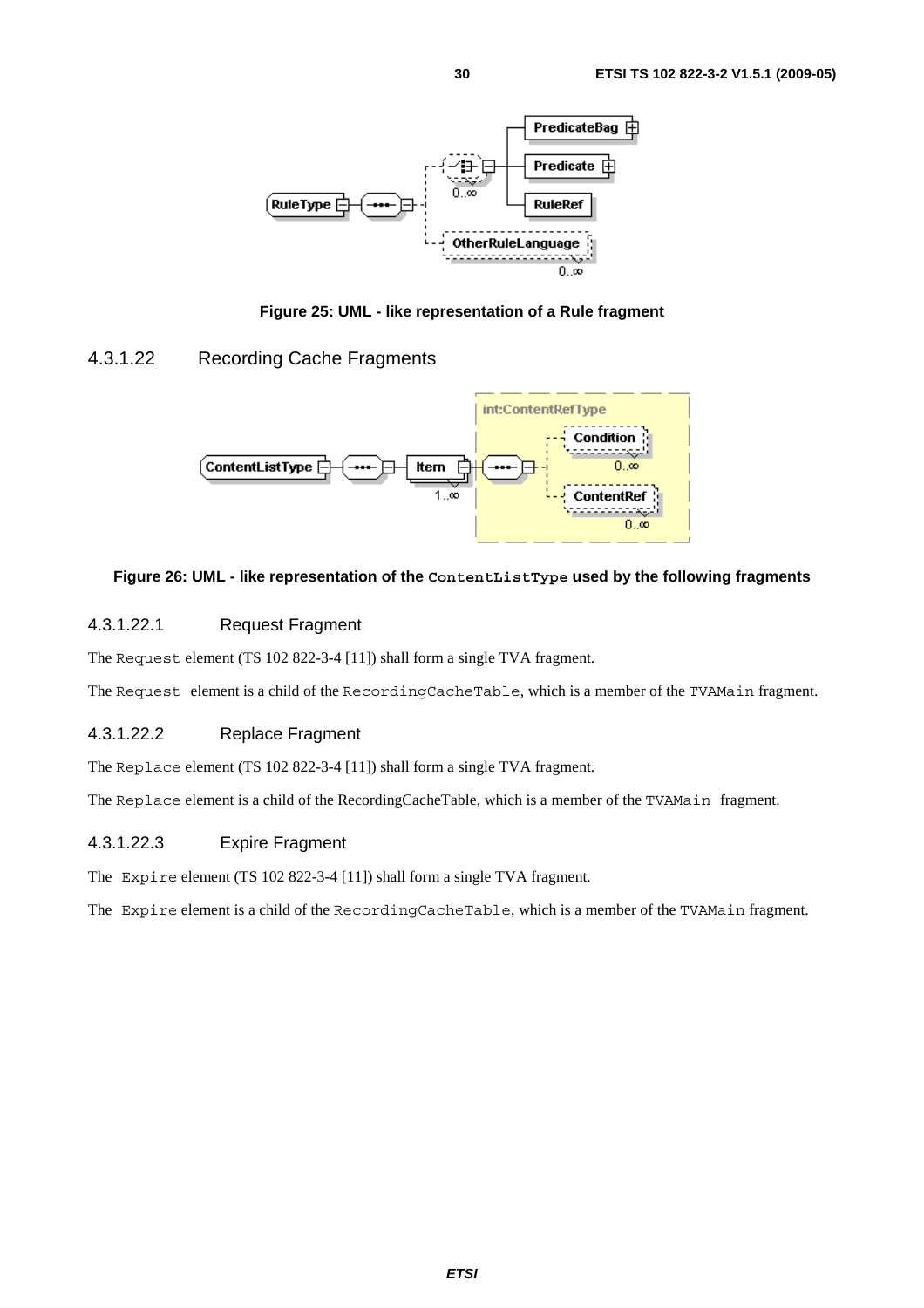### 4.3.1.23 PushDownloadProgram fragment

The PushDownloadType has been designed to allow content being pushed and cached by a service provider onto a receiving device (TS 102 822-3-1 [9]). Subsequently, content can be accessed and viewed from its storage location as if delivered from e.g. an on-demand server and this until expiry time.

A PushDownloadProgram fragment is thus an instance of the PushDownloadType, a child element of the ProgramLocationTable, which forms part of the TVAMain fragment.



**Figure 27: UML-like representation of a PushDownloadProgram fragment** 

A TVAIDRefType value is used by the serviceIDRef attribute to identify the service by which the event described by this PushDownloadProgram fragment has been provided. It points to the serviceId attribute, of a ServiceInformation element in the same metadata description, whose type is TVAIDType. This latter value shall be unique within the TVA metadata description. The guideline in clause 4.3.5 on the assignment and use of TVAIDType/TVAIDRefType values should be taken into account when dealing with these values.

# 4.3.2 Fragment Identification and Versioning

Many element types within the TVA schema have both a fragmentVersion and a fragmentId attributes, it is recommended not to use these attribute to identify a fragment or to indicate fragment versions in a unidirectional environment. This is because it is required to partially decode the fragment to extract the required information.

A means of assigning an identifier to a fragment and a version to a fragment at the appropriate level is described in clause 4.6.

# 4.3.3 Element ordering

When two or more elements of the same type occur within a metadata description, it is assumed that their order within the parent element is unimportant e.g. ProgramInformation elements within the ProgramInformationTable. Therefore, it is not a requirement to maintain the order of elements across the delivery system.

Where a parent element can contain more than one element type e.g. PersonName and OrganizationName within the CreditsInformationTable - it is the responsibility of the receiving terminal to ensure that the order of element types is maintained, with respect to the TVA schema.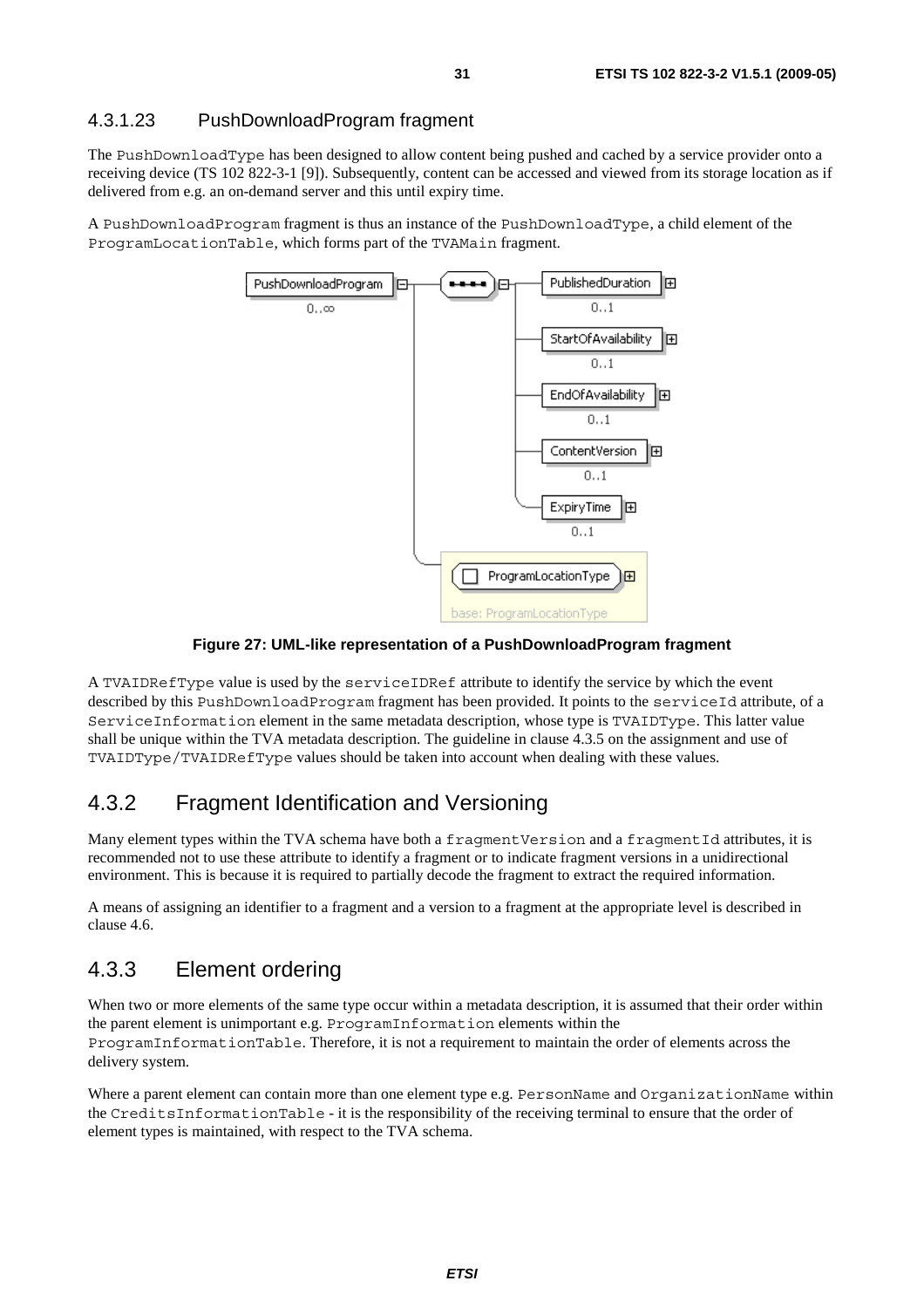The TVA access unit is defined as being a container that holds one or more TVA fragments. A TVA fragment shall be wholly contained within a single container. TVA fragments within a TVA access unit can be of any type, provided that an individuals fragment type can be identified without fragment decoding.

Where BiM is used as the encoding solution a TVA access unit shall take the form of an MPEG-7 Access Unit (AU), with the TVA fragments type being identified, using the ContextPath within BiM.

It is the responsibility of the broadcaster to manage the number of TVA fragments within a TVA Access Unit, bearing the following in mind:

- The overhead of transmitting a container The smaller the container the less efficient it will be in terms of bandwidth usage.
- The updating of a single TVA fragment within a container will cause the container to be updated.

# 4.3.5 Use of TVAIDType, TVAIDRefType and TVAIDRefsType

In a number of instances within the TVA metadata schema, elements make use of the TVAIDType, TVAIDRefType and TVAIDRefsType data types.

These replace the respective standard XML ID, IDREF and IDREFS data types. They are provided to enable elements to reference other elements within the same TVA metadata description. However as a TVA metadata description is split up into a number of TVA fragments and transmitted as a TVA metadata fragment stream, the following issues should be noted:

- The synchronization of TVAIDType, TVAIDRefType and TVAIDRefsType values between fragment versions.
- The possibility of changing references when dealing with partial metadata descriptions.

A TVA metadata fragment stream is treated as if it were a single XML instance document. The value assigned to an attribute instantiating a TVAIDType shall be unique within a single TVA metadata description. Also, all attributes instantiating the TVAIDRefType or the TVAIDRefsType must make references to elements containing an attribute of type TVAIDType, only within the same TVA metadata description. No provision is currently made for referencing elements across multiple TVA metadata descriptions.

The guideline rules for use of TVAIDType, TVAIDRefType and TVAIDRefsType are therefore:

- The value assigned to the TVAIDType element must be unique within a TVA metadata description.
- In case of an update to an element with an attribute of type TVAIDType, it may be appropriate to create a totally new element with a new TVAIDType value when this element changes significantly e.g. in the Credits list when an actor dies. This is to ensure that the original description can still be referenced from within the metadata description, rather than an updated one.
- Where there is a choice between an inline instantiation and the use of a reference, the broadcaster should weigh up the added complexity of using a TVAIDType/TVAIDRefType (additional level of indirection) against the potential bandwidth savings.
- It is important when thinking about the delivery dynamics to ensure that an element being referenced is available within the TVA metadata description, before or at the same time as the element, making the reference. The reverse is also true; when deleting elements, it is important to remove the element that makes the reference, before the element being referenced.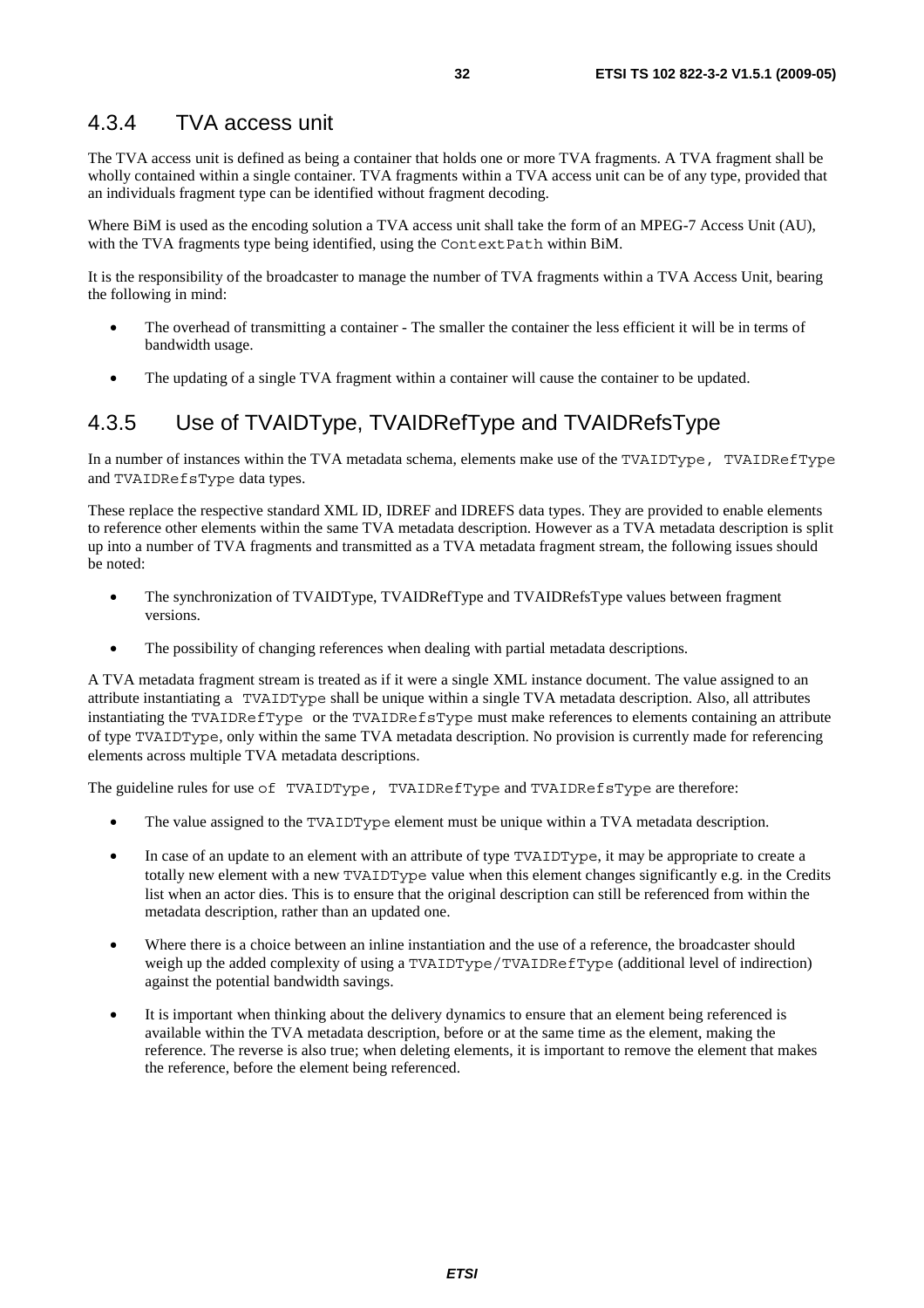# 4.3.6 Use of ID, IDRef, XPath and xml:lang

As explained in clause 4.3.5, the use of ID and IDRef should be avoided under the following circumstances.

Some datatypes within the MPEG7 stub schema make use of these built-in XML schemas datatypes. Unless the scope of these types is restricted to a single fragment, they should not be used. The reason is that it is not possible to maintain referential integrity across two or more fragments.

Some datatypes within the MPEG7 stub schema make use of XPath expressions. For similar reasons, the scope of XPath resolution shall be restricted to a single fragment. The use of XPath resolution across two or more fragments should also be avoided because canonical form of the XML source document is not preserved.

Some datatypes within the MPEG7 stub schema make use of xml:lang attributes. The scope of this attribute should be restricted to a single fragment.

# 4.4 Fragment encoding

### 4.4.1 TVA-init message

#### 4.4.1.1 Overview

The TVA-init message specified in the present clause is used to configure parameters required for the decoding of the TVA metadata fragment stream. There shall only be one TVA-init associated with a TVA metadata fragment stream.

A delivery layer suitable for conveying a TVA metadata fragment streams, shall provide a means of delivering the TVA-init message to the terminal before any fragment decoding occurs.

| <b>Syntax</b>                   | No. of bits | <b>Mnemonic</b> |
|---------------------------------|-------------|-----------------|
| TVA-init                        |             |                 |
| EncodingVersion                 | 8           | uimsbf          |
| IndexingFlag                    |             | bslbf           |
| reserved                        |             |                 |
| DecoderInitptr                  | 8           | bslbf           |
| if(EncodingVersion == '0x01') { |             |                 |
| <b>BufferSizeFlag</b>           |             | bslbf           |
| PositionCodeFlag                |             | bslbf           |
| reserved                        | 6           |                 |
| CharacterEncoding               | 8           | uimsbf          |
| if (BufferSizeFlag=='1') {      |             |                 |
| <b>BufferSize</b>               | 24          | uimsbf          |
|                                 |             |                 |
|                                 |             |                 |
| if(IndexingFlag)                |             |                 |
|                                 |             |                 |
| IndexingVersion                 | 8           | uimsbf          |
|                                 |             |                 |
| reserved                        | $0$ or $8+$ |                 |
| DecoderInit()                   |             | bslbf           |
| }                               |             |                 |

**EncodingVersion:** This field indicates the method of encoding used to represent the TVA metadata fragments. Table 1 provides the possible set of values for this field.

#### **Table 1: Table of values for the EncodingVersion parameter**

| Value         | <b>Encoding Version</b>                                |  |
|---------------|--------------------------------------------------------|--|
| 0x00          | <b>IReserved</b>                                       |  |
| 0x01          | TVA MPEG_7 profile (BiM)<br><b>ISO/IEC 15938-1 [4]</b> |  |
| 0x02 - 0x0F   | <b>TVA</b> reserved                                    |  |
| $0x10 - 0xFF$ | User defined                                           |  |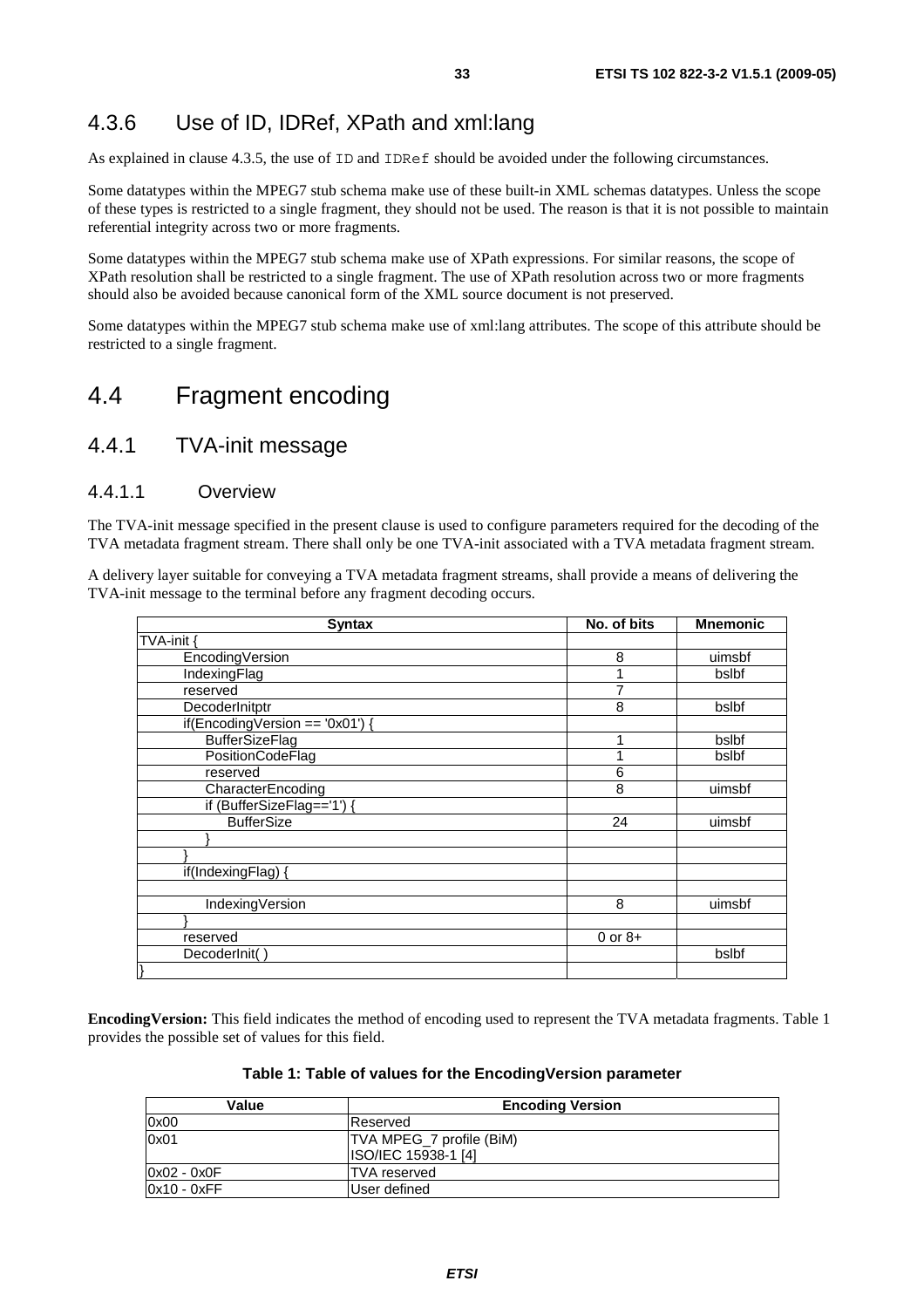**IndexingFlag:** Indicates if one or more indexes are carried within the stream.

**DecoderInitptr:** This field conveys a pointer, which defines the offset in bytes from the start of the TVA-init message where the DecoderInit can be found.

**BufferSizeFlag:** Indicates if a BufferSize for the Zlib coded is defined. If not defined the decoder shall assume a maximum of 1 000 bytes.

**PositionCodeFlag:** This flag indicates if the BiM contextPath Position Code is used in the encoded fragment. When set to "0" the Position Code within the contextPath shall be ignored. In that case, it must be noted that the canonical format of the instance description is not preserved, i.e. the order of the elements within the rebuilt description is not preserved.

**CharacterEncoding:** This field conveys the character encoding scheme for all textual data used within the TVA metadata fragment stream. Table 2 defines the set of possible values for this field.

| Value         | <b>Description</b>              | <b>Termination Value</b> |
|---------------|---------------------------------|--------------------------|
| 0x00          | 7 bit ASCII (ISO/IEC 10646 [1]) | 0x00                     |
| 0x01          | UTF-8                           | 0x00                     |
| 0x02          | UTF-16                          | 0x0000                   |
| 0x03          | GB2312                          | 0x00                     |
| 0x04          | <b>EUC-KS</b>                   | 0x0000                   |
| 0x05          | EUC-JP                          | 0x0000                   |
| 0x06          | Shift JIS                       | 0x0000                   |
| $0x07 - 0xE0$ | <b>TVA</b> reserved             | Undefined                |
| $0xE1 - 0xFF$ | User defined                    | Undefined                |

#### **Table 2: Character encoding and their termination values**

**BufferSize:** This element conveys the maximum number of bytes a Zlib buffer will decompress to.

**IndexingVersion:** This element indicates the method used to represent TVA indices. It provides the possible set of values for this element.

| Value                         | <b>Indexing Version</b>     |
|-------------------------------|-----------------------------|
| 0×00                          | reserved                    |
| 0×01                          | <b>ITVA Index Version 1</b> |
| 0×02 - 0xEF                   | <b>ITVA</b> reserved        |
| $0 \times F0$ - $0 \times FF$ | User defined                |

**Table 3: Table of values for the IndexingVersion field** 

**Reserved:** Variable data space for inserting future initialization parameters. In this version, the length of this field shall be  $0\times 00$ .

**DecoderInit:** This element conveys the DecoderInit. The format of the DecoderInit is dependant on the encoding method used. In the case of BiM (EncodingVersion =  $0 \times 01$ ) it shall be as defined in clause 4.4.2.1.

### 4.4.2 MPEG-7 system profile

Due to the characteristics of a uni-directional environment, a number of restrictions have been imposed on how the MPEG-7 BiM profile shall be used. The present clause details these restrictions.

#### 4.4.2.1 DecoderInit

The DecoderInit is used to configure parameters required for the decoding of the binary fragments. There is only one DecoderInit associated with one TVAmetadata fragment stream. The DecoderInit shall take the form as specified in ISO/IEC 15938-1 [4] with the following caveats.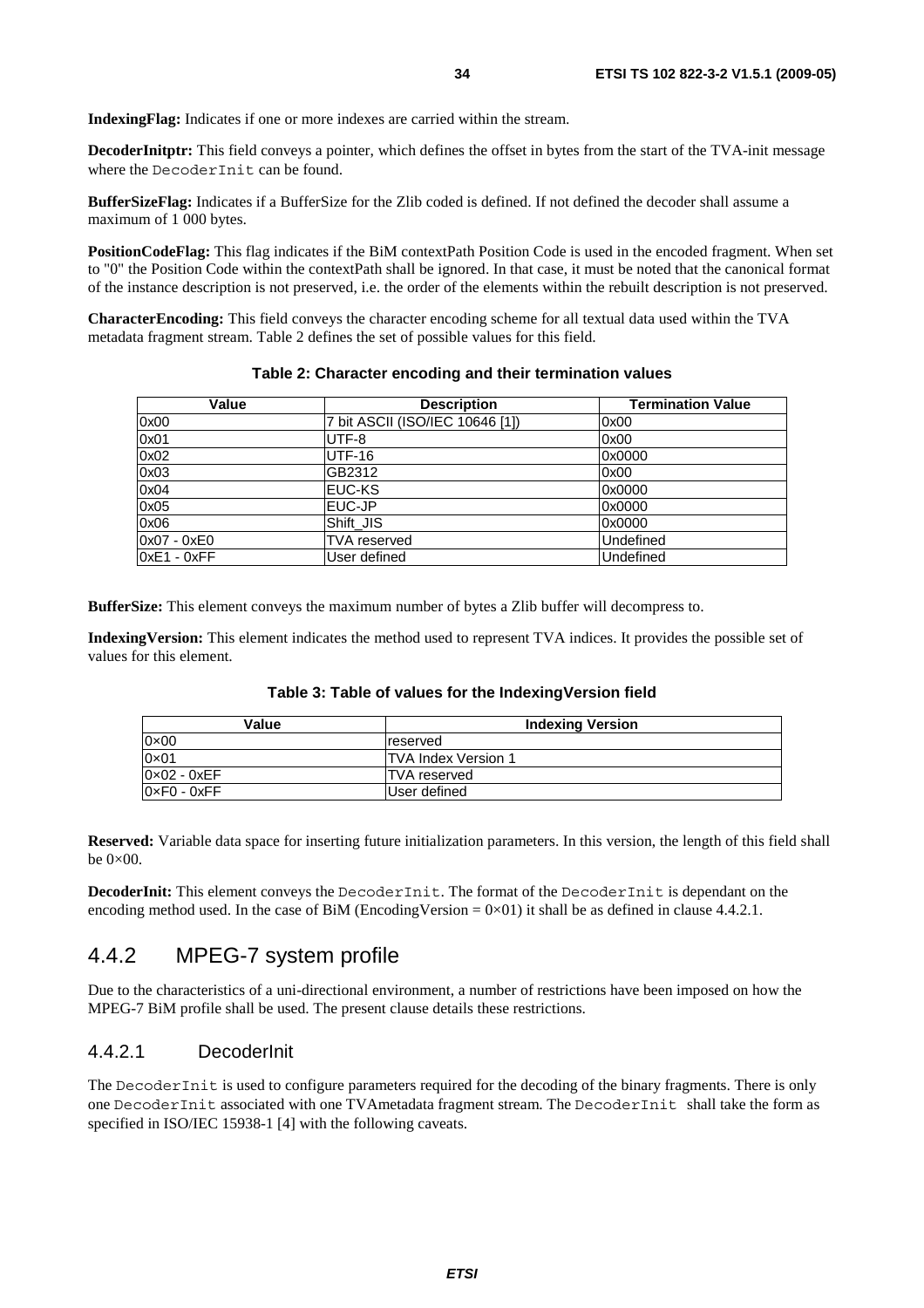#### 4.4.2.1.1 UnitSizeCode

**ISO Semantics:** This is a coded representation of UnitSize. UnitSize is used for the decoding of the binary fragment update payload.

**Restriction:** This UnitSizeCode variable shall be set to the default value: "000".

#### 4.4.2.1.2 InitialDescription

**ISO Semantics:** This conveys portions of a description using the same syntax and semantics as an MPEG7 access unit. The InitialDescription provides an initial state for the binary description tree.

**Restriction:** The TVA fragment containing the TVAMain element and is the entry point of the TVA metadata fragment stream. The InitialDescription may be carried in two ways:

- Along with the DecoderInit.
- Independently from the DecoderInit.

In the case where the InitialDescription is sent independently from the DecoderInit, it must be received and decoded by the receiving terminal before processing of any other TVA fragments. The delivery layer shall provide signalling to indicate where the InitialDescription is to be found.

### 4.4.2.2 FragmentUpdateCommand

**ISO Semantics:** The FragmentUpdateCommand code word specifies the command that shall be executed on the binary format description tree. It should be ignored when the PositionCodeFlag in the TVA-Init is set to "0".

#### **TVA Semantics:**

In the TVA framework, the semantics of the FragmentUpdateCommand is refined such as:

- When a fragment is modified (i.e. updated or enriched), the replace command (ReplaceContent) is used.
- When a fragment is no longer valid (the programme has been dropped), the delete command (DeleteContent) is used.
- When a fragment is obsolete, the fragment is no longer transmitted.

#### 4.4.2.2.1 Guidelines for the use of the FragmentUpdateUnit

The FragmentUpdateUnit uses the ContextPath along with a Position Code to determine where the TVA fragment being updated should be placed relative to its parent element. The ContextPath provides the absolute path from the metadata description root (TVAMain) to the element, of which this fragment is a child. In a classical BiM implementation the Position Code is used to indicate the position of the TVA fragment among its sibling fragments, so as to maintain the original document order of sibling elements. In a TVA implementation of BiM it is not a requirement to maintain the original metadata description sibling ordering. It is not a requirement to support the use of the Position Code within a TVA implementation. However if it is used, the Position Code provides a handle to a previously transmitted TVA fragment.

#### 4.4.2.2.1.1 Position Code allocation

As described above, the Position Code provides a handle to a transmitted TVA fragment. This Position Code must be unique for all children of a given parent element. Due to the nature of a TVA metadata fragment stream i.e. a living description, constantly changing - over time the Position Code value will become very large. Therefore it would be advantageous to reuse previously allocated values that are no longer valid. However the following should be taken into account:

• A sufficient period of time should have elapsed since the use of a specific Position Code value to ensure that receiving terminals have automatically deleted from the cache the fragment previously assigned this Position Code.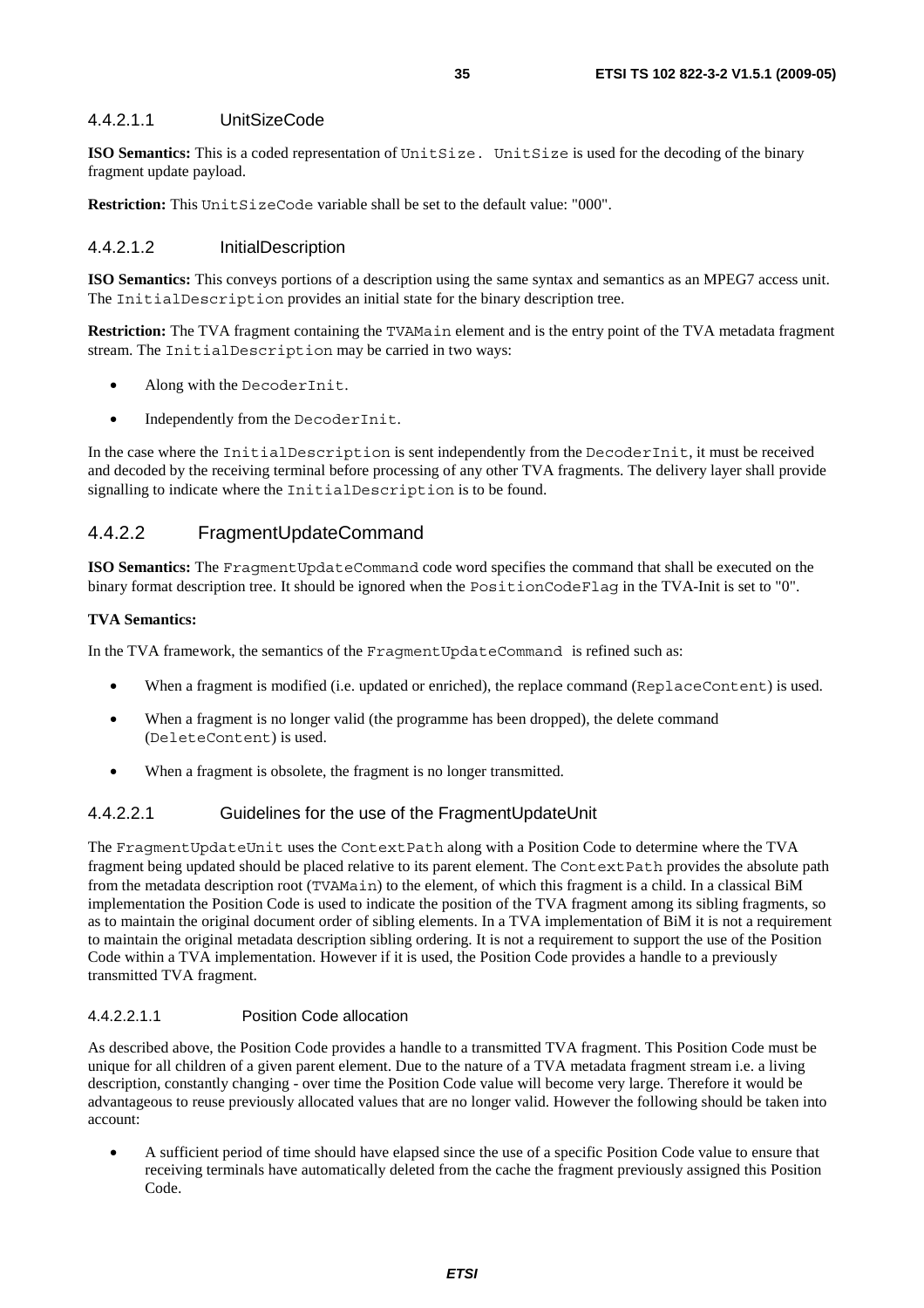### 4.4.2.2.1.2 Fragment Add/Update

When a new or updated fragment is transmitted the FragmentUpdateUnit will have the following settings:

- FragmentUpdateCommand Set to "0010" (ReplaceContent).
- FragmentUpdateContext.
- ContextModeCode Set to "001" (Absolute path to fragments parent element, with no multiple payload support).
- ContextPath Position Code A value that identifies the fragment within a TVA metadata description and shall be unique if used.

When the receiving terminal acquires the FragmentUpdateUnit it will use the ContextPath along with the Position Code to see if there is a TVA fragment already cached with the same Position Code. If a previous TVA fragment is found the previous TVA fragment shall be deleted and replaced with the new TVA fragment. If a previous TVA fragment is not found the TVA fragment is just cached along with the rest.

### 4.4.2.2.1.3 Fragment Delete

When a fragment is no longer valid a Delete command can be sent to the receiving terminal, to inform the device that the fragment shall no longer be used. A Delete command will have the following settings:

- FragmentUpdateCommand Set to "0011" (DeleteContent).
- FragmentUpdateContext.
- ContextModeCode Set to "001" (Absolute path to fragments parent element, with no multiple payload support).
- ContextPath Position Code The original unique value assigned to this TVA metadata description fragment.

When the receiving terminal acquires the FragmentUpdateUnit it will use the ContextPath along with the Position Code to see if the TVA fragment is within its cache. If the TVA fragment is found it shall no longer be used and removed from the terminal's cache.

It is assumed that the delete command will only be transmitted for a relatively short period of time, to enable currently listening terminals to keep their cache updated.

However due to the nature in which TVA fragments are acquired within a unidirectional environment, the Delete command should not be relied upon to remove elements from the terminals cache. The terminal should implement a timeout mechanism, where if a given fragment is not seen in the data stream for a specified period of time, the terminal shall assume that the fragment is no longer valid and remove it from its cache.

# 4.4.2.2.1.4 Example decoder behaviour

A TVA metadata fragment stream generator has an internal representation of the decoder memory. This representation can be modelled by a buffer, which contains an infinite number of slots.

A *TV-Anytime* decoder contains several tables (ProgramInformationTable, etc.). These tables correspond to the fragmentation specification of a TVA metadata description.

If you consider the following scenario describing the management of the programInformation description, a fragment unit is composed of:

- a command (ReplaceContent, DeleteContent);
- a path, which gives, element and type information (provides the type of the payload);
- a Position Code (gives the position of the element (child number) encoded in the payload);
- a payload (the encoded TVA fragment).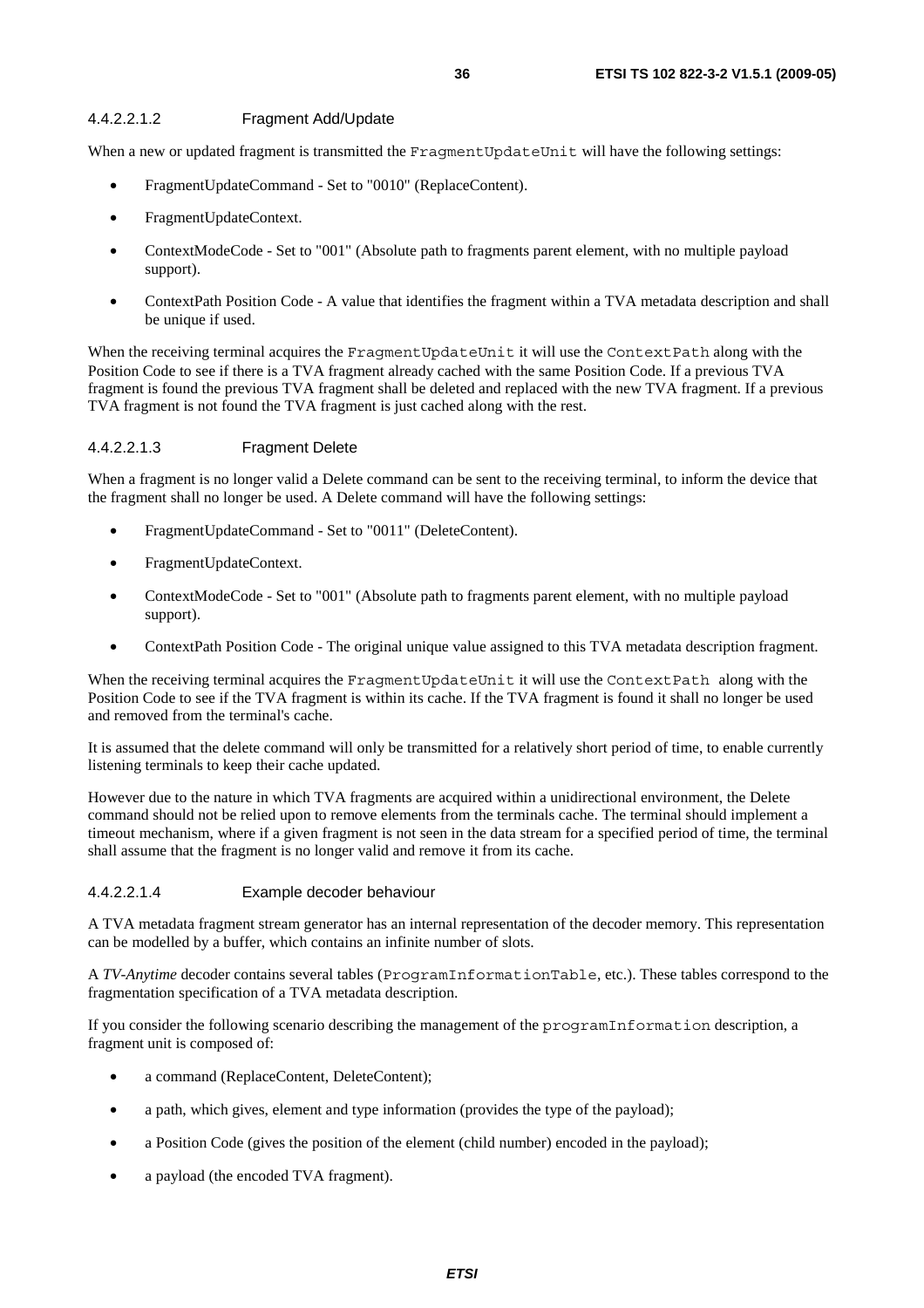#### At time *t,*

| Stream content (each fragment unit being carouseled)            |    | <b>Decoder memory</b> |
|-----------------------------------------------------------------|----|-----------------------|
| fragment unit:                                                  |    |                       |
| (ReplaceContent, a ProgramInformation / position 2, Payload122) |    | Empty                 |
|                                                                 | 2  | Payload 122           |
|                                                                 | 13 | Empty                 |
|                                                                 |    | Empty                 |
| fragment unit:                                                  | 5  | Empty                 |
| (ReplaceContent, a ProgramInformation / position 6, Payload12)  | 6  | Payload <sub>12</sub> |
|                                                                 |    | Empty                 |
|                                                                 | 8  | Empty                 |
| fragment unit:                                                  | 19 | Payload56             |
|                                                                 | 10 | Empty                 |
| (ReplaceContent, a ProgramInformation / position 9, Payload56)  | 11 | Empty                 |
|                                                                 | .  |                       |

### At time *t'*

| Stream content (each fragment unit being carouseled)            |                | Decoder memory  |
|-----------------------------------------------------------------|----------------|-----------------|
| fragment unit:                                                  |                | Empty           |
| (ReplaceContent, a ProgramInformation / position 2, Payload122) | $\overline{2}$ | Payload122      |
|                                                                 | 3              | Empty           |
| fragment unit:                                                  | $\overline{4}$ | Empty           |
| (DeleteContent, a ProgramInformation / position 6)              | $\sqrt{5}$     | Empty           |
|                                                                 |                | Payload12 false |
| fragment unit:                                                  |                | Empty           |
| (ReplaceContent, a ProgramInformation / position 8, Payload6)   | 8              | Payload6        |
|                                                                 | 19             | Empty           |
|                                                                 | 10             | Empty           |
|                                                                 | 11             | Empty           |
|                                                                 |                |                 |

Therefore, a TVA decoder can notify an application that payload 12 is not longer valid. If the application relies on payload 12, it will be notified about the deletion. But if the TVA decoder has not received the first fragment unit, which sets the value of the payload 12 at position 6, the TVA decoder ignores this "delete" fragment.

In addition payload 56 (position 9) is now obsolete and is no longer transmitted.

Therefore, a TVA metadata fragment stream generator manages the TVA metadata fragment stream in order to send these notifications to the decoder.

### 4.4.2.3 ContextMode

**ISO Semantics:** The ContextMode specifies the addressing mode for the context path.

Restriction: The ContextMode code is limited to the value "001" (Navigate in "Absolute addressing mode" from the selector node to the node specified by the ContextPath).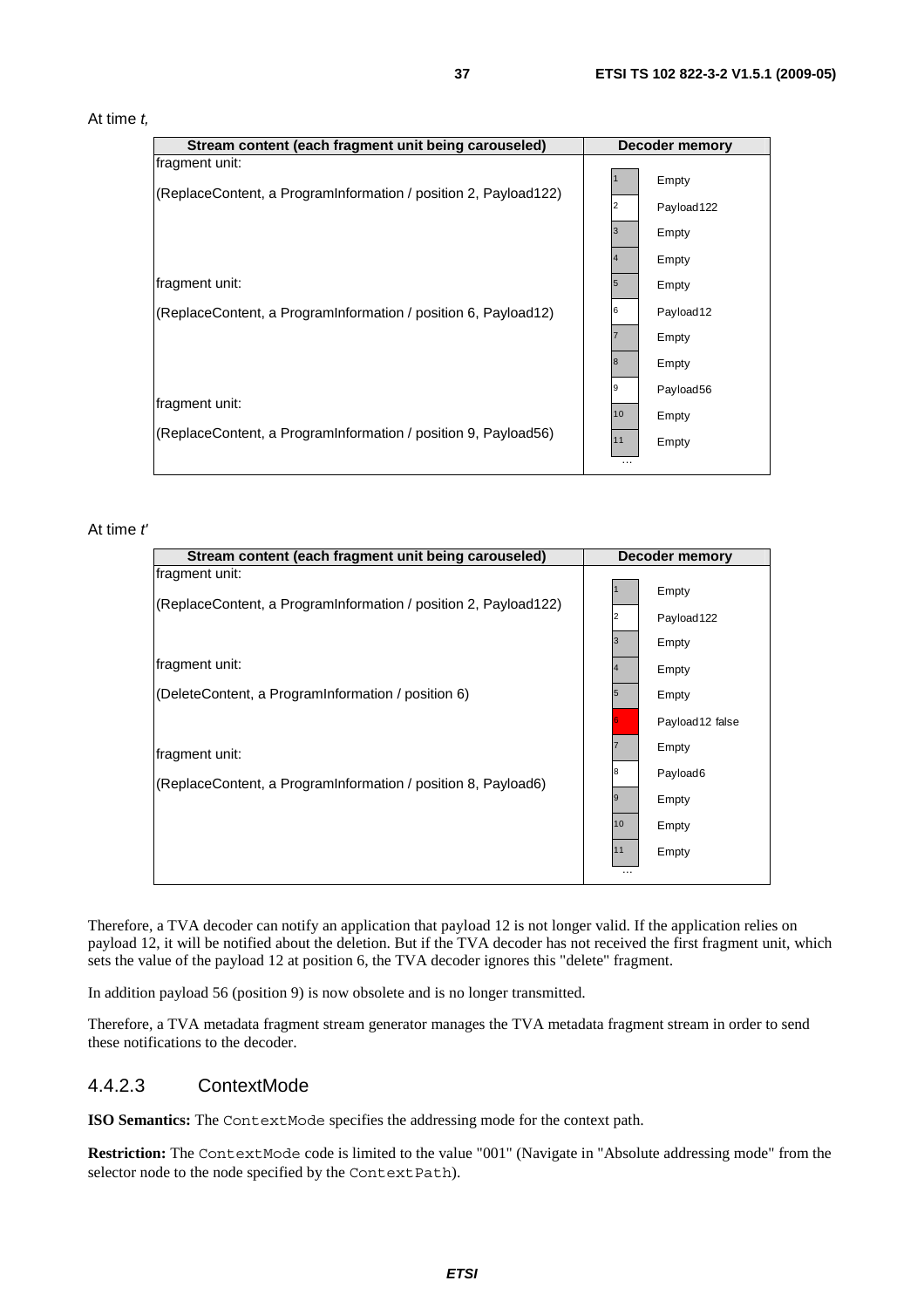### 4.4.2.4 *TV-Anytime* codec

### 4.4.2.4.1 Classification scheme wrapper

In the MPEG-7 framework, the use of a specific codec for a specific type is signalled using the codec configuration mechanism defined in ISO/IEC 15938-1 [4]. This mechanism associates a codec using its URI with a list of schema types. For that purpose, a URI is assigned to each codec in a classificationScheme, which defines the list of the specific codecs.

In the present document, this list is composed of 3 specific codecs: Zlib, dateTime and date. The following figure gives the standard classificationScheme as used by the TVA MPEG-7 profile.

```
<ClassificationScheme uri=" urn:tva:metadata:cs:CodecTypeCS:2004"> 
   <Term termID="1"> 
      <Name xml:lang="en">ZlibCodec</Name> 
      <Definition xml:lang="en">Encodes using Zlib</Definition> 
   </Term> 
   <Term termID="2"> 
      <Name xml:lang="en">tvadateTimeCodec</Name> 
      <Definition xml:lang="en">Encodes date using Modified Julian 
    Date & Time in Millisecond</Definition>
   </Term> 
   <Term termID="3"> 
      <Name xml:lang="en">tvadateCodec</Name> 
      <Definition xml:lang="en">Encodes date using Modified Julian 
      Date</Definition> 
   </Term> 
</ClassificationScheme>
```
### 4.4.2.4.2 dateTime Codec

The XML Schema primitive simple type dateTime is used widely within the TVA metadata Schema and so a specific codec has been designed for representing date time fields.

Times shall be based on GMT, with no provision provided for maintaining the local time offset information. Any requirement to localize time values shall be performed by the receiving terminal.

The following describes how the XML Schema primitive dateTime shall be encoded.

#### 4.4.2.4.2.1 Encoding

The dateTime primitive is represented as an 8-byte unsigned integer number (Big-Endian), Days are represented using the first 4 bytes using Modified Julian Date. Time is represented using the last 4 bytes expressed as the number of elapsed milliseconds since 00:00:00 hours.

The origin for the Modified Julian Date shall be Midnight on 17<sup>th</sup> November 1858.

Example dates:

| Date                          | <b>Modified Julian Date</b> |
|-------------------------------|-----------------------------|
| 1st April 1980                | 44 330                      |
| 30 <sup>th</sup> January 2000 | 51 573                      |
| 1 <sup>st</sup> March 2001    | 51 969                      |

Example dateTimes:

| dateTime value       | <b>Encoded value</b> |
|----------------------|----------------------|
| 1980-04-01T02:00:00Z | 0x0000AD2A006DDD00   |
| 2000-01-30T12:10:01Z | 0×0000C975029C59A8   |
| 2001-03-01T00:00:00Z | 0×0000CB0100000000   |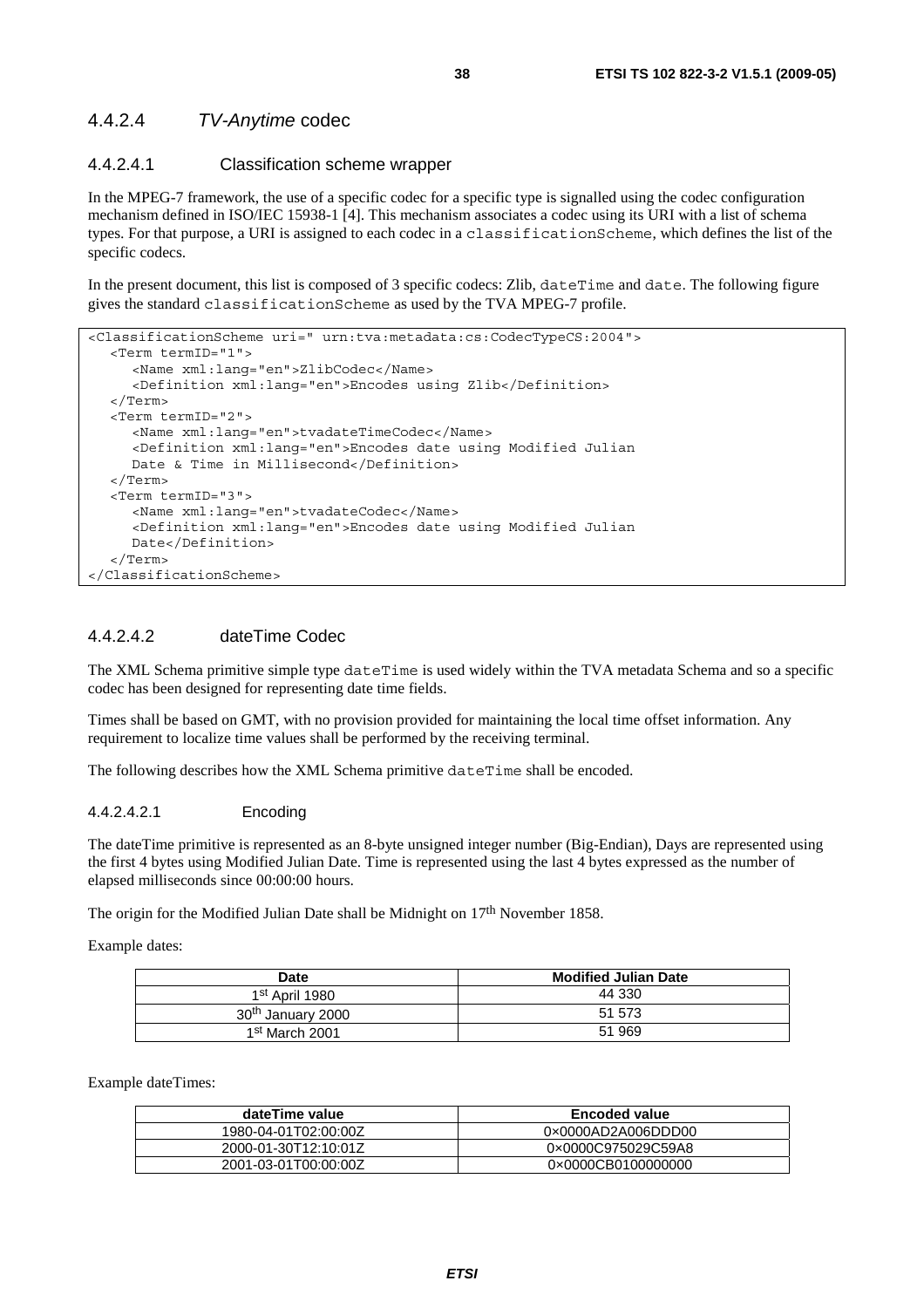### 4.4.2.4.3 date codec

The XML Schema primitive simple type date describes a date within the Gregorian calendar. The date takes the form of a string as defined by ISO/IEC 8601 [21].

#### 4.4.2.4.3.1 Encoding

The XML Schema date primitive shall be represented as a 4-byte unsigned integer (Big-Endian). It shall contain the number of days using the Modified Julian Date format, as described in clause 4.4.2.4.2.1.

#### 4.4.2.4.4 Zlib optimized decoder

In the TVA MPEG-7 profile, the following *Zlib codec* is used by default for the encoding of strings instead of the UTF-8 representation. This Zlib codec is reinitialized for each TVA fragment.

#### 4.4.2.4.4.1 Rationale

Classical lossless statistical compression algorithms (like Zip or GZip) are used in the present document to improve character strings compression. The present document uses the Zlib library [6].

In most cases, when strings are short (fewer than 100 characters), the performance of Zlib is poor. Indeed, this statistical compression algorithm requires a larger look ahead buffer to start eliminating redundancy. To achieve a good compression ratio, the proposed "Zlib optimized decoder" gathers different strings into one buffer before compressing it. The size of this buffer, noted *buffer*\_*size,* allows the encoder to balance the compression ratio and the memory needed at the decoder. The codec has to manage an input buffer of strings as described in the following clauses. The default value of the buffer size is set to 1 000 bytes and can be overridden in the TVA-init Message.

### 4.4.2.4.4.2 Encoding

At the encoding phase, the buffer is fed with strings. When the buffer is full, it is compressed and the resulting compressed chunk of data is placed in the expected position of the first string compressed using this buffer. Figure 28 represents a BiM binary stream without the "Zlib optimized decoder". Strings (in grey) are dispersed along the entire bitstream.



**Figure 28: BiM bitstream without Zlib optimized decoder** 

Figure 29 represents only the strings to be compressed and shows how they are gathered and compressed together to create a more compact bitstream and where the resulting compressed chunks are dispersed. The location of the compressed chunk ensures that during the decoding process when a string is required either the Zlib codec gets a compressed chunk, decompress it and delivers the string from the decompressed buffer or if its decompressed buffer is not empty, it delivers the string from its decompressed buffer.



**Figure 29: BiM stream with Zlib optimized decoder**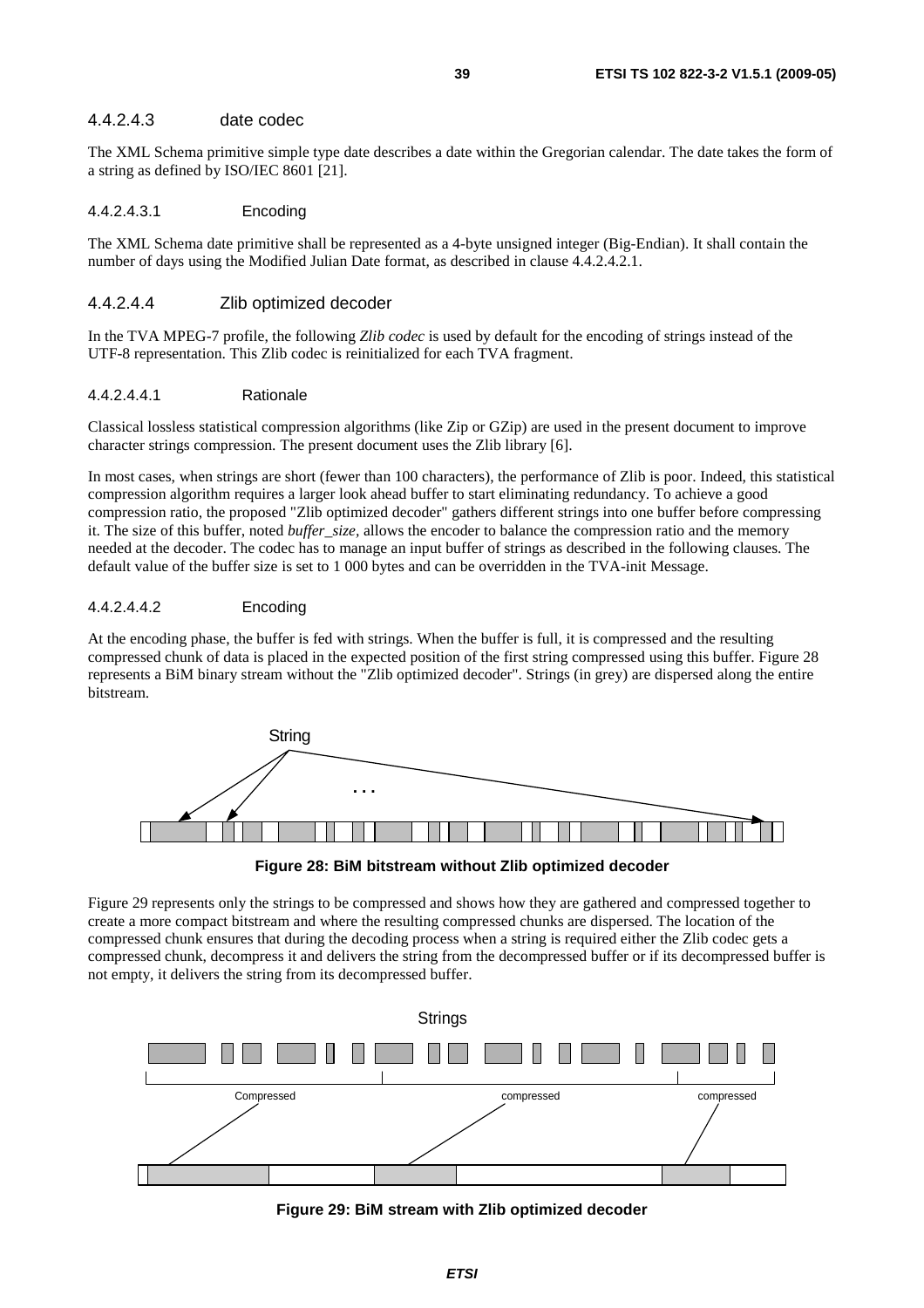The decoding process is formally explained in clause 4.4.2.4.4.3.

#### 4.4.2.4.4.3 Decoding

At the decoding level, the compressed chunk of strings is decompressed into a buffer (still limited by the *buffer*\_*size used* at the encoder side). This buffer delivers the strings to the leaves (using the separator character). In the case where a value is encoded over two or more chunks, the value shall be the concatenation of all characters extracted from the buffers until the separator character.

### 4.4.2.4.4.4 Behaviour

| <b>Syntax</b>                                 | No. of Bits | <b>Mnemonic</b> |
|-----------------------------------------------|-------------|-----------------|
| ZlibDecoder() {                               |             |                 |
| ResultString=""                               |             |                 |
| TempChar = GiveNextCharInBuffer();            |             |                 |
| While (TempChar $!=$ separatorChar) {         |             |                 |
| ResultString = concat(ResultString, Tempchar) |             |                 |
| Tempchar = GiveNextCharInBuffer()             |             |                 |
|                                               |             |                 |
| return ResultString                           |             |                 |
|                                               |             |                 |

| <b>Syntax</b>                            | No. of Bits         | <b>Mnemonic</b> |
|------------------------------------------|---------------------|-----------------|
| GiveNextCharInBuffer() {                 |                     |                 |
| If is Empty (chars Buffer) {             |                     |                 |
| ZlibStringLength                         | 8+                  | vluimsbf8       |
| ZlibString                               | 8* ZlibStringLength | bslbf           |
| CharsBuffer = ZlibDecompress(ZlibString) |                     |                 |
|                                          |                     |                 |
| return nextChar(charsBuffer)             |                     |                 |
|                                          |                     |                 |

### 4.4.2.4.4.5 Semantics

In order to obtain the next string, the decoder reads the charsBuffer until it gets a separatorChar. If the charsBuffer is totally consumed before reaching a separatorChar, the charsBuffer is refilled by decompressing the next chunk available in the bitstream.

**ResultString:** A local variable representing the string expected.

TempChar: A local variable representing the character read in the charsBuffer.

**separatorChar:** A constant representing the separatorChar as defined by the termination\_value of the related character encoding format specified in TVA-Init.

**ZlibStringLength:** Indicates the size in bytes of the compressed ZlibString. A value of zero is forbidden.

**ZlibString:** A representation of a compressed sequence of characters. The compression algorithm used is Zlib [6].

**ZlibDecompress(aString):** This decompresses a string and returns the decompressed string.

**NextChar(charsBuffer):** This function returns the first character of the charsBuffer and removes it from the charsBuffer.

**isEmpty (charsBuffer):** This function returns true if the charsBuffer is empty, otherwise false.

**Concat(aString, aCharacter):** This function returns the concatenation of a String and a Character.

**CharsBuffer:** A buffer of characters. It contains a list of string separated by a separatorChar.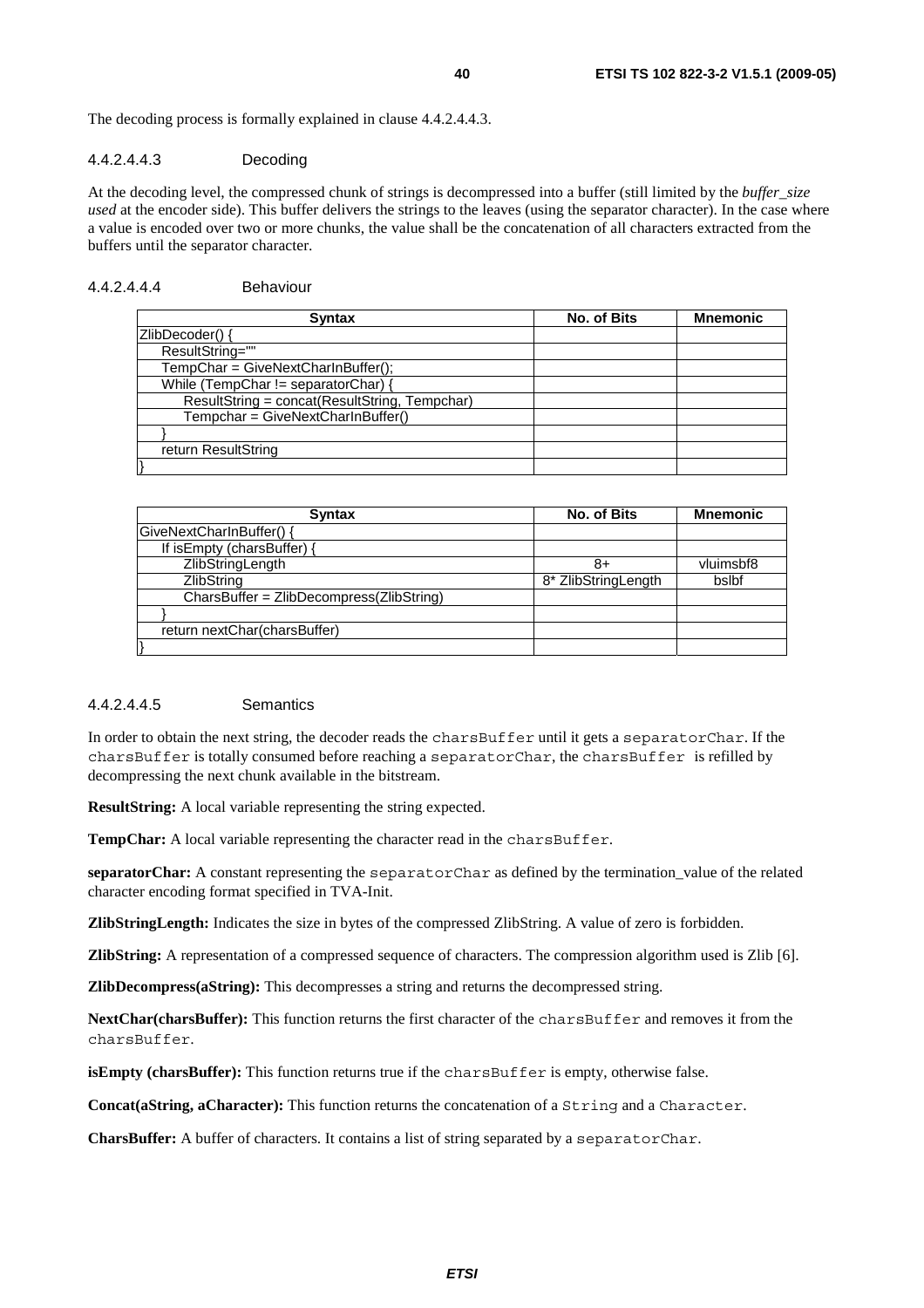# 4.5 Carriage of *TV-Anytime* data

*TV-Anytime* does not define the way in which the metadata should be carried within a specific delivery system. However *TV-Anytime* has defined a generic mechanism called a "Container" for grouping a number of related data structures together for transmission.

The following clauses describe the format of these containers and additional requirements on the delivery layer, to enable the identification of containers, the type of data a container carries and the current version of a container.

# 4.5.1 Containers

A container forms the top-level storage unit in which all TVA data within a unidirectional environment is transmitted. A container contains one or more related structures, which can be used to convey both data fragments and indexing information.

# 4.5.1.1 Carriage of containers

*TV-Anytime* does not define the way in which these containers should be carried, as this is specific to the delivery system. However consideration has been given, to enable the container to be easily mapped on to standard delivery methods. For example in an MPEG-2 environment, the containers may be conveyed using sections, objects within a DSM-CC U-U Object Carousel or modules within a DSM-CC Data Carousel.

### 4.5.1.2 Classification of containers

Containers are classified depending on what type of information they carry. The type of container shall be signalled with the delivery layer to enable a receiver to efficiently acquire containers carrying a specific type of data. This for example would enable a receiver to just acquire data containers, which it could use to populate a terminals local Database cache.

Containers are classified as follows:

- **Data Containers** Containers carrying TVA metadata fragments and hold the following structures encapsulation, data repository (Binary data).
- **Index Containers** Containers carrying Indexing information and holding the following structures index list, index, multi field sub index, data repository, fragment locators (optional).

It should be noted that it is possible for a single container to carry both types of data.

The use of data containers as specified in the present document for the carriage of TVA fragments is mandatory.

# 4.5.1.3 Container identification

To be able to identify a container, a container must be given a unique identifier (container ID). This shall take the form of a 16 bit value and shall be conveyed at the transport delivery layer. No provision is made to insert this identifier at the container level, since it should not be necessary to acquire the container to find out its container ID. The signalling of the container ID is out of scope for TVA and shall be stipulated by other appropriate standards bodies e.g. DVB, ATSC and ARIB.

# 4.5.2 Container versioning

Each container must have an associated version identifier. No provision is made within the container for this, as it should not be a requirement to load the container to see if the version has changed. Therefore version identification must be carried at the transport delivery layer. The definition of this version identifier is out of scope for TVA and shall be stipulated by other appropriate standards bodies e.g. DVB, ATSC and ARIB.

The container version is not used or referenced anywhere within a container or structure and so may take any form appropriate for the delivery mechanism.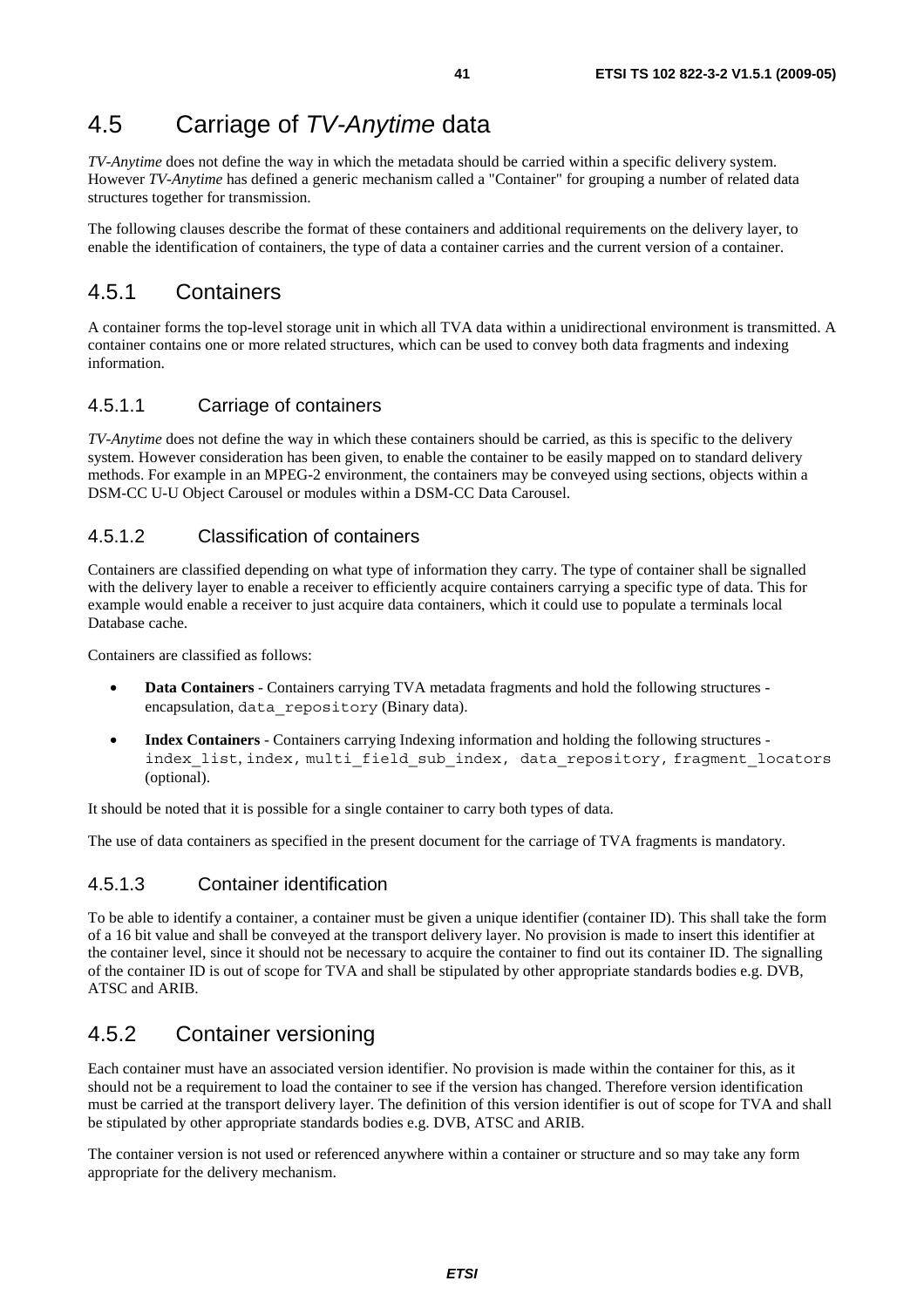### 4.5.2.1 Container syntax

| <b>Syntax</b>                                                                                                                                                | No. of Bits | <b>Mnemonic</b> |
|--------------------------------------------------------------------------------------------------------------------------------------------------------------|-------------|-----------------|
| container () {                                                                                                                                               |             |                 |
| container header {                                                                                                                                           |             |                 |
| num structures                                                                                                                                               | 8           | uimsbf          |
| for $(i=0; i1 - num_structures; i++)$ {                                                                                                                      |             |                 |
| structure_type                                                                                                                                               | 8           | uimsbf          |
| structure id                                                                                                                                                 | 8           | uimsbf          |
| structure_ptr                                                                                                                                                | 24          | uimsbf          |
| structure_length                                                                                                                                             | 24          | uimsbf          |
|                                                                                                                                                              |             |                 |
|                                                                                                                                                              |             |                 |
| for $(j=0; j0)$ is $j0$ is $j0$ is $j0$ is $j0$ if $j0$ is a set of $j0$ is a set of $j0$ is a set of $j0$ is a set of $j0$ is a set of $j0$ is a set of $j$ |             |                 |
| structure body                                                                                                                                               |             |                 |
|                                                                                                                                                              |             |                 |
|                                                                                                                                                              |             |                 |

**num\_structures:** An 8 bit field specifying the number of structures contained within this container. A value of 0×00 is invalid.

**structure\_type:** An 8 bit field identifying the type of structure being referenced, according to table 4.

### **Table 4: Structure\_type assignments**

| Value                       | <b>Description</b>                         |
|-----------------------------|--------------------------------------------|
| $0 \times 00$               | Reserved                                   |
| $0 \times 01$               | Encapsulation (see clause 4.6.1.1)         |
| $0 \times 02$               | Data Repository (see clause 4.6.1.4)       |
| $0 \times 03$               | Index List (see clause 4.8.5.3)            |
| $0 \times 04$               | Index (see clause 4.8.5.4)                 |
| $0 \times 05$               | Multi Field Sub Index (see clause 4.8.5.5) |
| $0 \times 06$               | Fragment Locators (see clause 4.8.5.6)     |
| $0\times07$                 | moved_fragments (see clause 4.6.1.2)       |
| $0 \times 08 - 0 \times DF$ | <b>TVA Reserved</b>                        |
| $0 \times E0 - 0 \times FF$ | User defined                               |

**structure\_id:** An 8 bit value which is used to distinguish between multiple occurrences of a specific structure\_type. In some cases this is just an instance identifier (e.g. index and multi\_field\_sub\_index structures) and in other cases it is used to distinguish the type of data carried within the structure (e.g. data repository).

In cases where the structure\_id is not used the field shall be set to 0xff.

| Structure_type              | structure id                | <b>Description</b>                                                                              |
|-----------------------------|-----------------------------|-------------------------------------------------------------------------------------------------|
| $0 \times 00$               | $0 \times 00 - 0 \times FF$ | Reserved                                                                                        |
| $0 \times 01$               | $0 \times 00 - 0 \times FF$ | Reserved                                                                                        |
| $0 \times 02$               | $0 \times 00$               | Data Repository of type strings, see clause 4.8.4.1                                             |
| $0 \times 02$               | $0 \times 01$               | Data repository of type binary data, see clause 4.6.1.4.1                                       |
| $0 \times 02$               | $0 \times 02 - 0 \times FF$ | Reserved                                                                                        |
| $0 \times 03$               | $0 \times 00 - 0 \times FF$ | Reserved                                                                                        |
| $0 \times 04$               | $0 \times 00 - 0 \times FE$ | Used to identify a specify instance of an index structure, within a<br>container                |
| $0 \times 05$               | $0 \times 00 - 0 \times FE$ | Used to identify a specific instance of a multi_field_sub_index<br>structure within a container |
| $0 \times 06$               | $0 \times 00 - 0 \times FE$ | Used to identify a specific instance of a fragment locator structure                            |
| $0 \times 07 - 0 \times FF$ | $0 \times 00 - 0 \times FF$ | Reserved                                                                                        |

**structure** ptr: A 24 bit field giving the offset in bytes from the start of this container to the first byte of the identified structure.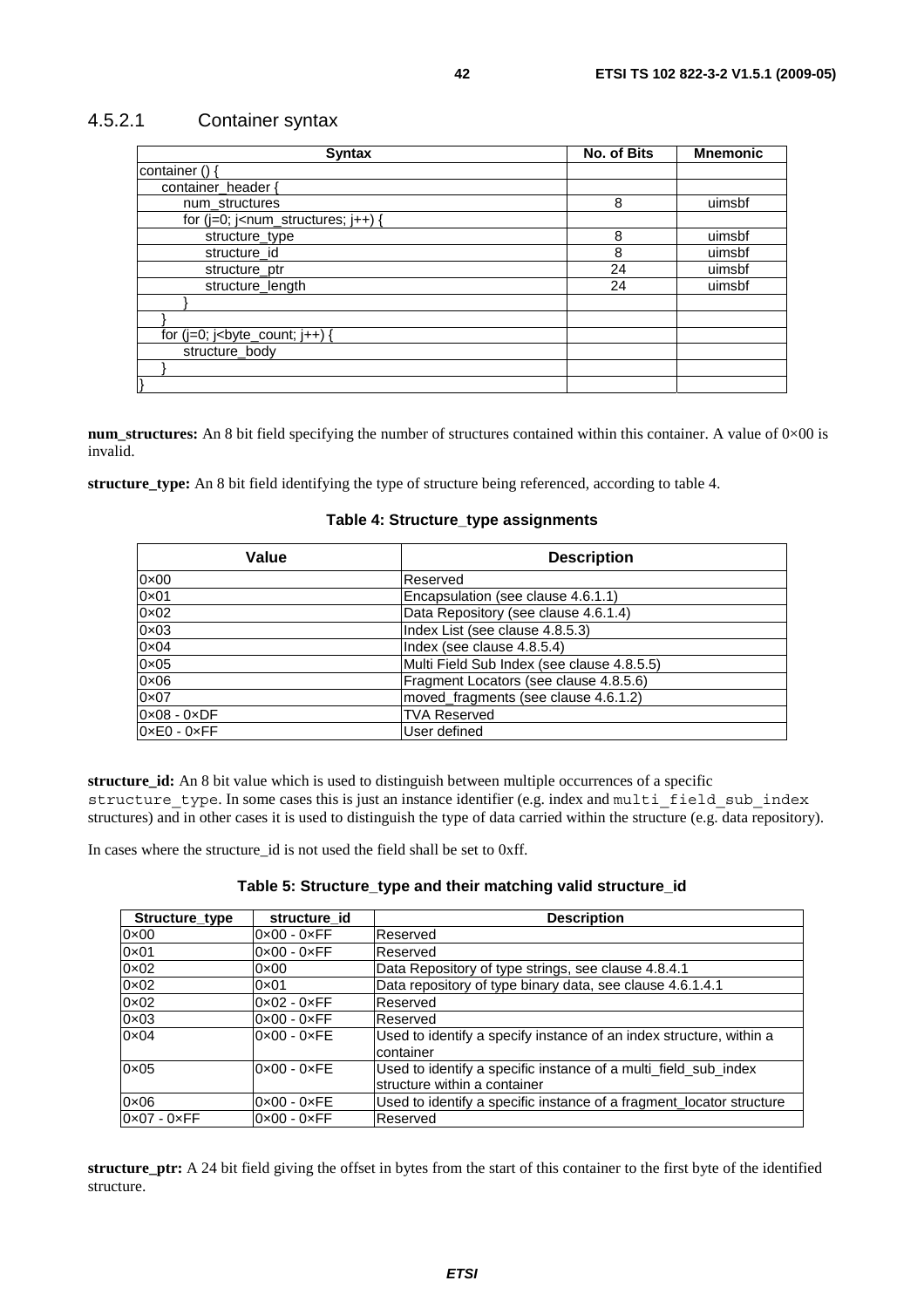**structure\_length:** A 24 bit field which indicates the length in bytes of the structure pointed to by structure\_ptr.

Entries within the container\_header shall be ordered in ascending structure\_type and structure\_id. For example all structures of type data\_repository shall be grouped together and items within the group ordered in ascending structure id. This enables a device to efficiently locate a particular structure of interest.

**structure** body: Data forming one or more structures within this container.

### 4.5.2.2 Container map

As has been mentioned above, containers do not include information such as, container Id, version or container category. This information must be carried at the delivery layer, informing a device when containers have changed and what the appropriate download parameters are. This higher-level messaging is termed a container map.

The concept of a container map can be found in a number of Broadcast delivery mechanisms, for instance the DSM-CC Data Carousel DII. In these instances the standard mechanisms should be used, provided they support the following set of requirements.

### 4.5.2.2.1 Container map requirements

A specific container map implementation shall meet the following requirements:

- Signal the Id of each container Containers are identified using their container id. This shall be a unique number within the scope of a TVA metadata fragment stream. It is required that the id of a container is signalled at the Container map level, to enable the acquisition of a container with a given container id.
- Identify the version of each container The current version of each container shall be signalled and this shall increment whenever the contents of a container change. It shall be possible to monitor at a single point for version changes to a container. Ideally it should be possible to monitor just data containers, or just containers forming a single index.
- Identify the type of container i.e. Index Container, Data Container This defines the type of data carried with a container and can be used by a receiving device to filter for example containers carrying TVA fragments.
- The ability to download all document containers (preferably in a parallel manner).
- Enable the ability to carry multiple TVA metadata fragment streams on the same delivery channel.

# 4.6 Fragment encapsulation

As described above a TVA-Anytime metadata description is split into a number of fragments, where a fragment forms a self-consistent unit of data. To enable a receiver to efficiently identify a change to a TVA fragment an encapsulation format has been defined. This provides TVA fragment Version information and an identifier specific to a TVA fragment. This enables a receiver to quickly identify fragments that have changed in relation to that cached on the receiving terminal.

# 4.6.1 Encapsulation format

The encapsulation data is provided by the encapsulation structure defined in figure 30. This structure is then transmitted along with the fragments using a "container" as described in clause 4.5.1.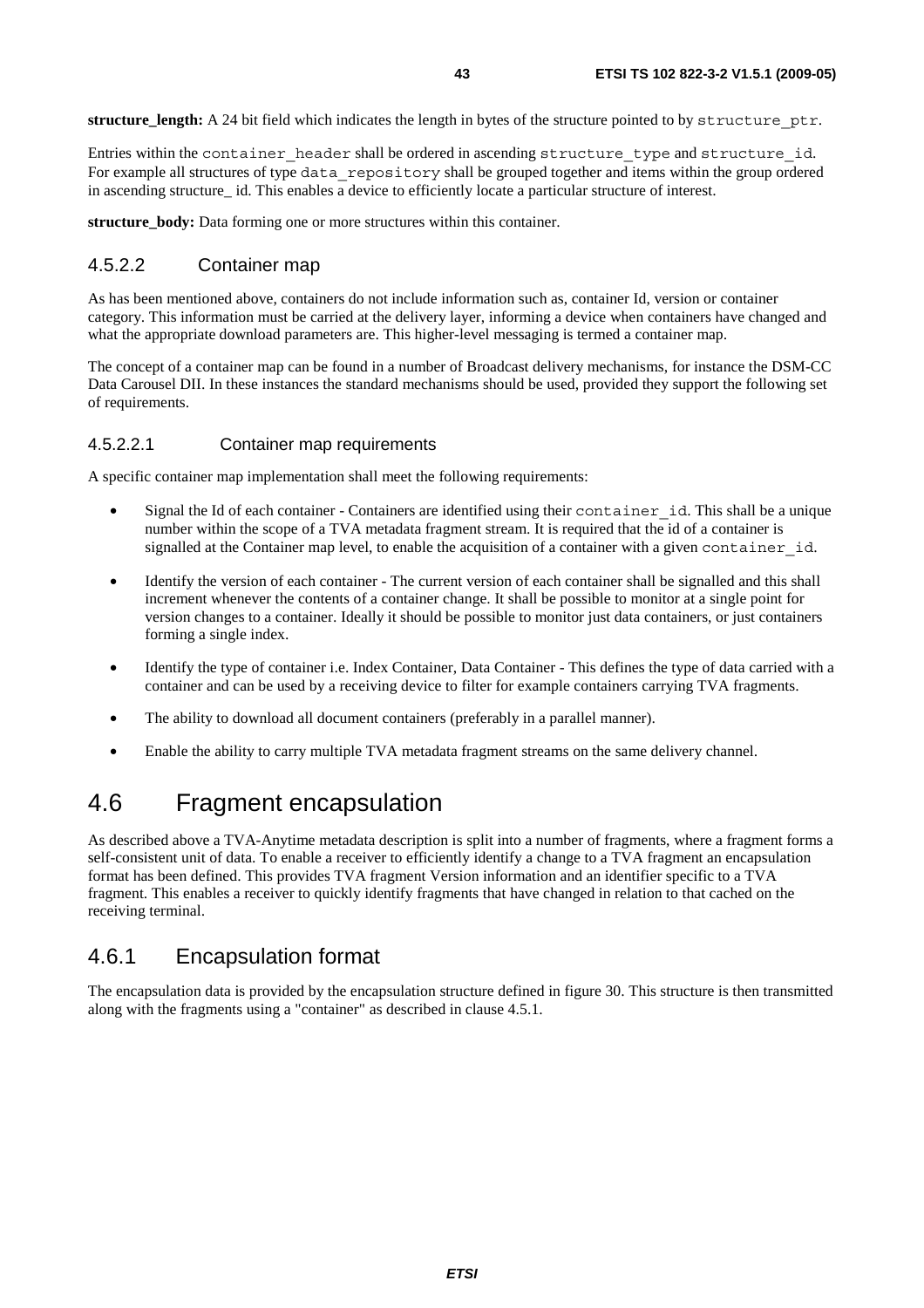#### **Data Container**



### **Figure 30: Schematic representation of interrelationship between structures within a container**

### 4.6.1.1 Encapsulation structure

The Encapsulation structure provides the encapsulation mechanism for a set of TVA fragments, by providing the ability to assign a unique identifier (fragment id) for the lifetime of a TVA fragment and indicating the current version of a TVA fragment.

Each entry references a single TVA fragment carried within a binary\_data\_repository structure carried within the same container.

| <b>Syntax</b>                               | No. of Bits   | <b>Mnemonic</b> |
|---------------------------------------------|---------------|-----------------|
| encapsulation_structure () -                |               |                 |
| encapsulation header {                      |               |                 |
| reserved_other_use                          | $\mathcal{P}$ | bslbf           |
| reserved                                    | 6             | bslbf           |
| fragment_reference_format                   | 8             | uimsbf          |
|                                             |               |                 |
| for( $j=0$ ; $j$ -fragment_count; $j++$ ) { |               |                 |
| encapsulation_entry {                       |               |                 |
| fragment_reference()                        |               |                 |
| fragment_version                            | 8             | uimsbf          |
| fragment_id                                 | 24            | uimsbf          |
|                                             |               |                 |
|                                             |               |                 |
|                                             |               |                 |

There shall only ever be one encapsulation structure within a single container.

**reserved\_other\_use:** This field shall be set to "11".

**fragment\_reference\_format:** This 8 bit value defines the format and interpretation of the fragment reference field.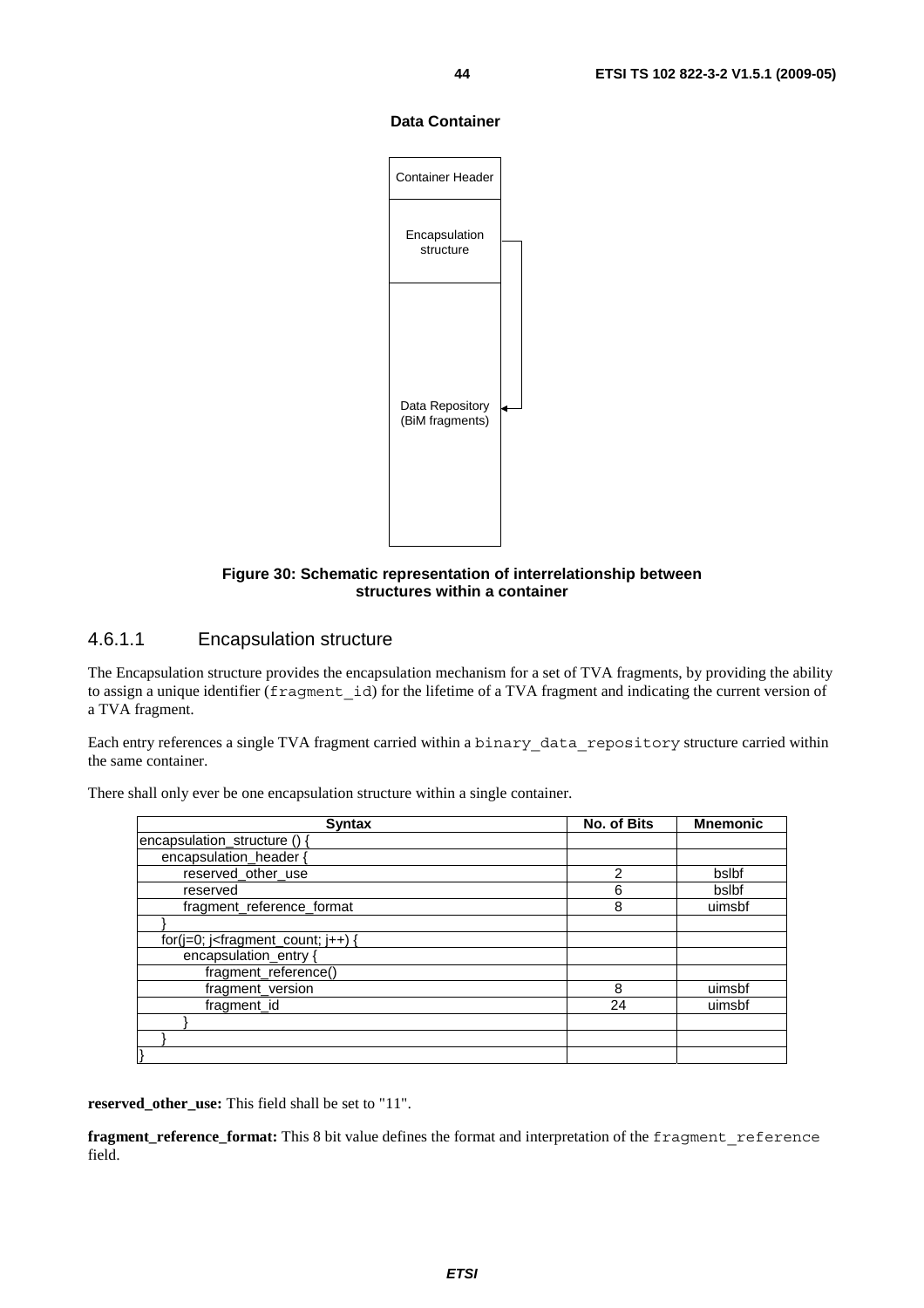| Table 6: Valid fragment_reference_formats |  |
|-------------------------------------------|--|
|-------------------------------------------|--|

| Value                       | Meaning                                                    |
|-----------------------------|------------------------------------------------------------|
| $0 \times 00$               | Reference to a BiM encoded fragment (see clause 4.6.1.3.1) |
| $0 \times 01 - 0 \times 00$ | <b>TVA Reserved</b>                                        |
| $0xE1 - 0xFF$               | User defined                                               |

**fragment** reference: A reference to a fragment, the interpretation of this field is dependent on the fragment reference format. Please refer to table 6 to determine how this field should be interpreted.

**fragment\_version:** An 8 bit value which identifies the version of the fragment referenced by this entry. When the data for the fragment identified by the fragment\_id changes, the fragment\_version shall increment modulo 255.

**fragment id:** A 24 bit value which uniquely identifies a metadata fragment within the TVA metadata fragment stream. The value assigned to a fragment shall be persistent for the life of that fragment so long as it is transmitted in the TVA metadata fragment stream. All entries within the encapsulation structure shall be ordered by ascending fragment id. This enables the efficient location of a fragment by using a binary search algorithm.

### 4.6.1.2 Moved fragments structure

The moved fragments structure is used to signal when a fragment has moved from one container to another. This is achieved by making an entry within the moved fragments structure carried within the fragments last container.

There shall be a maximum of one moved fragment structure within a single container.

| <b>Syntax</b>        | No. of Bits | <b>Mnemonic</b> |
|----------------------|-------------|-----------------|
| moved_fragments () { |             |                 |
| $for(i=0; i$         |             |                 |
| fragment_id          | 24          | uimsbf          |
| new container id     | 16          | uimsbf          |
|                      |             |                 |
|                      |             |                 |

**fragment id:** The id of the fragment which has moved containers. All entries within the moved fragment structure shall be ordered by ascending fragment id.

**new\_container\_id:** The id of the container, to where the fragment has moved.

### 4.6.1.3 Fragment\_Reference formats

There are a number of defined fragment locator formats to enable the referencing of fragments from within an encapsulation structure.

### 4.6.1.3.1 Referencing a BiM encoded fragment

| <b>Syntax</b>             | No. of Bits | <b>Mnemonic</b> |
|---------------------------|-------------|-----------------|
| BiM_fragment_reference () |             |                 |
| BiM_fragment_ptr          | 16          | uimsbf          |
|                           |             |                 |

**BiM\_fragment\_ptr:** Offset in bytes from the start of the Binary repository within the container where the first byte of the FragmentUpdateUnit() for the BiM encoded fragment can be found.

### 4.6.1.4 Data repository

The Data Repository forms the base structure, used to hold string data and binary data. All references to the data repository are local i.e. from within the container. The type of data, which the data repository carries, is indicated by the structures associated structure id in the container header.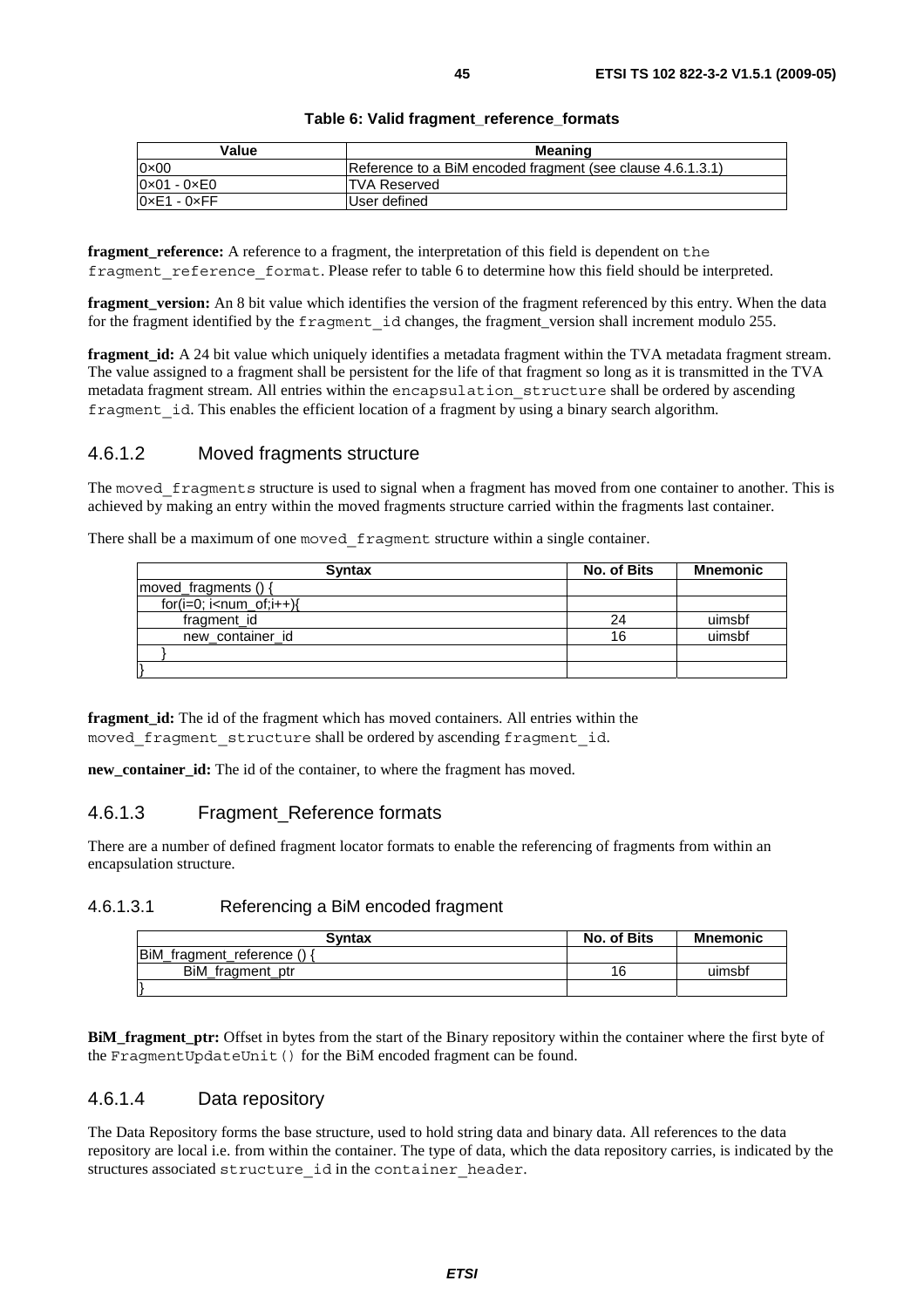There may be more than one Data Repository within a container. However there shall only ever be a maximum of one data repository of a given type.

| <b>Syntax</b>                              | No. of Bits | <b>Mnemonic</b> |
|--------------------------------------------|-------------|-----------------|
| data_repository () {                       |             |                 |
| if (structure_id == $0 \times 00$ ) {      |             |                 |
| string_repository()                        |             |                 |
|                                            |             |                 |
| else if (structure_id == $0 \times 01$ ) { |             |                 |
| binary_repository()                        |             |                 |
|                                            |             |                 |
| else                                       |             |                 |
| user_defined_data_structure()              |             |                 |
|                                            |             |                 |
|                                            |             |                 |

**structure\_id:** An 8 bit value used to specify the type of data carried within this data repository. The structure\_id is not defined within this structure, but forms part of the structure instantiation in the container header (see clause 4.5.2.1).

### 4.6.1.4.1 Binary data repository

The encoding of data in the binary repository is defined at the point of reference. Each item of data must either have a length explicitly encoded within it, or a length implicitly understood by the decoder (i.e. fixed length). No provision is made to define the data length within the binary data repository structure.

All entries shall be byte aligned.

There shall only ever be one binary data repository within a single container.

| <b>Syntax</b>                         | No. of Bits | <b>Mnemonic</b> |
|---------------------------------------|-------------|-----------------|
| binary_repository() {                 |             |                 |
| for $(i=0; i<$ value_count; $i++$ ) { |             |                 |
| for $(i=0; j<$ length; $j++$ ) {      |             |                 |
| value byte                            |             | bslbf           |
|                                       |             |                 |
|                                       |             |                 |
|                                       |             |                 |

**value\_byte:** A byte of binary value data.

#### 4.6.1.4.1.1 Carriage of BiM encoded fragments

Where the binary data repository contains BiM encoded data, a single binary data repository shall hold a single complete BiM Access Unit.

| <b>Syntax</b>                   | No. of Bits | <b>Mnemonic</b> |
|---------------------------------|-------------|-----------------|
| binary_repository() {           |             |                 |
| BiMAccessUnit {                 |             |                 |
| <b>NumberOfFUU</b>              | 8+          | vluimsbf8       |
| for(i=0; i< NumberOfFUU; i++) { |             |                 |
| FragmentUpdateUnit()            |             |                 |
|                                 |             |                 |
|                                 |             |                 |
|                                 |             |                 |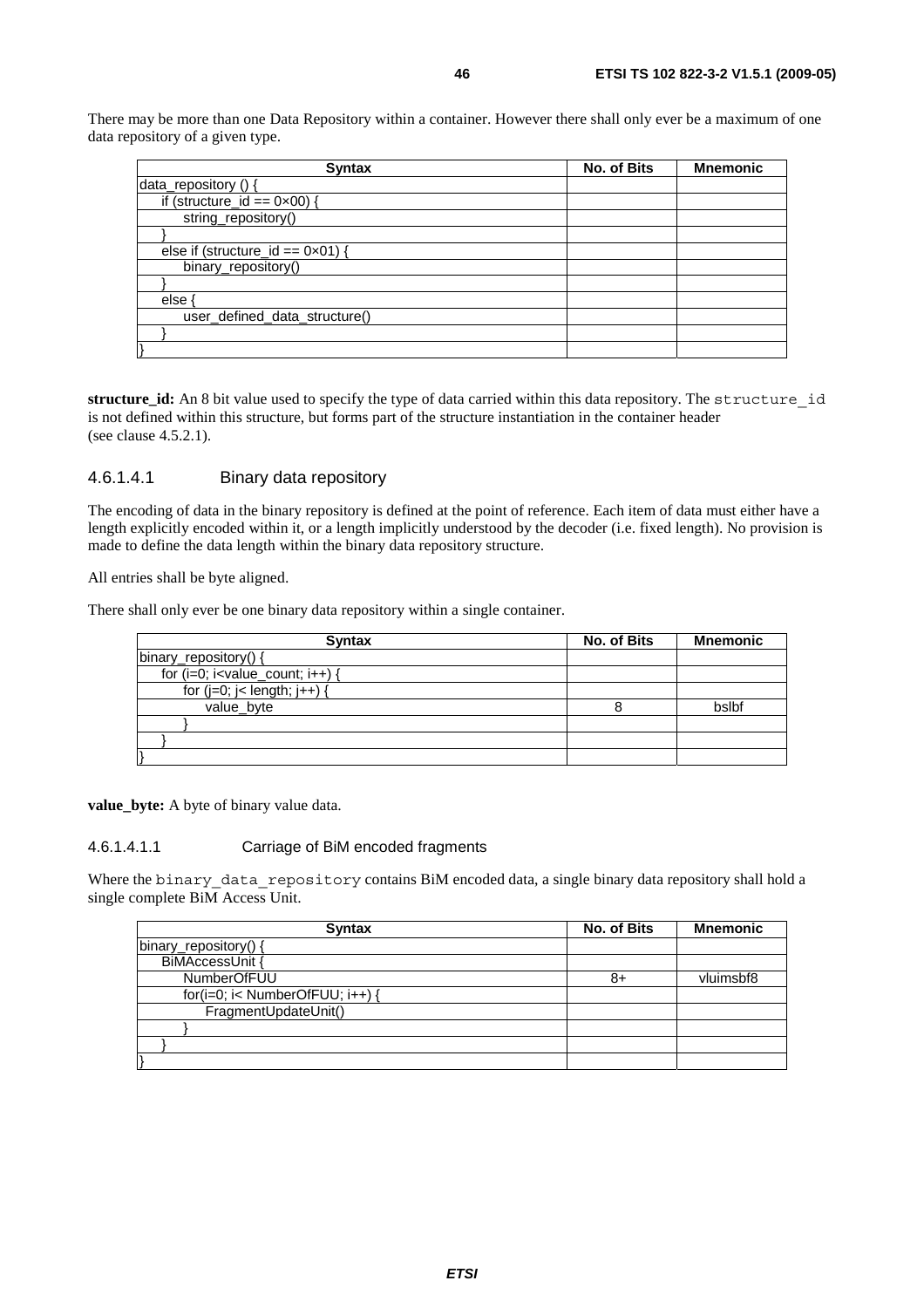Where BiM is not used for the encoding of fragments, the encoding solution:

- Shall provide a mechanism for indicating the type of TVA fragment.
- Optionally provide a mechanism for indicating the action to be performed e.g. Update fragment, Delete fragment, etc.

# 4.7 Fragment Management

In the previous clause a number of structures have been specified to enable the encapsulation of TVA fragments, within a TVA metadata fragment stream. These TVA fragments are dynamic and may change during their lifetime. In addition new TVA fragments will be added and old TVA fragments removed. The following describes how the defined encapsulation structures shall be used to enable the addition, deletion and updating of TVA fragments.

# 4.7.1 Fragment Id

The fragment id is a 24 bit value which uniquely identifies a TVA fragment within a single TVA metadata fragment stream. This can be used by an application to track a TVA fragment during its lifetime within a TVA metadata fragment stream. It is valid to re-use a fragment\_id value, provided that sufficient time has elapsed since the fragment\_id value was last used.

# 4.7.2 Fragment Add

The addition of a new TVA fragment is straightforwardly achieved by creating an entry within the encapsulation structure having a unique fragment\_id and an appropriate fragment\_version and inserting the fragment into the binary data repository. The addition of a new entry into an existing container will cause the container's version number to increment.

# 4.7.3 Fragment Update

An update to a previously transmitted TVA fragment will cause the TVA fragment within the binary data repository to be updated. In addition the version number of the TVA fragment shall be incremented. These changes will cause the version number of the container in which the fragment is carried to increment.

# 4.7.4 Fragment Move

In some situations it may be required to move fragments between containers in which they are transmitted. It is recommended for efficiency and ease of management of fragments that this is kept to a minimum. However when required to move fragments between containers, the following should occur: The fragment is inserted into the new container, along with its original fragment\_id and current fragment\_version. An entry is inserted into the moved fragments structure of the fragments previous container to indicate in which container the fragment can now be found. These operations will cause both the previous and the current container to have their version number incremented.

# 4.7.5 Fragment Delete

The deletion of a fragment can mean one of two things:

- The originally transmitted fragment is valid, but has been removed from the metadata fragment stream, as the content it describes is no longer available. For example the transmission time has passed.
- The originally transmitted fragment was invalid and so should not be used and discarded.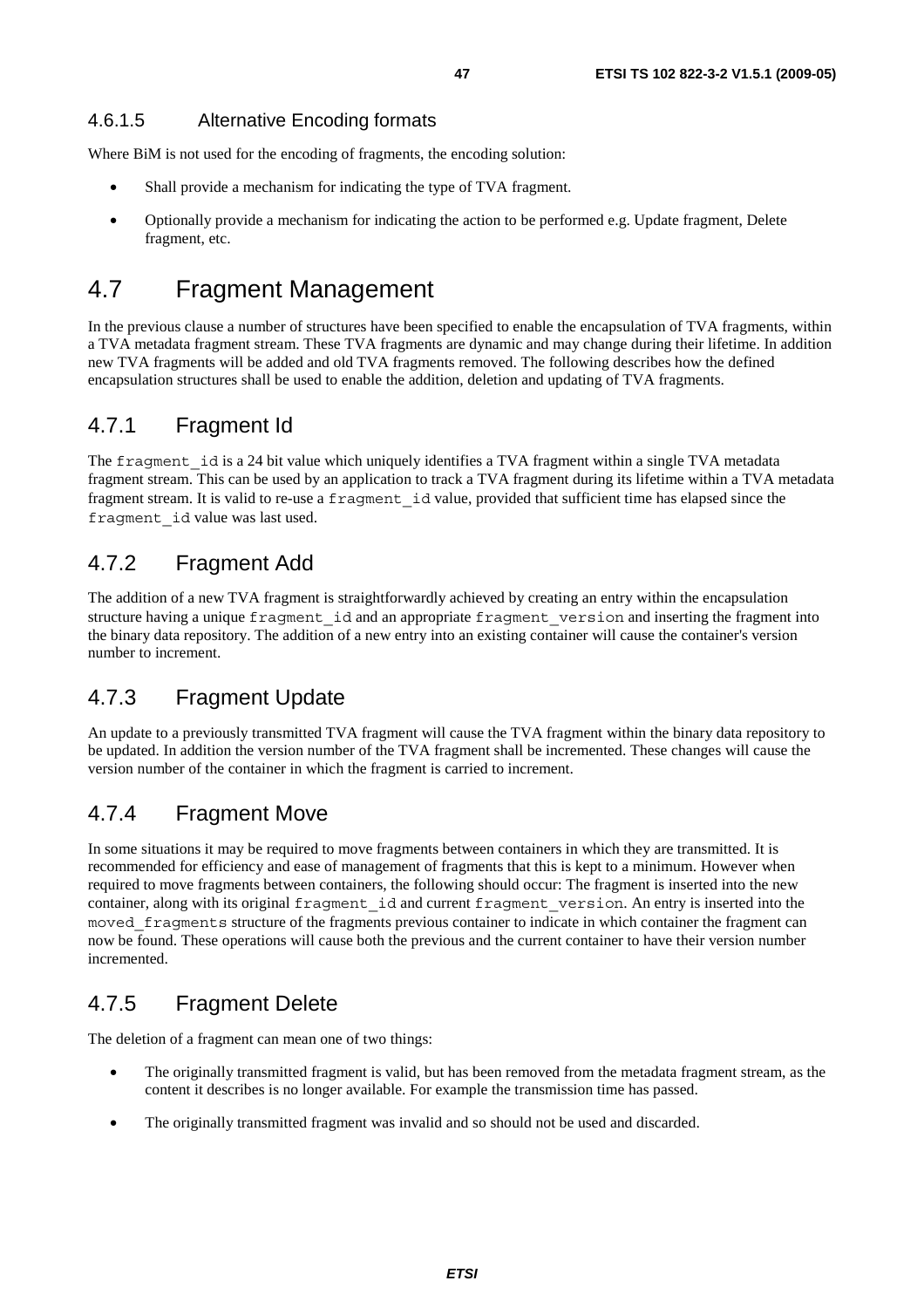Both of these scenarios are supported as follows: when a fragment disappears from the metadata fragment stream it shall be treated as if the fragment has been deleted. Care should be taken when determining if a fragment is no longer in the TVA metadata fragment stream. If a fragment's fragment\_id is not found in the expected containers encapsulation structure, the moved\_fragments structure should be searched for an entry indicating that the fragment has moved containers. However if the metadata fragment stream is not constantly monitored for changes this mechanism should not be relied upon, as a fragment may have moved containers, but the corresponding fragment moved entry is no longer transmitted. The deletion of a fragment will cause the corresponding containers version number to be incremented.

In addition to the above methods, if BiM is used for fragment encoding and the PositionCodeFlag within the TVAInit is set to "1", the BiM FragmentUpdateCommand, which forms part of the FragmentUpdateUnit shall be used to signal the deletion of a fragment. In this case when a fragment is deleted the referenced BiM fragment will consist of a FragmentUpdateUnit with a DeleteContent command and no FragmentUpdatePayload. The change of fragment will cause the fragment\_version within the encapsulation structure to be incremented.

This BiM Delete fragment command (see clause 4.4.2.2.1.3) if used shall be transmitted for a limited period of time, after which it should be removed. Receiver implementers should be aware that this mechanism should not be relied upon, as the receiver may be switched off or tuned away from the TVA metadata fragment stream, during the transmission of the Delete Command.

# 4.8 Indexing

# 4.8.1 Introduction

Data originally encapsulated in an XML document is not always best accessed as if it were an XML document when in the broadcast environment. In this environment, navigation of the document tree is relatively slow even when the location of the data in the tree is known. If the location is not known then the receiver must search through a set of data looking for a node with a particular value. In most cases this will be too slow to be practical. Indexing seeks to avoid these problems by avoiding the need to navigate the document tree. Indices provide direct access to a document TVA fragment by listing the values of a particular node (the index's key fields) and describing where the matching fragment(s) can be found in the carousel. Multiple indices can point to the same fragment, each using a different node as a key field.

# 4.8.2 Requirements

The indexing system shall be designed for metadata available in a unidirectional environment and whose TVA metadata fragments are carouseled.

The indexing system shall be compatible with any specific carousel format used to carry the TVA fragments.

The indexing system shall be designed in such a way that the data it uses may be broadcast cyclically but without being tied to a particular carousel mechanism.

The indexing system should be considered as a way to improve the navigability within the data set formed by the TVA fragments constituting a specific TVA metadata description, however this new system shall:

- be defined and used in addition and with regard to the existing solutions already standardized by *TV-Anytime*;
- be optional in the sense that for some metadata description or some application such an improved navigability may not be necessary or helpful.

The indexing system shall allow the indexing data to be used "on-line" when searching for a specific TVA fragment, namely without needing to be necessarily cached or completely acquired.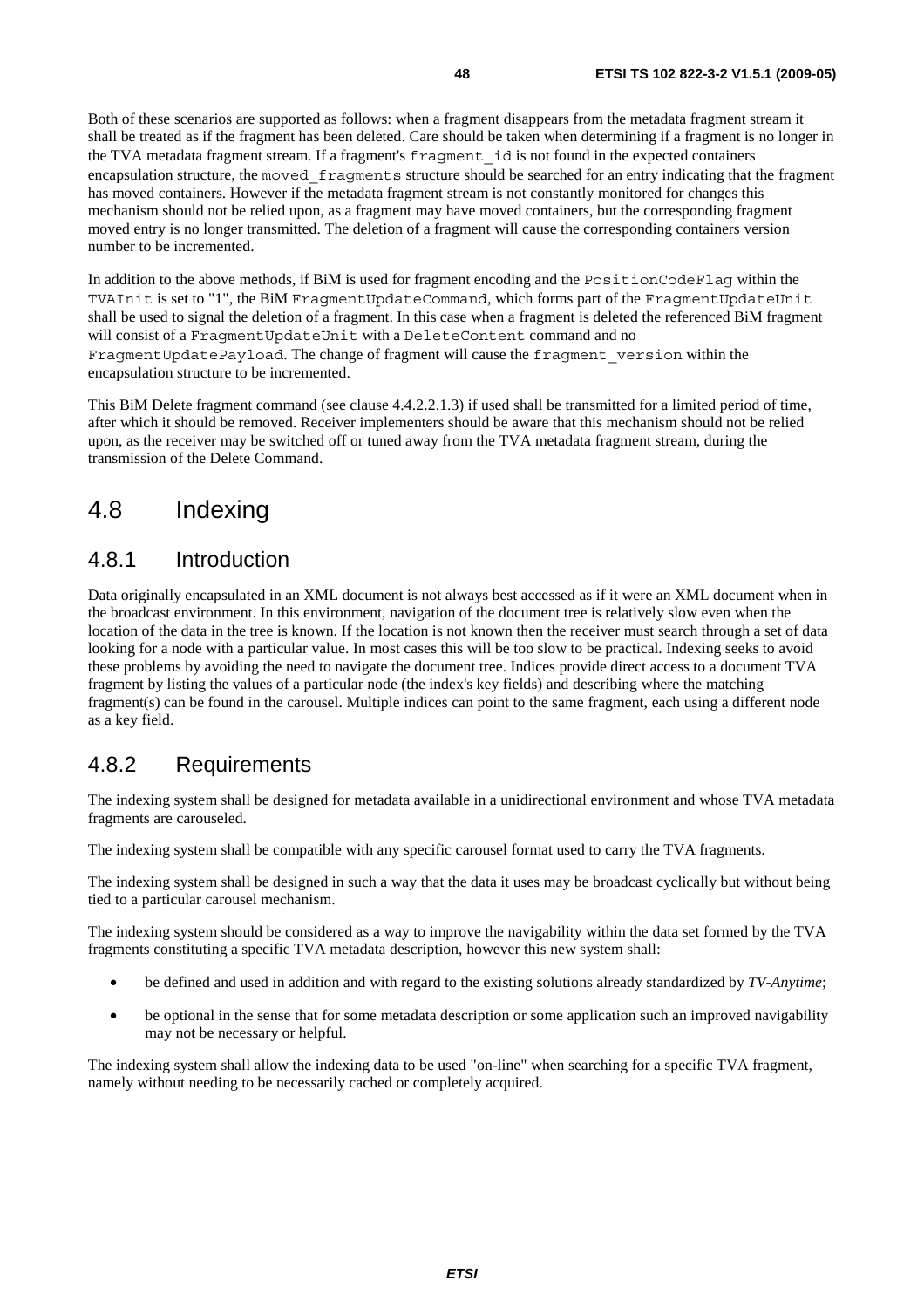The indexing mechanism shall be defined as a way to retrieve using a certain index key a specific TVA fragment among all the TVA fragments constituting a metadata description and carouseled over a unidirectional stream:

- The nature of the key index may differ from one type of TVA fragment to another.
- For each of these possible standard index data type, *TV-Anytime* will specify what the encoded format and the sorting order are.
- The value of the key used to index a TVA fragment shall always be available directly or via an indirection in this TVA fragment.

The indexing mechanism should be extensible to support the possible definition of private new indexes through the use of hooks.

# 4.8.3 Carriage of Indexing Information

Indexing data is carried using the generic Container format specified in clause 4.4.2. The present clause makes use of some structures already define in clause 4.6 on fragment encapsulation.





# 4.8.4 Data repository

The data repository within the context of an Index is used to carry data used in the representing of an index e.g. key field values. The syntax of a data repository is defined in clause 4.6.1.4 along with how binary data is carried within a data repository. In addition to binary data the data repository is used to carry Strings, as described below.

### 4.8.4.1 String repository

The string repository is used to hold all strings used by structures within the same container.

There shall only ever be one string repository per container. References to this repository are always local (that is, from the same container). Support is provided for identifying the string encoding system, to enable the use of non ASCII based character sets. The use of length fields or termination values are dependent on the string encoding used.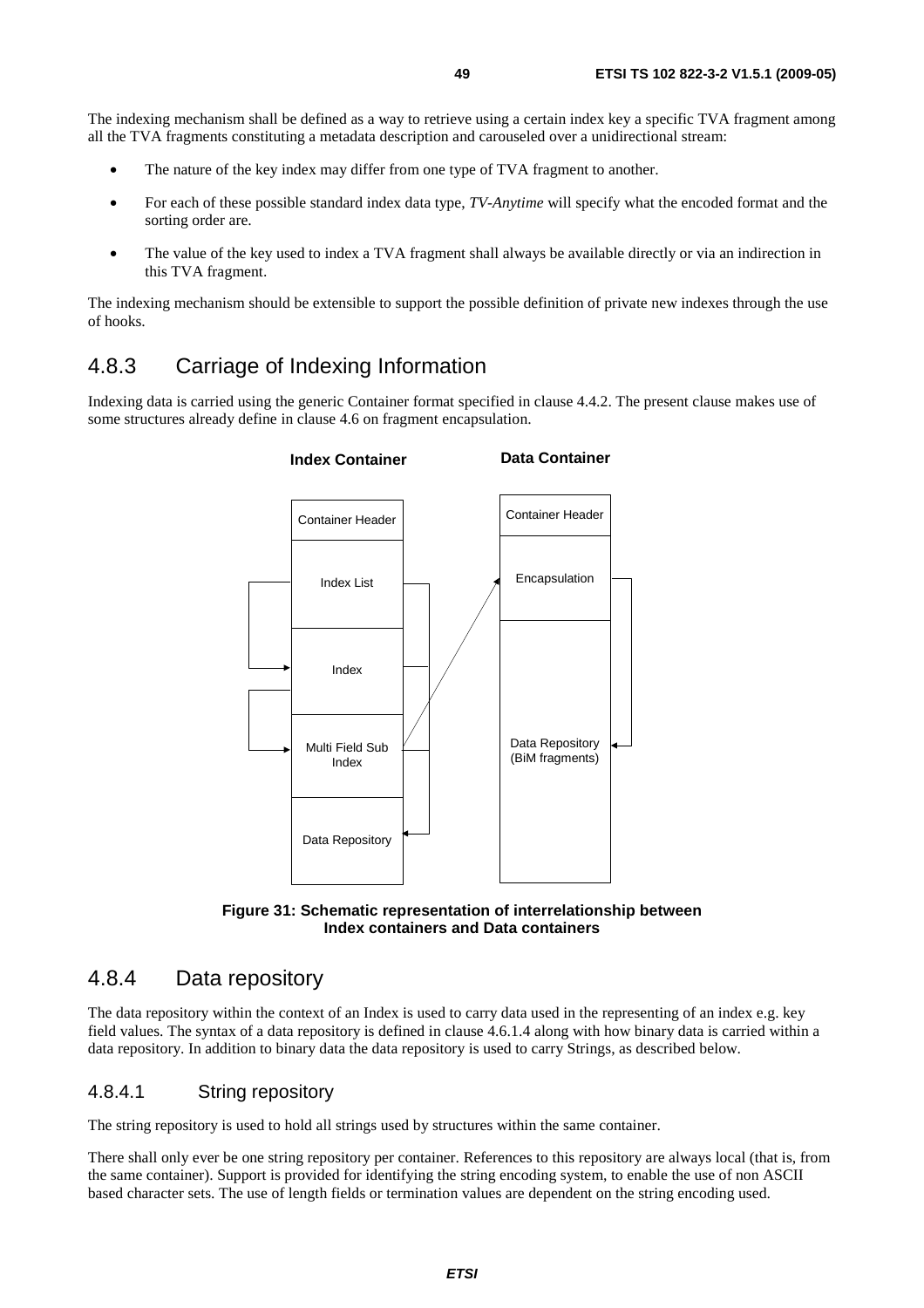| <b>Syntax</b>                              | No. of Bits | <b>Mnemonic</b> |
|--------------------------------------------|-------------|-----------------|
| string_repository() {                      |             |                 |
| encoding_type                              | 8           | uimsbf          |
| for $(i=0; i<$ strings_count; $i++$ ) {    |             |                 |
| for $(j=0; j<$ string(i).length; $j++$ ) { |             |                 |
| string_character                           | 8+          |                 |
|                                            |             |                 |
| string_terminator                          | 8+          | bslbf           |
|                                            |             |                 |
|                                            |             |                 |

**encoding\_type:** An 8 bit field used to define the character encoding system, according to table 2.

**string\_character:** Character of the encoded string. The number of bytes required to represent the character will be dependent on the string encoding system used.

**string\_terminator:** One or more bytes which indicate the end of a string. The actual value will be dependent on the string encoding system used.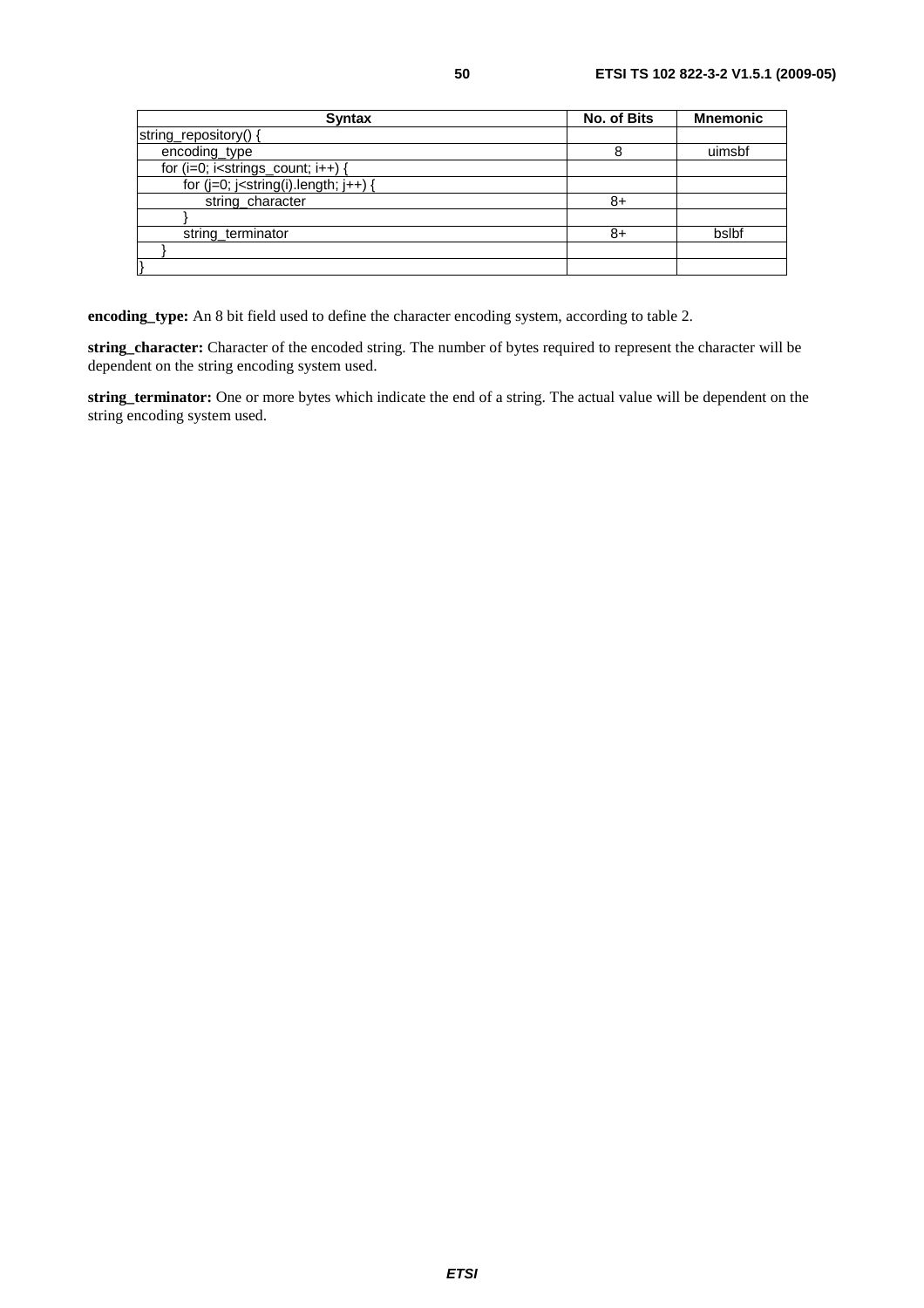# 4.8.5 Index structures



**Figure 32: Indexing structure**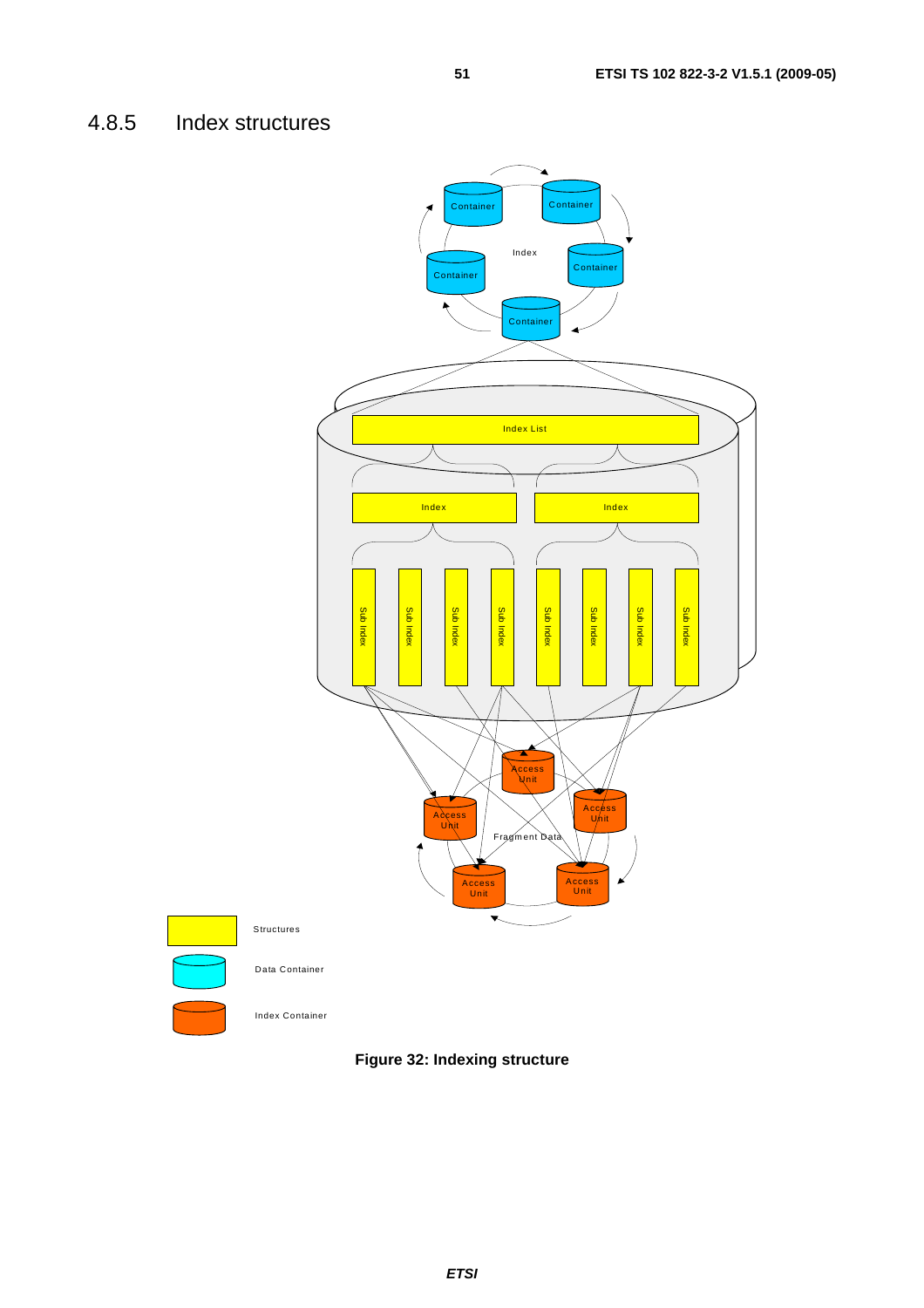### 4.8.5.1 Identification of indices

Indexes are keyed on schema simple types such as dateTime, CRID. Multiple indices can reference a single TVA fragment. It is important to be able to describe what an index is keyed on.

There are two important facts that the receiver needs to know about an index:

- The first fact is where in the schema hierarchy are the document fragments that it is referencing? It is important to know this because this describes the type and context of the fragment.
- The second fact is to know "by which key fields are these fragments indexed?" The key fields are typically child members (e.g. an attribute or an element) of the fragment type being indexed.

The specification provides two mechanisms:

- Id based identification.
- XPath expressions.

### 4.8.5.1.1 Use of Ids

Ids can be used to identify both the type of TVA fragment and the element/attribute within the fragment, which the index is keyed on. The set of normative TVA fragments have been mapped to aid interoperability and a mechanism provided to enable metadata providers to define additional Ids to enable the support of enhanced metadata services.

### 4.8.5.1.2 Use of XPath

W3C has defined a standard specifically for the referencing of elements and attributes within an XML document, which is called XPath. XPath is a syntax, which can describe a path to one or more nodes in a document.

The fragment XPath is an *absolute* path (i.e. it is relative to the root of the document), whilst the key XPath is relative to the fragment XPath. In other words, the context node of the key XPath is the node referred to by the fragment XPath. Combined together they describe the absolute path to the node that forms a key field. The XPath syntax can describe the location of any type of node including elements, attributes and text nodes, enabling any of these to be a key field.

The XPath syntax is rich and many parts are not necessary to describe an index. Therefore a restricted set of syntax, which a TVA compliant box should support has been specified:

- Absolute Location Paths only (key xpath is relative, but the combined path is absolute).
- Axes types "attribute" and "child" only are supported.
- Abbreviated Syntax only. The preceding restrictions mean that only the following two abbreviations are permitted:
	- "child::" is always omitted;
	- "@" is always used to represent "attribute::".
- "\*" is not allowed.
- Only the following two Node tests are allowed:
	- NameTest (in which "\*" is not allowed);
		- $text()$ .
- Predicates and Functions are not allowed.
- The union operator "|", is not allowed.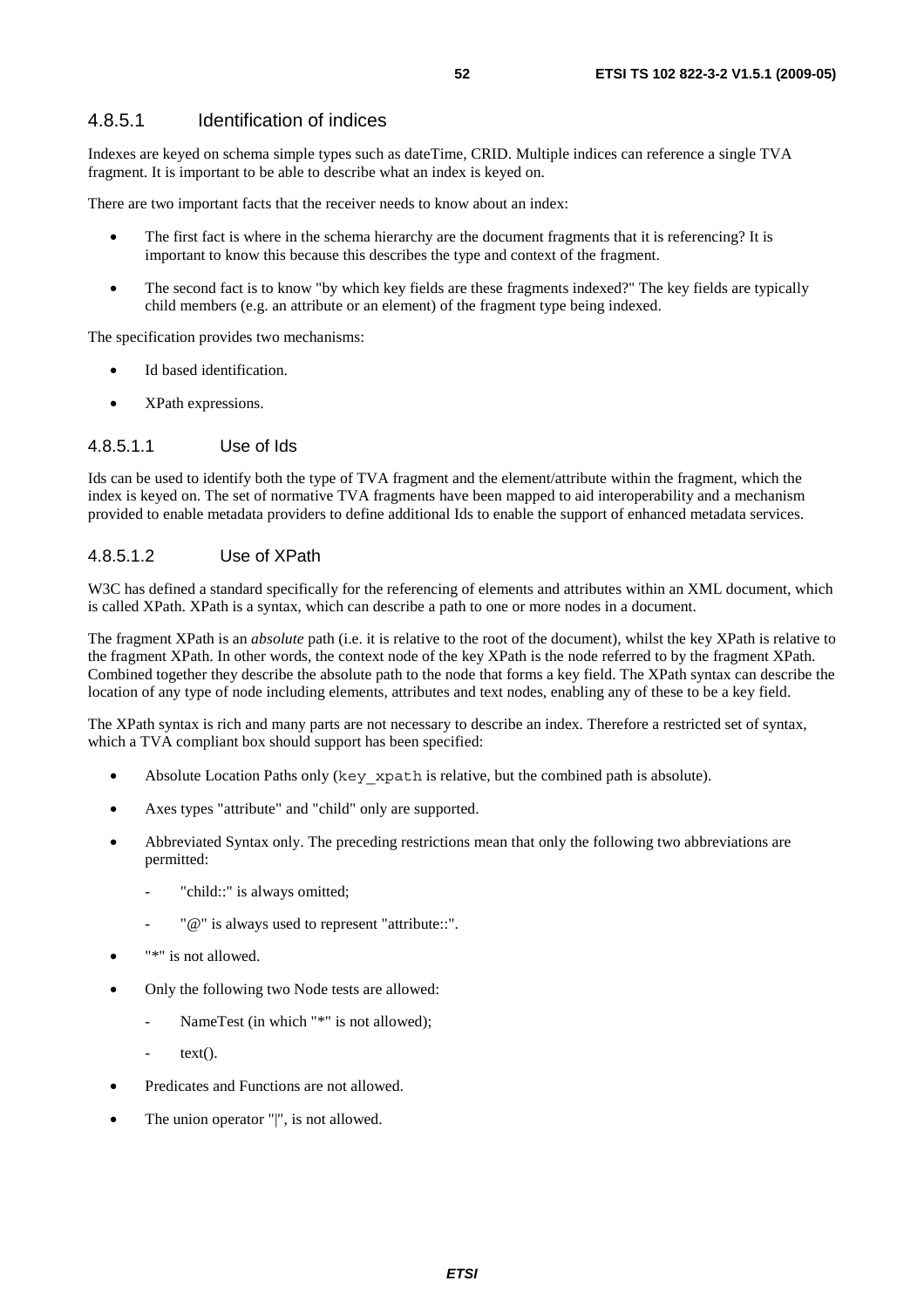All XPath expressions will be evaluated within the following context:

- The context node is the root of an XML document containing a TVAMain element.
- The context position and context size are both 1.
- There are no variable bindings.
- There is no function library.

In addition all elements/attributes shall be namespace qualified.

#### 4.8.5.1.2.1 Example: Indexing by CRID and title

Considering a broadcast carousel that delivers fragments of type ProgramInformation the fragment XPath (in short form) would be:

/tva:TVAMain/tva:ProgramDescription/tva:ProgramInformationTable/tva:ProgramInformation

The most likely key to use for searching this set of data is the CRID. The field xpath is relative to the fragment XPath i.e.:

@tva:programId

A broadcaster may wish to index by title, as well as by CRID, to enable the receiver to search by title. The fragment XPath is:

/tva:TVAMain/tva:ProgramDescription/tva:ProgramInformationTable/tva:ProgramInformation

and the field\_xpath is:

tva:BasicDescription/tva:Title.text()

### 4.8.5.2 Introduction to the multi-key index

Some applications in the receiver may request matching fragments for more than one query condition. In this case, using multiple key fields is quite efficient to answer such requests. The multi-key consists of more than one key fields.

Multi-key values are ranked in order as follows. For a multi-key of *n* key fields  $(k_1, k_2, ..., k_n)$ , priority of each key field is ordered according to its position from left to right, i.e.  $k<sub>1</sub>$  has the highest priority and  $k<sub>n</sub>$  has the lowest priority, etc. For two multi-key values,  $(a_1, a_2, ..., a_n)$  and  $(b_1, b_2, ..., b_n)$ :

- $(a_1, a_2, ..., a_n)$  is larger than  $(b_1, b_2, ..., b_n)$  if and only if there exists an integer  $i$   $(0 \le i \le n-1)$  such that for every  $j(0 \le j \le i-1)$ ,  $a_j = b_j$  and  $a_i > b_i$ .
- $(a_1, a_2, ..., a_n)$  is smaller than  $(b_1, b_2, ..., b_n)$  if and only if there exists an integer  $i$   $(0 \le i \le n-1)$  such that for every  $j(0 \le j \le i-1)$ ,  $a_j = b_j$  and  $a_i < b_i$ .
- $(a_1, a_2, ..., a_n)$  is equal to  $(b_1, b_2, ..., b_n)$  if and only if for every  $i(1 \le i \le n)$ ,  $a_i = b_i$ .

A typical query example that can be efficiently handled by the multi-key index is as follows:

Search target fragment:

/TVAMain/ProgramDescription/ProgramLocationTable/BroadcastEvent

Search condition: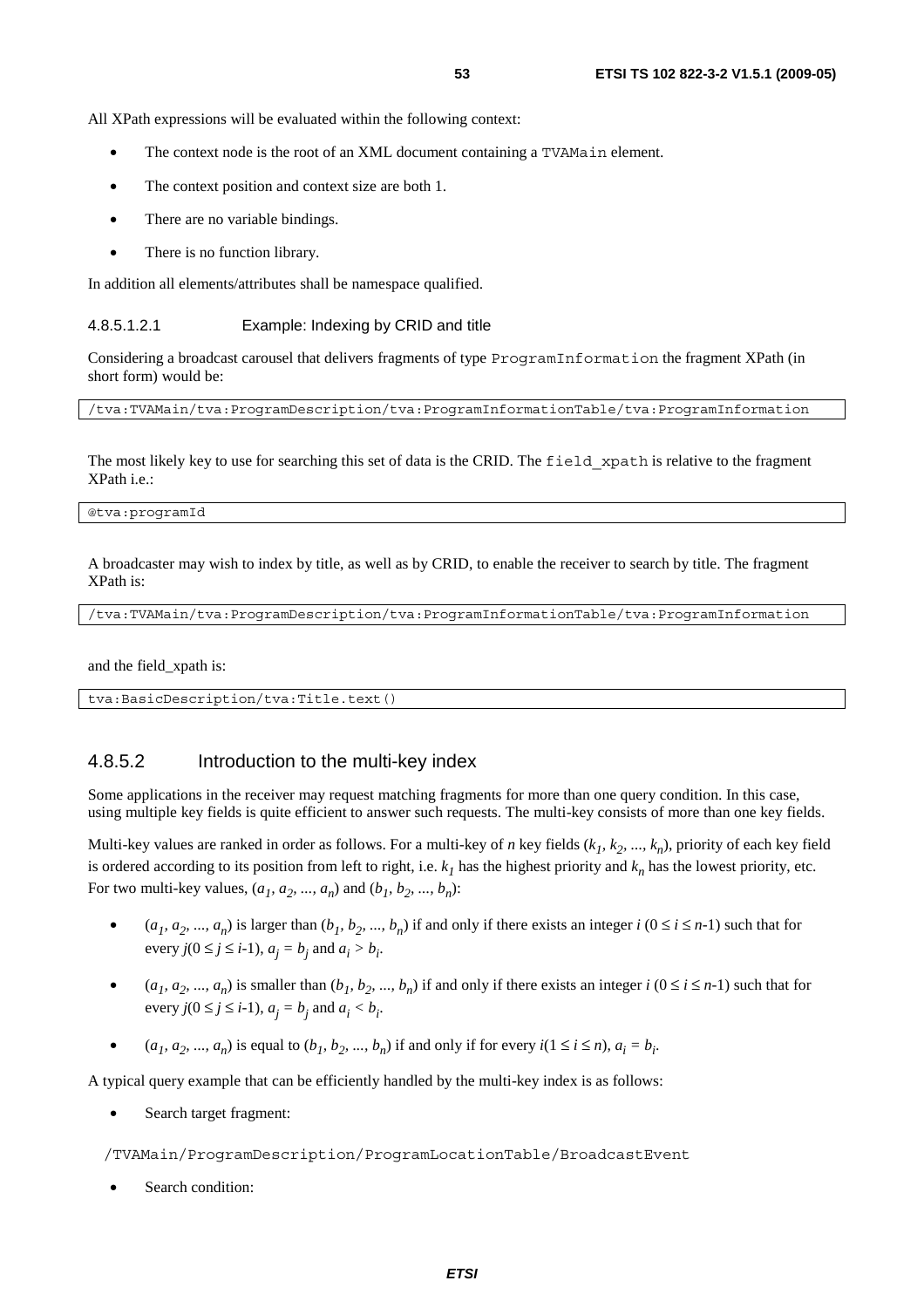<sup>100</sup>≤ ServiceId ≤<sup>110</sup>

9:00 PM  $\leq$  PublishedStartTime.text()  $\leq$  10:00 PM

In this case, the "BroadcastEvent" fragments can be indexed by a multi-key index with key fields ServiceId and PublishedStartTime.

### 4.8.5.3 Index List

The index list structure provides a list of all indices that exist for the entire TVA metadata fragment stream. A receiver uses this structure to locate an index of interest, where an index is described using the structures fragment type and field\_identifier fields.

It should be noted that entries within the structure are not of fixed size. The Index list must be searched sequentially. The index descriptor length field is provided to enable a receiver to efficiently skip over index entries, which it is unable to parse due to unknown fragment types, field identifiers, or field encoding.

There shall be a maximum of one index list structure per TVA metadata fragment stream.

| <b>Syntax</b>                           | <b>No. of Bits</b> | <b>Mnemonic</b> |
|-----------------------------------------|--------------------|-----------------|
| index list() {                          |                    |                 |
| for $(i=0; i1 - num_indexes, i++)$ {    |                    |                 |
| index_descriptor_length                 | 8                  | uimsbf          |
| fragment_type                           | 16                 | uimsbf          |
| if(fragment_type == $0$ xffff) {        |                    |                 |
| fragment_xpath_ptr                      | 16                 | uimsbf          |
|                                         |                    |                 |
| num_fields                              | 8                  | uimsbf          |
| for( $k=0$ ; $k<$ num_fields; $k++$ ) { |                    |                 |
| field_identifier                        | 16                 | uimsbf          |
| if(field_identifier == $0$ xffff)       |                    |                 |
| field_xpath_ptr                         | 16                 | uimsbf          |
|                                         |                    |                 |
| field_encoding                          | 16                 | uimsbf          |
|                                         |                    |                 |
| index_container                         | 16                 | uimsb           |
| index_identifier                        | 8                  | uimsbf          |
|                                         |                    |                 |
|                                         |                    |                 |

**index\_descriptor\_length:** An 8 bit field which defines the number of bytes proceeding this field which are used to describe the index.

**fragment\_type:** An id used to identify the type of TVA fragments which the index makes references to. In addition to the identifiers defined in the table below, there may be a set of unique identifiers allocated on a per application basis.

Table 7 shows the set of allocated fragment type values. The XPath expressions are namespace qualified and use the following namespace prefixes:

| tva   | urn:tva:metadata:2008              |
|-------|------------------------------------|
| tva2  | urn:tva:metadata:extended:2008     |
| mpeg7 | urn:tva:mpeg7:2008                 |
| int   | urn:tva:metadata:interstitial:2008 |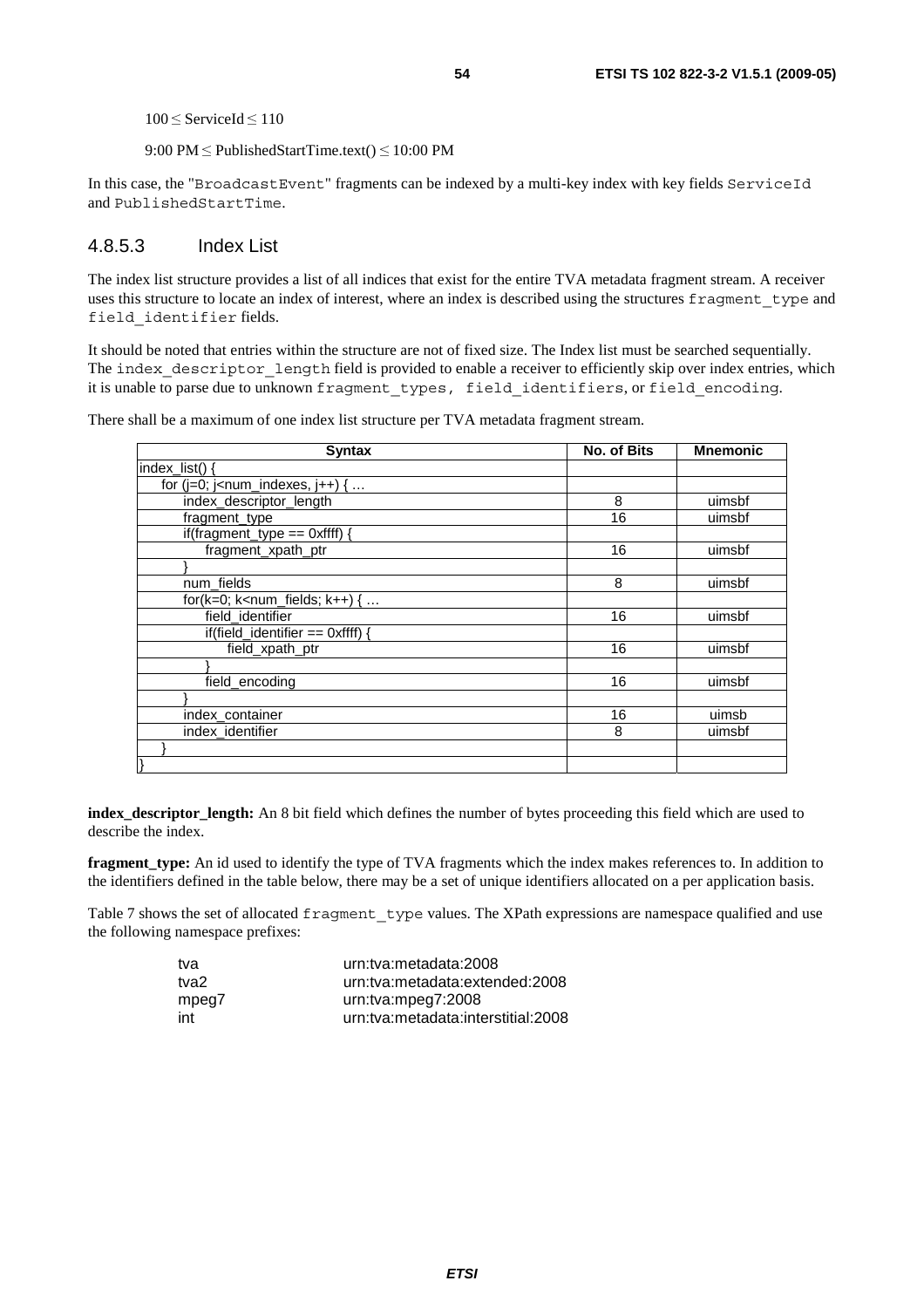| Value                           | <b>Description</b>                                                                          |
|---------------------------------|---------------------------------------------------------------------------------------------|
| 0x0000                          | Reserved                                                                                    |
| 0×0001                          | ProgramInformation fragment (/tva:TVAMain/ tva:ProgramDescription/                          |
|                                 | tva:ProgramInformationTable/tva:ProgramInformation)                                         |
| 0×0002                          | GroupInformation fragment (/tva:TVAMain/ tva:ProgramDescription/ tva:GroupInformationTable/ |
|                                 | tva:GroupInformation)                                                                       |
| 0×0003                          | OnDemandProgram fragment                                                                    |
|                                 | (/tva:TVAMain/tva:ProgramDescription/tva:ProgramLocationTable/tva:OnDemandProgram)          |
| 0×0004                          | BroadcastEvent fragment (/tva:TVAMain/tva:ProgramDescription/ tva:ProgramLocationTable/     |
|                                 | tva:BroadcastEvent)                                                                         |
| 0×0005                          | Schedule fragment (/tva:TVAMain/ tva:ProgramDescription/ tva:ProgramLocationTable/          |
|                                 | tva:Schedule)                                                                               |
| 0×0006                          | ServiceInformation fragment (/tva:TVAMain/ tva:ProgramDescription/                          |
|                                 | tva:ServiceInformationTable/ tva:ServiceInformation)                                        |
| 0×0007                          | PersonName fragment (/tva:TVAMain/ tva:ProgramDescription/ tva:CreditInformationTable/      |
|                                 | tva:PersonName)                                                                             |
| 0×0008                          | OrganizationName fragment                                                                   |
|                                 | (/tva:TVAMain/tva:ProgramDescription/tva:CreditInformationTable/tva:OrganizationName)       |
| 0×0009                          | ProgramReviews fragment (/tva:TVAMain/ tva:ProgramDescription/ tva:ProgramReviewTable/      |
|                                 | tva:Review)                                                                                 |
| 0×000A                          | <b>CSAlias fragment</b>                                                                     |
|                                 | (/tva:TVAMain/ tva:ClassificationSchemeTable/tva:CSAlias)                                   |
| 0×000B                          | ClassificationScheme fragment                                                               |
|                                 | (/tva:TVAMain/tva:ClassificationSchemeTable/tva:ClassificationScheme)                       |
| $0 \times 000C$                 | Segment Information fragment (/tva:TVAMain/ tva:ProgramDescription/ tva:SegmentationTable/  |
|                                 | tva:SegmentList/ tva:SegmentInformation)                                                    |
| 0×000D                          | Segment Group Information fragment (/tva:TVAMain/ tva:ProgramDescription/                   |
|                                 | tva:SegmentationTable/ tva:SegmentGroupList/ tva:SegmentGroupInformation)                   |
| 0×000E                          | TVAMain fragment (/tva:TVAMain)                                                             |
| 0×000F                          | OnDemandService fragment (/tva:TVAMain/tva:ProgramDescription/ tva:ProgramLocationTable/    |
|                                 | tva:OnDemandServiceType)                                                                    |
| 0×0010                          | PurchaseInformation fragment                                                                |
|                                 | (/tva:TVAMain/tva:ProgramDescription/tva:PurchaseInformationTable/tva:PurchaseInformation)  |
| 0×0011                          | MetadataOriginationInformation fragment                                                     |
|                                 | (/tva:TVAMain/tva:MetadataOriginationInformationTable/tva:MetadataOriginationInformation)   |
| 0×0012                          | Package fragment (/tva:TVAMain/tva2:PackageTable/tva2:Package)                              |
| 0×0013                          | InterstitialCampaign Fragment                                                               |
|                                 | (/tva:TVAMain/tva2:InterstitialCampaignTable/tva2:IntestitialCampaign)                      |
| 0×0014                          | RMPIDescription Fragment (/tva:TVAMain/tva2:RMPITable/tva2:RMPIDescription)                 |
| $0 \times 0015$                 | CouponDescription Fragment (/tva:TVAMain/tva2:CouponTable/tva2:CouponDescription)           |
| 0×0016                          | <b>TargetingInformation Fragment</b>                                                        |
|                                 | (/tva:TVAMain/tva2:TargetingInformationTable/tva2:TargetingInformation)                     |
| 0×0017                          | <b>Rule Fragment</b>                                                                        |
|                                 | (/tva:TVAMain/tva2:InterstitialTargetingTable/int:RulesTable/int:Rule)                      |
| 0×0018                          | <b>Request Fragment</b>                                                                     |
|                                 | (/tva:TVAMain/tva2:InterstitialTargetingTable/int:RecordingCacheTable/int:Request/int:Item) |
| 0×0019                          | Replace Fragment                                                                            |
|                                 | (/tva:TVAMain/tva2:InterstitialTargetingTable/int:RecordingCacheTable/int:Replace/int:Item) |
| 0×0020                          | <b>Expire Fragment</b>                                                                      |
|                                 | (/tva:TVAMain/tva2:InterstitialTargetingTable/int:RecordingCacheTable/int:Expire/int:Item)  |
| 0×0021                          | InterstitialBreak Fragment                                                                  |
|                                 | (/tva:TVAMain/tva2:InterstitialTargetingTable/int:InterstitialTable/int:InterstitialBreak)  |
| 0x0022                          | PushDownloadProgram fragment                                                                |
|                                 | (/tva:TVAMain/tva:ProgramDescription/tva:ProgramLocationTable/tva :PushDownloadProgram)     |
| $0 \times 0023 - 0 \times$ FFFE | User defined                                                                                |
| 0xFFFF                          | <b>W3C XPath Expression</b>                                                                 |

**fragment\_xpath\_ptr:** If the fragment type is set to "0xffff" this provides a reference to the start of an XPath string. This reference is in the form of an offset, in bytes, from the start of the string repository in the current container. The value of this string is the XPath (in abbreviated XPath notation) to the root node of a TVA fragment.

**num\_fields:** The number of fields which this index is based upon. The fields shall be defined in their order of importance, where the first entry is the Primary field.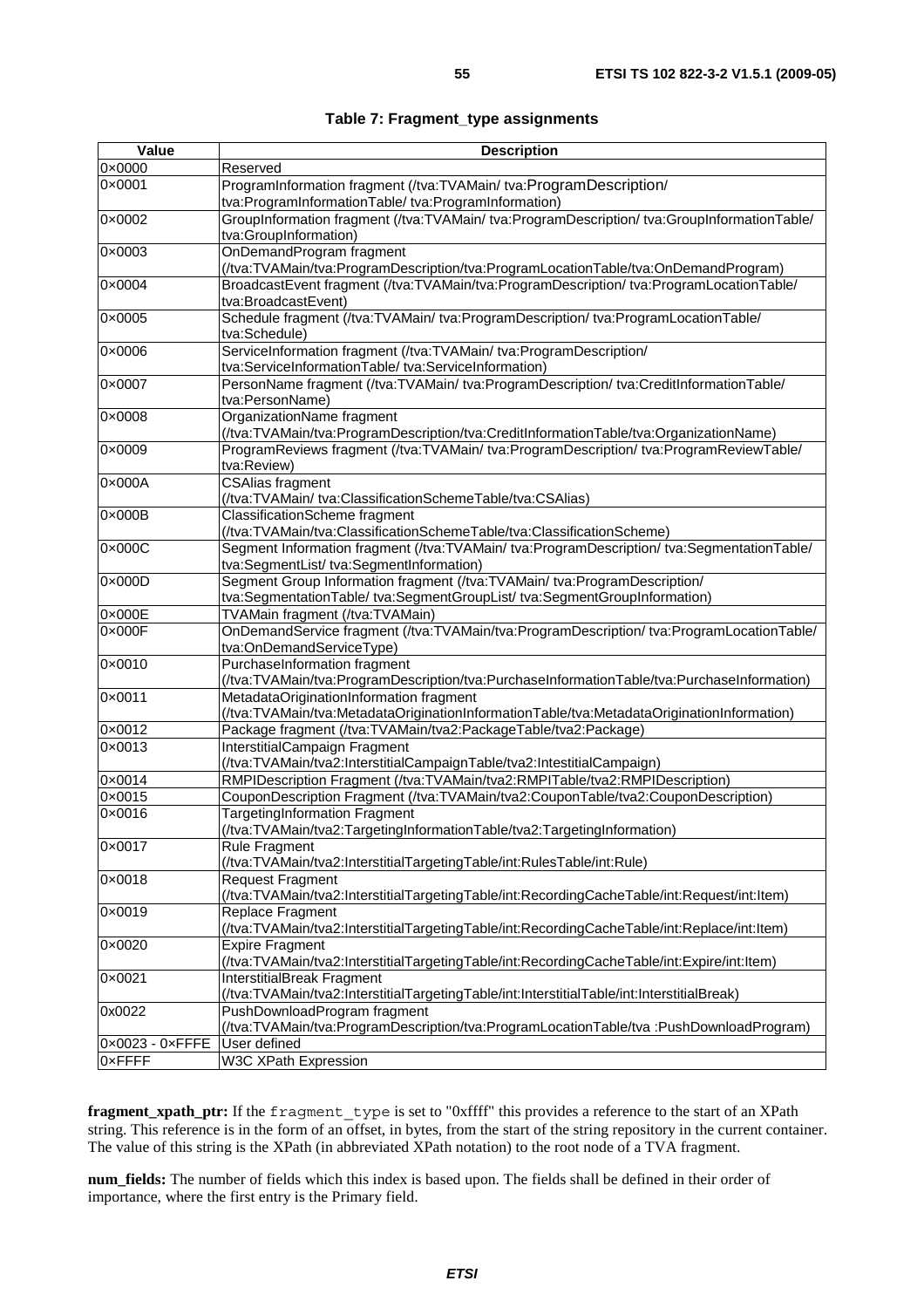**field identifier:** An id used to identify the field on which the index is ordered. The specification allows the allocation of unique identifiers on a per application basis.

| Value                           | <b>Description</b>                            |
|---------------------------------|-----------------------------------------------|
| $0 \times 0000$                 | Reserved                                      |
| $0 \times 0001 - 0 \times$ FFFE | User defined                                  |
| <b>OxFFFF</b>                   | Indicates use of a W3C XPath style expression |

#### **Table 8: field\_identifier Assignments**

**field xpath ptr:** Reference to the start of the fields XPath string (in abbreviated XPath notation) within the string repository belonging to the current container. This reference is in the form of an offset, in bytes, from the start of the string repository in the current container. The value of this string is an XPath expression that is relative to the fragment types XPath, which identified the node that is used as one of the indexes key fields.

**field\_encoding:** Defines the encoding used to represent a key field value. This encoding determines how the "field value" within the multi field sub index, the low field value and high field value within the index, shall be interpreted.

The field encoding value has two purposes:

- It determines whether the content of the field value within the multi field sub index structure, the low field value and the high field value within the index structure, are inline or are found within a data repository structure (see table 4).
- It defines the encoding of the data held in the field-value within the multi field sub index structure, the low field value and the high field value within the index structure (see table 9).

| <b>Encoding value</b>           | value field interpretation                                          |
|---------------------------------|---------------------------------------------------------------------|
| 0×0000 - 0×00FF                 | Field is a 16-bit offset in bytes from the start of the string data |
|                                 | repository structure.                                               |
| $0 \times 0100 - 0 \times 01FF$ | Field contains an inline 2-byte value.                              |
| $0 \times 0200 - 0 \times 0201$ | Field contains an inline 4-byte value.                              |
| $0 \times 0300$                 |                                                                     |
| 0×0401                          |                                                                     |
| 0×0204 - 0×0206                 | Field contains an inline 1-byte value.                              |
| 0×0202 - 0×0203                 | Field is a 16 bit offset in bytes from the start of the             |
|                                 | binary_data_repository structure                                    |
| $0 \times 0302$                 | Field contains an inline 8-byte value.                              |
| $0 \times 0400$                 |                                                                     |
| 0x0204 - 0x02FF                 | Undefined                                                           |
| $0 \times 0402 - 0 \times 04FF$ |                                                                     |
| $0 \times 0500 - 0 \times$ FFFF | Reserved for future use.                                            |

#### **Table 9: Encoding and interpretation of the field\_value, low\_field\_value and high\_field\_value field**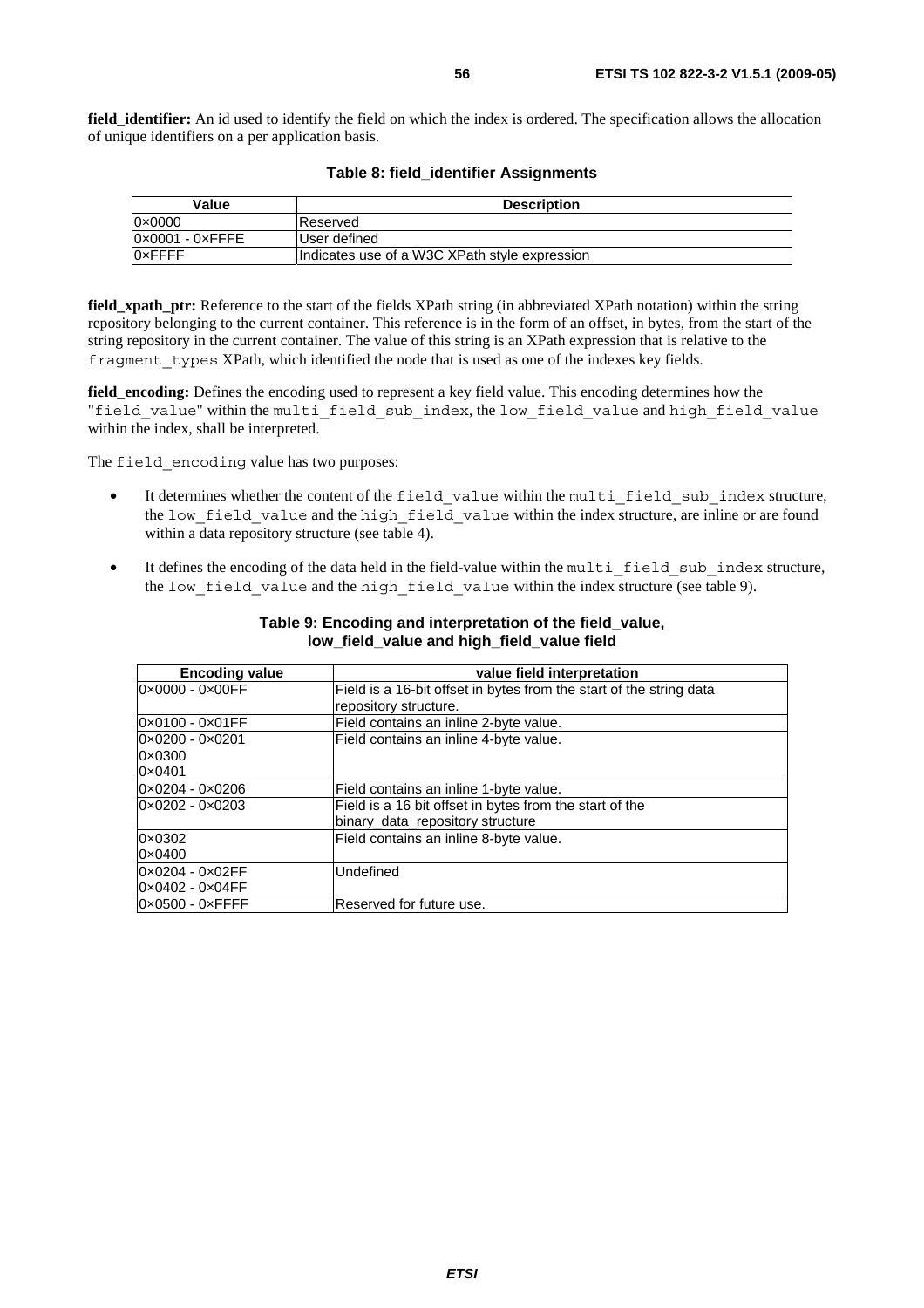| field_encoding                  | <b>Description</b>       | <b>Encoding</b>                     | <b>Number of bits</b> |
|---------------------------------|--------------------------|-------------------------------------|-----------------------|
| 0x0000                          | string type              | Null-terminated string              | variable $(8+)$       |
| 0x0001 - 0x00FF                 | Reserved for custom      |                                     |                       |
|                                 | string types             |                                     |                       |
| $0 \times 0100$                 | signed short             | two's complement - Big-Endian       | 16                    |
| 0x0101                          | unsigned short           | unsigned binary - Big-Endian        | 16                    |
| $0 \times 0102 - 0 \times 01FF$ | Reserved for custom      |                                     | 16                    |
|                                 | 2-byte types             |                                     |                       |
| 0×0200                          | signed long              | two's complement - Big-Endian       | 32                    |
| 0×0201                          | unsigned long            | unsigned binary - Big-Endian        | 32                    |
| 0×0202                          | variable length signed   | one bit to indicate sign (0:        | variable (6+)         |
|                                 | integer                  | positive, 1: negative), followed by |                       |
|                                 |                          | abs(value) using vluimsbf5.         |                       |
| 0×0203                          | variable length unsigned | vluimsbf8                           | variable $(8+)$       |
|                                 | integer                  |                                     |                       |
| 0×0204                          | boolean                  | 0:False 1:True                      | 8                     |
| 0×0205                          | signed byte              | two's complement                    | $\overline{8}$        |
| 0×0206                          | unsigned byte            | unsigned binary                     | 8                     |
| 0×0207 - 0×02FF                 | Reserved for custom      |                                     |                       |
|                                 | integer types            |                                     |                       |
| 0×0300                          | signed float             | IEEE standard 754-1985 [3]          | 32                    |
|                                 |                          | Big-Endian                          |                       |
| 0×0301                          | Reserved                 |                                     |                       |
| 0×0302                          | signed double            | IEEE standard 754-1985 [3]          | 64                    |
|                                 |                          | Big-Endian                          |                       |
| 0×0303 - 0×03FF                 | Reserved for custom      |                                     |                       |
|                                 | rational types           |                                     |                       |
| 0×0400                          | dateTime                 | Modified Julian Date and            | 64                    |
|                                 |                          | Milliseconds (TVA BiM codec,        |                       |
|                                 |                          | clause 4.4.2.4.2)                   |                       |
| 0×0401                          | date                     | Modified Julian Date (TVA BiM       | 32                    |
|                                 |                          | codec, clause 4.4.2.4.3)            |                       |
| 0×0402 - 0×04FF                 | Reserved for custom      |                                     |                       |
|                                 | binary fragments         |                                     |                       |
| 0×0500 - 0×FFFF                 | Reserved for future use  |                                     |                       |

**index\_container:** The id of the container carrying the described index.

**index\_identifier:** This field identifies the relevant index structure within the identified container. To locate the correct index within the container (with  $id = index content$  container) the container header is searched for a structure of type "index" and with a structure\_id = index\_identifier.

### 4.8.5.4 Index

The index structure is the top level of an index. It provides a list of all sub-indices and the ranges of field values that those sub-indices carry. When considering a classic indexing system it is normal for there not to be any overlaps in the range of field values to be found within a given set of sub indexes. This is to minimize the amount of searching required to find a particular value.

Having overlapping sub-indices can lead to sequential searching of sub index structures, introducing an associated decrease in performance. However in some circumstances it may be desirable to allow this. For example where the indexed data is carried within the same container as the index and you wish to carousel the data out at different rates and the set of data to be carouseled would not typically form a single sub index without overlaps.

In the case of overlapping sub indexes they shall be declared within the index structure in descending order of search priority. Where the first declared sub index, which may contain the set of required field values has the highest priority.

### 4.8.5.4.1 Field Value Ordering

The ordering of index entries within an index is dependent on a field's primitive XML schema simple type. In the case of strings the order may be dependent on the selected language and not necessarily in alphanumeric order.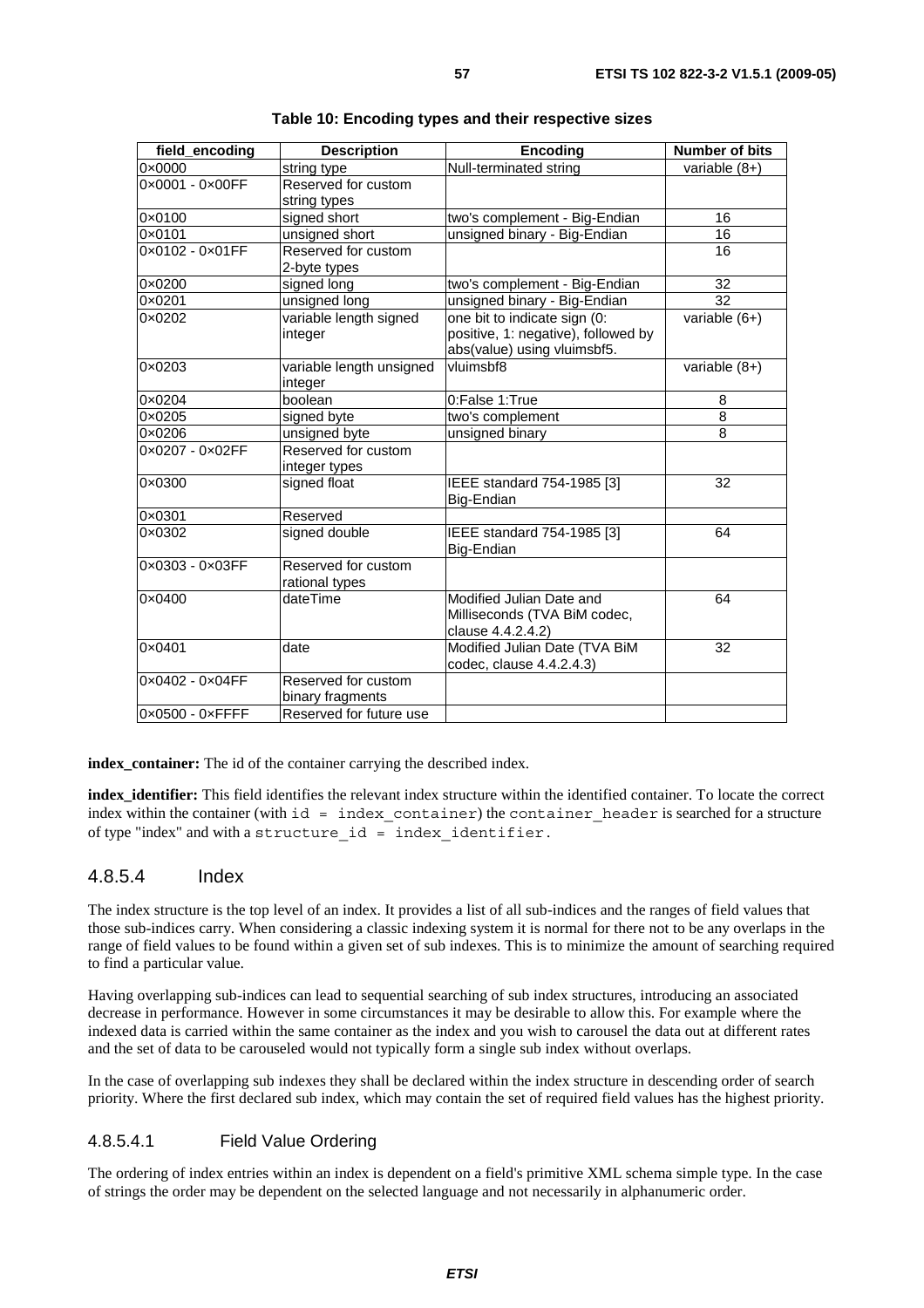| <b>Simple Type</b> | Orderina                                                         |
|--------------------|------------------------------------------------------------------|
| string             | All string shall be ordered in increasing Lexicographical order. |
|                    | Lexicographical ordering is language dependent and may not be    |
|                    | alphanumeric.                                                    |
| anyURI             | Increasing alphanumeric order.                                   |
| boolean            | "False" precedes "True".                                         |
| <b>NMTOKEN</b>     | Increasing binary representation order.                          |
| gYear              | Increasing numeric value.                                        |
| integer            | Increasing numeric value with negative values first.             |
| date               | Increasing date value.                                           |
| nonNegativeInteger | Increasing numeric (binary) value.                               |
| positiveInteger    | Increasing numeric (binary) value.                               |
| dateTime           | Increasing dateTime (binary) value.                              |
| duration           | Increasing duration (binary).                                    |
| float              | Increasing numeric value (negative values first).                |
| double             | Increasing numeric value (negative values first).                |

| <b>Syntax</b>                            | <b>No. of Bits</b>          | <b>Mnemonic</b> |
|------------------------------------------|-----------------------------|-----------------|
| index()                                  |                             |                 |
| overlapping_subindexes                   |                             | bslbf           |
| single_layer_sub_index                   |                             | bslbf           |
| reserved                                 | 6                           | bslbf           |
| fragment_locator_format                  | 8                           | uimsbf          |
| for $(i=0; j1 - num_sub_indexes, i++)$ { |                             |                 |
| for( $k=0$ ; $k<$ num_fields; $k++$ ) {  |                             |                 |
| if (overlapping_subindices == $'1'$ )    |                             |                 |
| low_field_value                          | field encoding<br>dependent | uimsbf          |
|                                          |                             |                 |
| high field value                         | field encoding<br>dependent | uimsbf          |
|                                          |                             |                 |
| sub index container                      | 16                          | uimsbf          |
| sub_index_identifier                     | 8                           | uimsbf          |
|                                          |                             |                 |
|                                          |                             |                 |

Given high\_field\_values,  $(a_1, a_2, ..., a_n)$  and  $(b_1, b_2, ..., b_n)$ , of two arbitrary sub-indexes among the sub-indices list, The sorting of sub-indices is determined as follows:

```
(a_1, a_2, \ldots, a_n) is larger than (b_1, b_2, \ldots, b_n) if and only if there exists an integer
i (0 ≤ i ≤ n - 1) such that for every j (0 ≤ j ≤ i - 1), a_j = b_j and a_i > b_j.
(a_1, a_2, \ldots, a_n) is smaller than (b_1, b_2, \ldots, b_n) if and only if there exists an
integer i (0 ≤ i ≤ n - 1) such that for every j(0 ≤ j ≤ i - 1), aj = bj and ai < bi. 
(a_1, a_2, \ldots, a_n) is equal to (b_1, b_2, \ldots, b_n) if and only if for every i(1 \leq i \leq n), a_i= bi. 
Specifically, within the index() structure, if there is no overlapping between 
subindices, for all j between 0 and num sub indexes-1 (high field value[j,0], …,
high_field_value[j,k]) is smaller than (high_field_value[j+1,0], …,
high\overline{field}value[j+1,k])"j" is the sub_index 
 "k" is the field
This function high field value[j,k] takes its value according to the loop defined in the
index() table.
```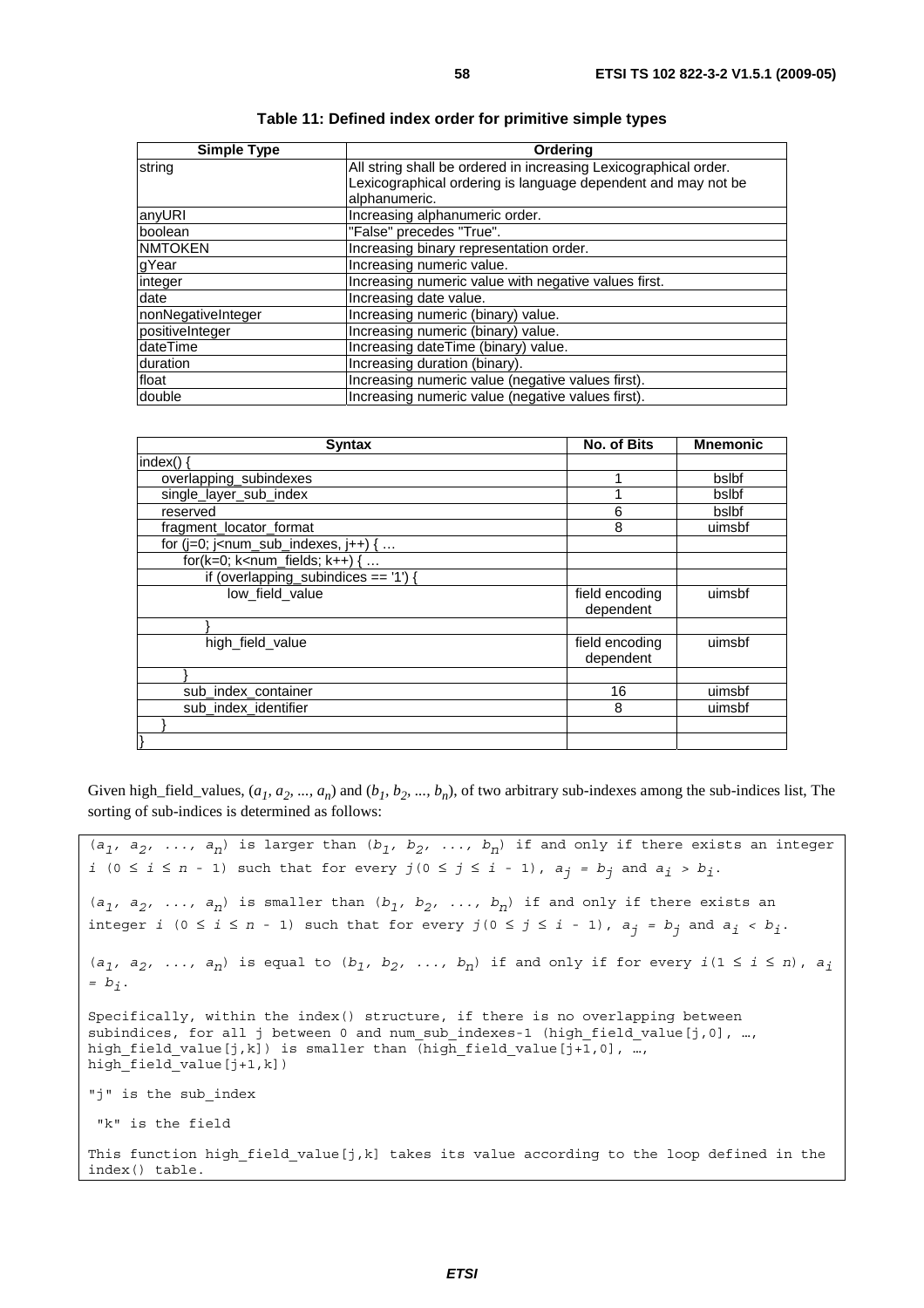**overlapping\_subindexes:** When set to "1", indicates that one or more of the sub indices which form this index, overlap with respect to the range of values found within the sub index. Where sub indices overlap, the sub indices are declared in descending order of search priority. When set to "0", indicates that the sub indices do not overlap and the declared sub indices are ordered in ascending order.

**single layer sub index:** This field is used to indicate the syntax used within the corresponding multi field sub index structures to represent indexes with multiple key fields. When set to "1" it indicates that all fields for a given index entry are declared together in a single multi field sub index structure. When set to "0" it indicates that each key field is contained within a separate multi\_field\_sub\_index structure.

**fragment\_locator\_format:** Identifies the format and interpretation of the fragment locator field used within the multi field sub index (leaf field) to reference a TVA fragment.

| Value         | <b>Meaning</b>                                 |
|---------------|------------------------------------------------|
| 0x00          | llocal fragment locator (see clause 4.8.5.7.2) |
| 0x01          | remote fragment locator (see clause 4.8.5.7.1) |
| $0x02 - 0xE0$ | ITVA Reserved                                  |
| $0xE1 - 0xFF$ | User defined                                   |

#### **Table 12: Fragment reference types**

**low\_field\_value:** The lowest field value that can be found within the sub-index. The meaning of this field depends on the value of the field\_encoding member of the index list structure. The lowest value of the field expressed may not be the lowest field value actually present in the given fragment, it merely indicates that the referenced sub index structure may contain entries with fields values in the given range. The type of encoding used and the interpretation of the low field value are defined by the field encoding within the index list structure.

**high\_field\_value:** The highest field value that can be found within the sub-index. The meaning of this field depends on the value of the field\_encoding member of the relevant index list structure (see clause 4.8.5.3). The highest value of the field expressed may not be the highest field value actually present in the given fragment, it merely indicates that the referenced sub index structure may contain entries for key field values in the given range. The type of encoding used and the interpretation of the high field value are defined by field encoding within the index list structure.

It should be noted that the high\_field\_value for all but the first field may be lower than the previous high field value sub index entry. This is caused when there is a change in the value of the parent field.

For example if we have an index keyed on channel and event time fields, we could have a set of sub indexes with the following ranges:

- Sub index 1 channel high field value = "3", event time high field value = "12:00".
- Sub index 2 channel high field value = "4" event time high field value = "09:00".

Where the index uses multiple fields, the declaration order of the high field values shall match that defined for the index within the index\_list structure.

When defining the range of values that a particular sub index shall cover, sufficient space should be left to enable the addition of further index entries without unduly impacting other sub indices. For example if a sub-index can hold a maximum of say 64K entries, it is recommended that the range of current entries should equal around half to two thirds the space. This leaves sufficient room for additional entries without having to changing the way in which the index is split into sub index structures.

sub\_index\_container: The id of the container carrying the described multi field sub index.

sub index identifier: This field identifies the multi field sub index structure instance containing the described sub index. To locate the sub index within the container (with  $id = sub$  index container) the container header is searched, for a structure of type "multi field sub index" with a structure id equal to the sub\_index\_identifier.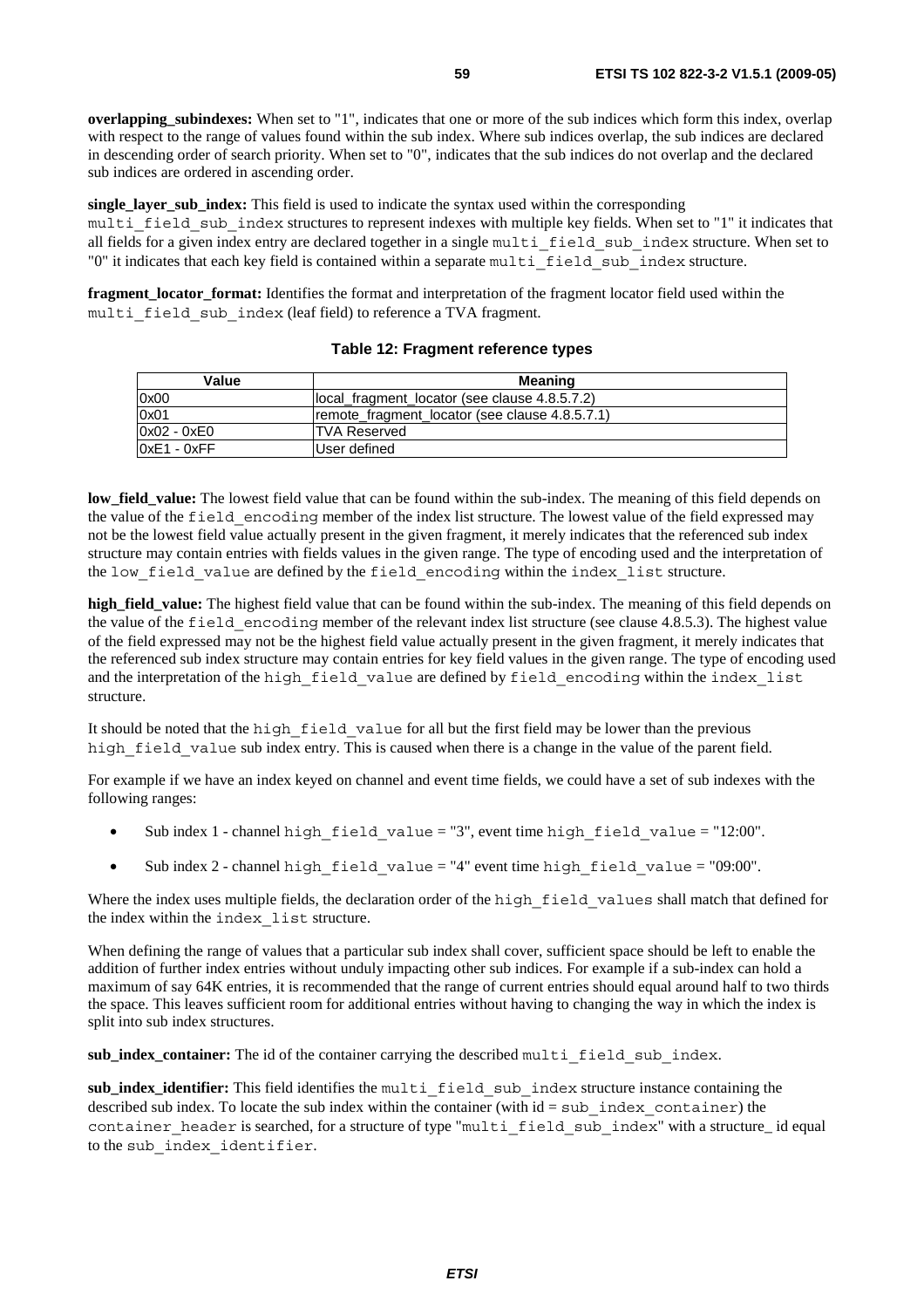### 4.8.5.5 Multi field sub\_index

A multi field sub index provides references to TVA fragments, which contain field values within the range specified for this sub index. The structure supports indexes with both single and multiple key fields. In the case of indices with multiple key fields, the syntax provides two methods:

- Single Layer All key fields defined together within a single multi field sub index.
- Multi Layer Each multi field sub index defines a single field of a key.

#### 4.8.5.5.1 Single Layer Structures

Single Layer Structures provide a simple mechanism for describing multiple key field indices. As each entry in the structure can be decoded one by one in a straightforward manner, this structure would be preferred in a situation where the received index data need to be reorganized in the PDR before its use. Note that the index data can be restructured inside the PDR according to its own storage method and query processing policy. For example, a PDR may want to reorganize one of the received indices in its own B-tree index.

In addition, the Single Layer Structure provides an efficient mechanism for representing multiple key field indexes, where there is typically a one to one mapping e.g.  $\langle$ surname, givenname $\rangle$ .

#### 4.8.5.5.2 Multi Layer Structures

Multi Layer Structures provide an efficient mechanism for describing multiple field indices with common key field values. This is achieved with the use of multiple multilaged sub-index structures (see figure 33), where each structure is used to describe one layer of a multi field sub index, (layer is equal to a key field of a multi field index).

Each index entry, within the multi\_field\_sub\_index, points to further multi\_field\_sub\_index structures (except for the leaf field), which contain index entries having the declared field value.

The multi field sub index structure is formed of two parts:

- multi\_field\_header.
- multi\_field\_index\_entries.

The multi field header defines how the multi field index entries sub structure should be interpreted and indirectly defines the size of each index entry.

All entries within the multi field index entries sub structure are ordered in ascending order.

All entries are of a fixed size, which enables the sub structure to be efficiently searched using a binary search algorithm.

The number of entries within the structure is not explicitly defined, but can be inferred as follows:

```
num entries = (structure length -
sizeof(multi field header))/sizeof(multi field index entry)
```
It should be noted that the syntax used within multi\_field\_sub\_index structures is not always common across all sub indices. Therefore the header of each multi field sub index should be parsed to infer the syntax used within a given instance.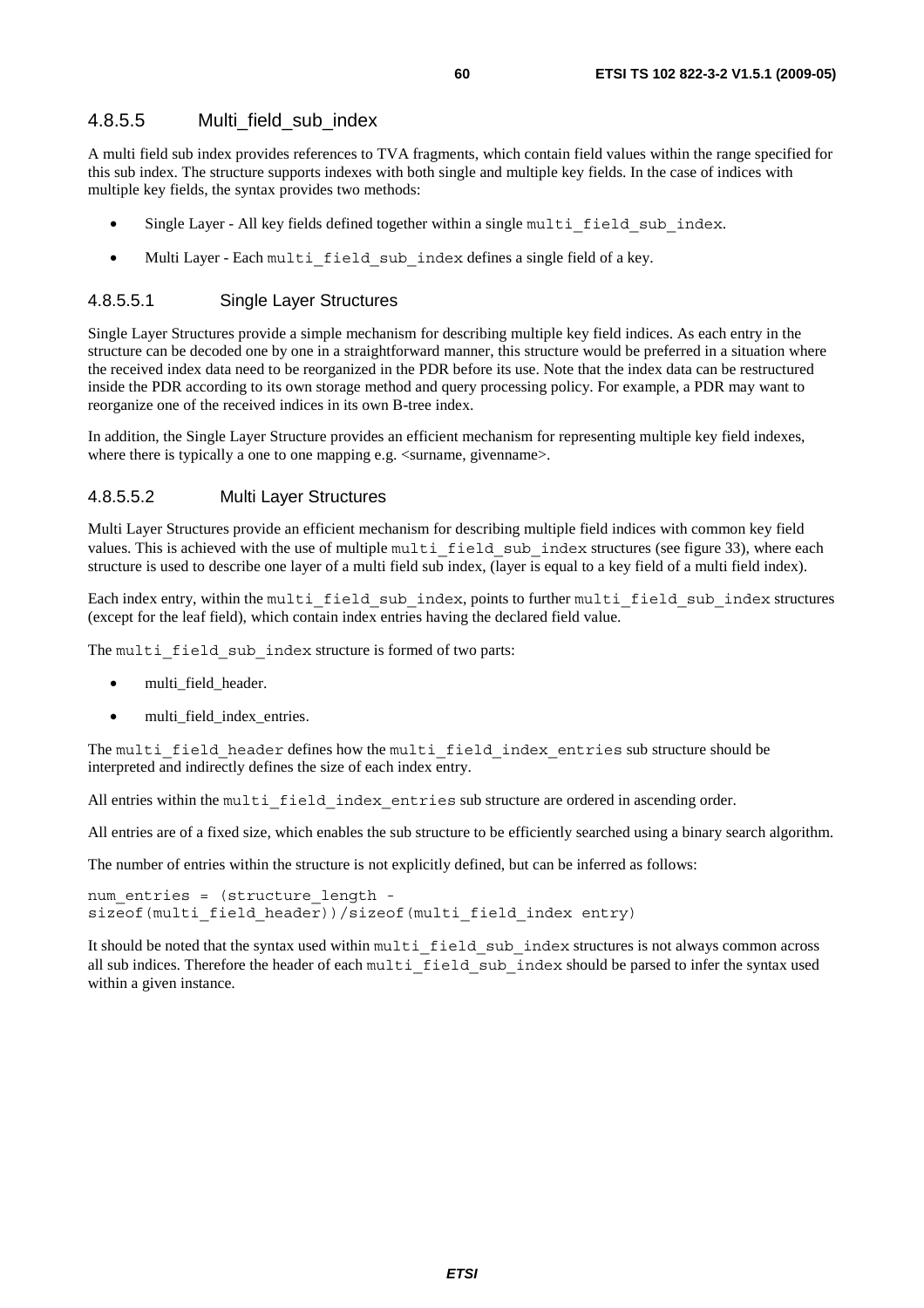| <b>Syntax</b>                        | No. of Bits | <b>Identifier</b> |
|--------------------------------------|-------------|-------------------|
| multi_field_sub_index() {            |             |                   |
| multi field header {                 |             |                   |
| leaf field                           |             | bslbf             |
| multiple_locators                    |             | bslbf             |
| reserved                             | 6           | bslbf             |
|                                      |             |                   |
| $if(single_layer\_sub_index == '0')$ |             |                   |
| multi_layer_sub_index_structure()    |             |                   |
| else                                 |             |                   |
| single_layer_sub_index_structure()   |             |                   |
|                                      |             |                   |
|                                      |             |                   |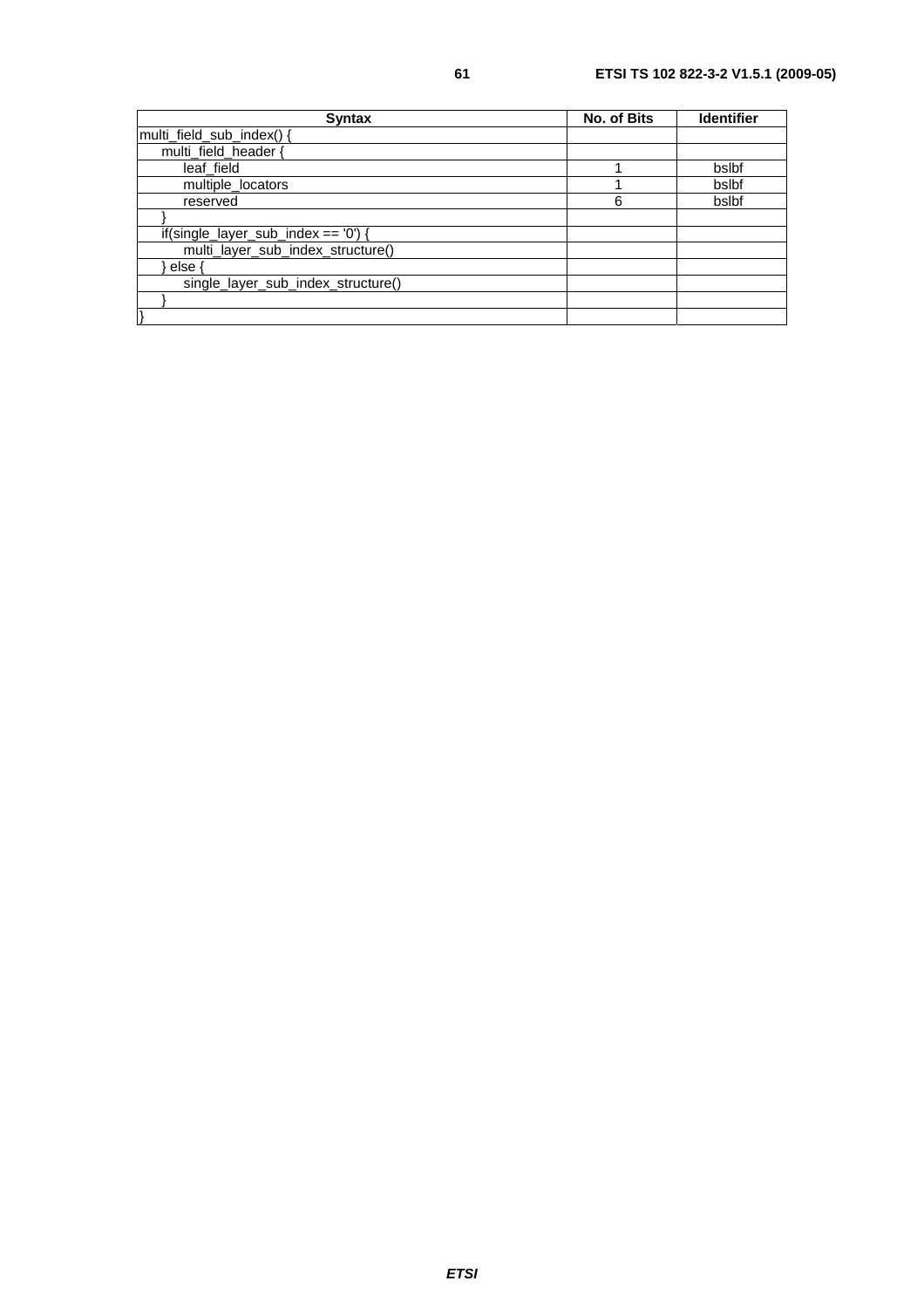

**62**

**Figure 33: Example multi\_field\_sub\_index structure (using multi-layer syntax) for an index with three key fields (Genre, Language and Title)**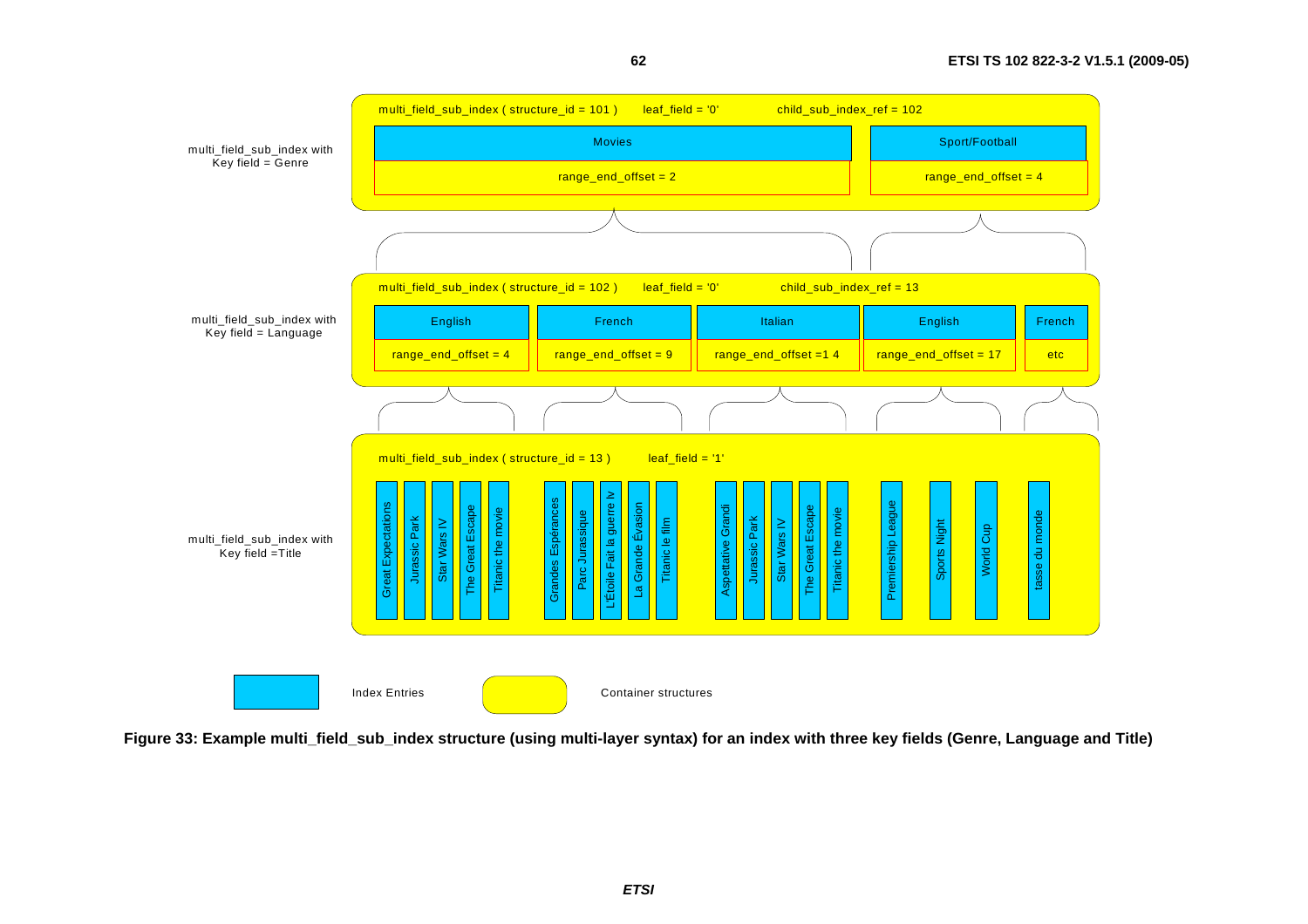Given field\_values,  $(a_1, a_2, ..., a_n)$  and  $(b_1, b_2, ..., b_n)$ , of two multi\_field entries, the order between the two entries is determined as follows:

( $a_1$ ,  $a_2$ , ...,  $a_n$ ) is larger than ( $b_1$ ,  $b_2$ , ...,  $b_n$ ) if and only if there exists an integer *i* ( $0 \le k \le n - 1$ ) such that for every *j*(0 ≤ *j* ≤ *i* − 1), *a<sub>j</sub>* = *b<sub>j</sub>* and *a<sub>j</sub>* > *b<sub>j</sub>.* 

 $(a_1, a_2, ..., a_n)$  is smaller than  $(b_1, b_2, ..., b_n)$  if and only if there exists an integer *i*  $(0 \le i \le n - 1)$  such that for every *j*(0 ≤ *j* ≤ *i* − 1), *a<sub>j</sub>* = *b<sub>j</sub>* and *a<sub>j</sub>* < *b<sub>j</sub>*.

 $(a_1, a_2, ..., a_n)$  is equal to  $(b_1, b_2, ..., b_n)$  if and only if for every *i*(1 ≤ *i* ≤ *n*),  $a_j$  =  $b_j$ .

Specifically, within the multi field sub index() structure, for all j between 0 and num\_entries-1 (field value[j,0], …, field value[j,k]) is smaller than (field value[j+1,0], …, field value[j+1,k])

leaf\_field: This shall be set to "1" when the multi field sub index carries the leaf field of an index (last indexed field). Which indicates that the structure contains references to fragments and not to further multi field sub index structures. This field is only used within multi layer sub indexes. When a single layer sub index is being described this flag shall be ignored.

**multiple** locators: A flag which when set to "1" indicates that there are potentially multiple referenced fragments which have the same set of key field values. This provides a more bandwidth efficient mechanism, when multiple fragments have the same set of key values. The actual fragment locators are carried in a separate structure within the container and an offset is used to reference the set of relevant locators within the structure. When the flag is set to "0" it indicates that fragment\_locators are defined inline.

| <b>Syntax</b>                                                   | No. of Bits                 | <b>Mnemonic</b> |
|-----------------------------------------------------------------|-----------------------------|-----------------|
| single_layer_sub_index_structure () {                           |                             |                 |
| multi_field_index_entries {                                     |                             |                 |
| for ( $j=0$ ; $j$ <num_entries; <math="">j++) { </num_entries;> |                             |                 |
| $for(f=0; f$                                                    |                             |                 |
| field value                                                     | field encoding<br>dependent | uimsbf          |
|                                                                 |                             |                 |
| if(multiple_locators == '1') {                                  |                             |                 |
| locator end offset                                              | 16                          | uimsbf          |
|                                                                 |                             |                 |
| else                                                            |                             |                 |
| fragment locator()                                              |                             |                 |
|                                                                 |                             |                 |
|                                                                 |                             |                 |
|                                                                 |                             |                 |

**field\_value:** The value of the key field of the referenced fragment. The meaning of this field depends on the value of the field encoding member of the relevant index list structure (see clause 4.8.5.4). Only values of the key field within the range given for this sub index structure, by the relevant index structure are allowed (see clause 4.8.5.4).

**fragment\_locator:** When the multiple\_locators flag is set to "0" in the multi\_field\_header this field is used to reference a fragment, having the set of specified key field values. The format of this locator is dependent on the fragment\_locator\_format defined for this index within the index\_list structure. For an explanation of the various defined locator formats please refer to clause 4.8.5.7.

**locator\_end\_offset:** When the multiple\_locators flag is set to "1" in the multi\_field\_header this field is used to indicate the inclusive end offset within the fragment\_locators structure where the set of valid locators can be found. The format of these locators is defined by the fragment locator format declared within the index\_list structure. The fragment\_locator structure instance in which the locators can be found is the fragment\_locator structure with the same structure\_id value as that of this sub index structure.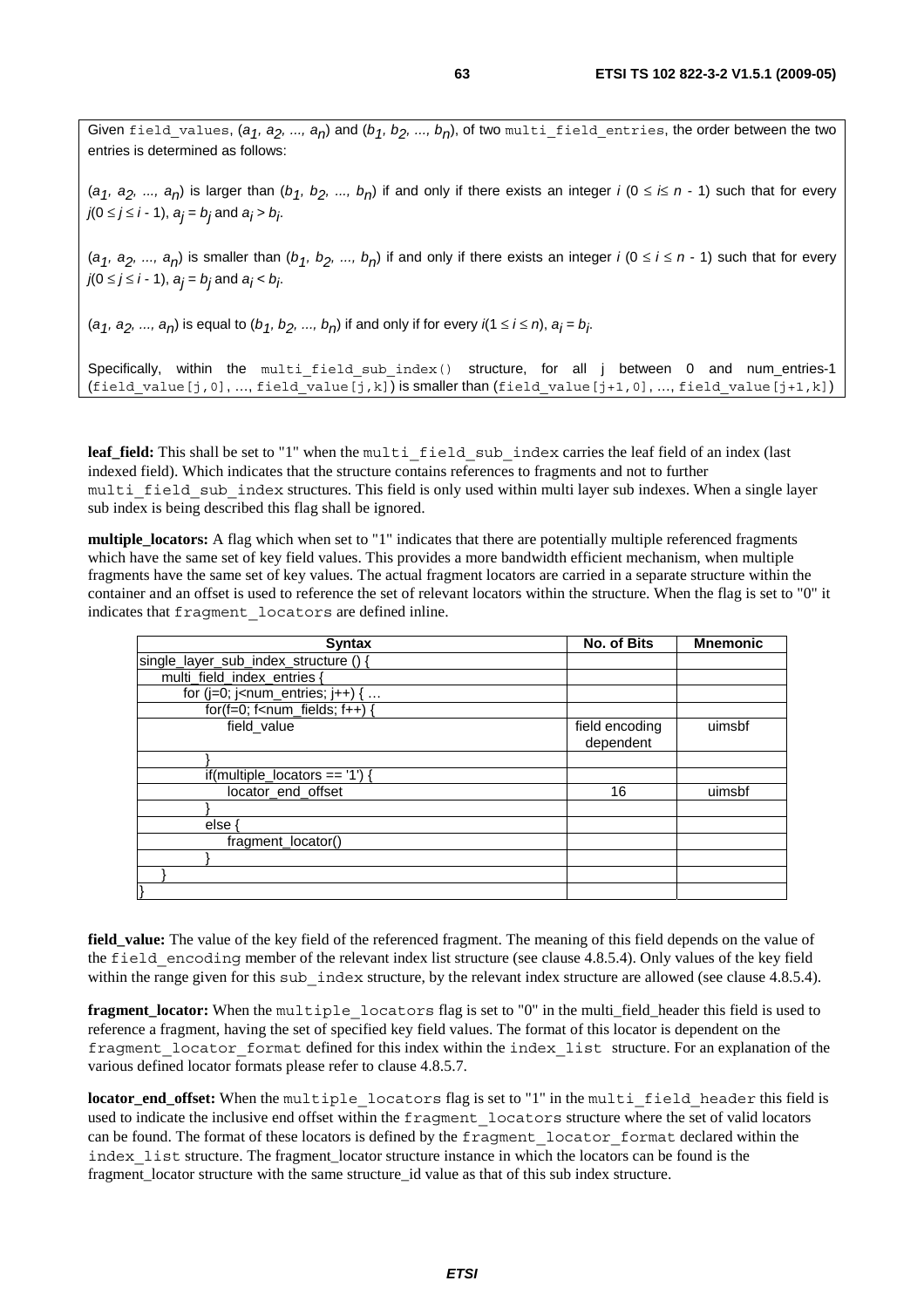The locator start offset is implicit from the previous entry within the multi field sub index, as follows:

- If it is the first entry within the multi\_field\_index\_entries then locator\_start\_offset shall equal 0.
- If it is not the first entry, the previous entries locator end offset + 1 shall be used as the current entries inclusive locator\_start\_offset.

```
if (current index != 0) { 
   locator start offset = multi field index entries[current index-1].locator end offset
+ 1; 
  }else { 
   locator start offset = 0;}
```
It should be noted that these references are based on fragment locator entries and not byte offsets. The actual byte offset within the fragment locators structure is calculated as follows:

```
byte offset = locator end offset * sizeof(fragment locator);
```

| <b>Syntax</b>                                                   | No. of Bits                 | <b>Mnemonic</b> |
|-----------------------------------------------------------------|-----------------------------|-----------------|
| multi_layer_sub_index_structure () {                            |                             |                 |
| if (leaf_field='0') {                                           |                             |                 |
| child_sub_index_ref                                             | 8                           | uimsbf          |
|                                                                 |                             |                 |
| multi field index entries {                                     |                             |                 |
| for ( $j=0$ ; $j$ <num_entries; <math="">j++) { </num_entries;> |                             |                 |
| field_value                                                     | field encoding<br>dependent | uimsbf          |
| if(leaf_field == '1') {                                         |                             |                 |
| if(multiple_locators == '1') {                                  |                             |                 |
| locator_end_offset                                              | 16                          | uimsbf          |
|                                                                 |                             |                 |
| else {                                                          |                             |                 |
| fragment_locator()                                              |                             |                 |
|                                                                 |                             |                 |
|                                                                 |                             |                 |
| else                                                            |                             |                 |
| range end offset                                                | 16                          | uimsbf          |
|                                                                 |                             |                 |
|                                                                 |                             |                 |
|                                                                 |                             |                 |
|                                                                 |                             |                 |

For all fields not described, please refer to the semantics for the single\_layer\_sub\_index\_structure fields found above.

**child\_sub\_index\_ref:** This value identifies a further multi\_field\_sub\_index structure within the current container which holds index entries having a field value equal to that defined within this sub index. The combination of this value and the range\_end\_offset enables you to locate a set of index entries, which have a specific key field value.

**range\_end\_offset:** This field defines the set of entries within the referenced multi\_field\_sub\_index (a multi field sub index with its structure\_ id equal to child sub index ref) having a key field value equal to that defined by the field\_value.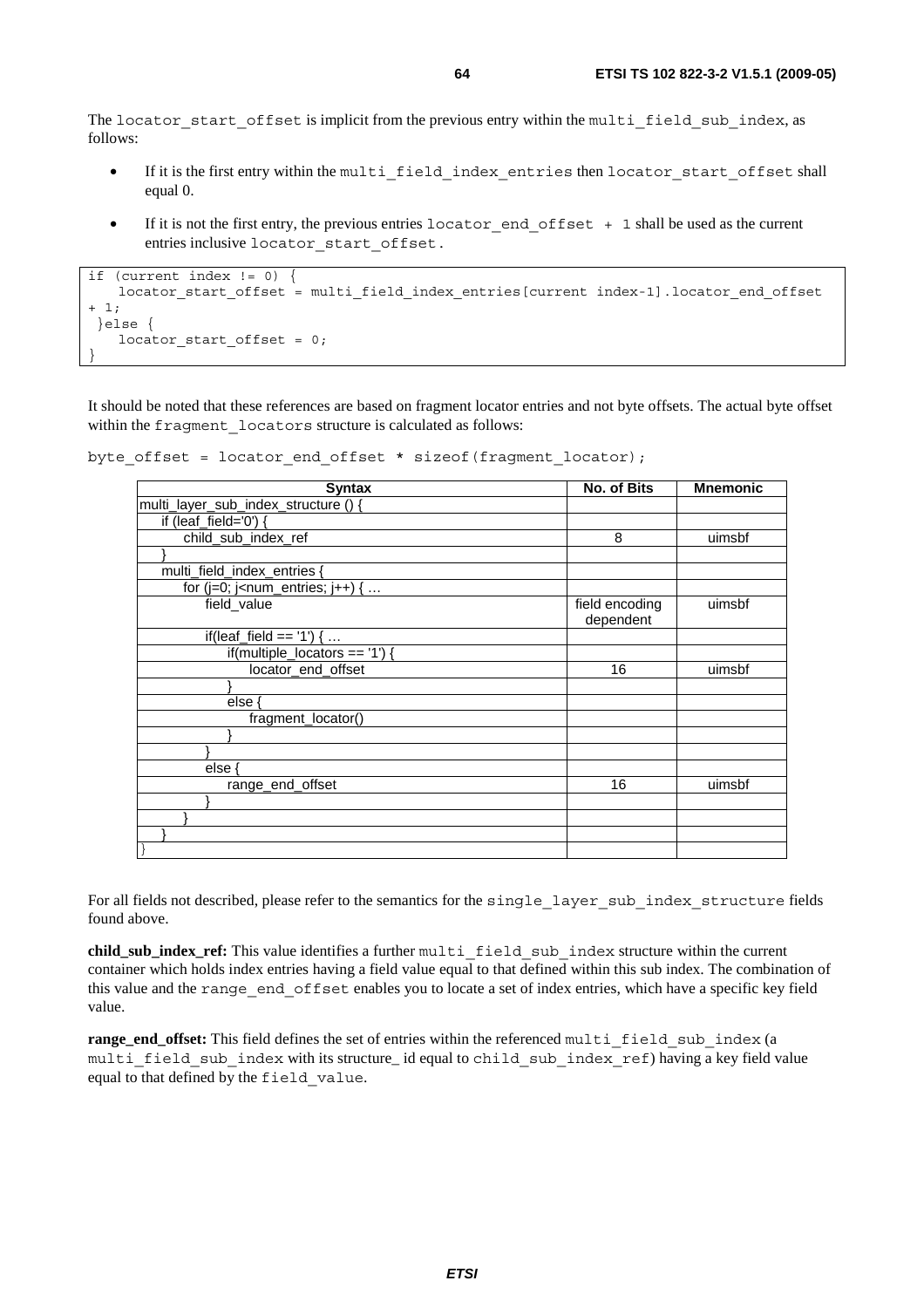The value is an inclusive offset from the start of the multi\_field\_index\_entries of the target multi field sub index, where the end offset for the set of entries that have the declared value can be found. The range start offset is implicit from the previous, entry within the multi field sub index, as follows:

- If it is the first entry within the multi field index entries then start offset shall equal 0.
- If it is not the first entry, the previous entries range end  $offset + 1$  shall be used as the current entries inclusive range\_start\_offset.

```
if (current index != 0) { 
    range start offset = multi field index entries[current index-1].range end offset +
1; 
  }else { 
     range_start_offset = 0; 
}
```
It should be noted that these references are based on index entries and not byte offsets. So the actual byte offset within the structure is calculated as follows:

```
byte_offset = (range_end_offset * sizeof(multi_field_index_entry)) + 
sizeof(multi field header)
```
### 4.8.5.6 Fragment locators structure

The fragment locators structure is used to carry fragment locators, where there are multiple fragments with the same set of key field values. This structure is referenced by the multi\_field\_sub\_index structure.

There can be multiple fragment locators structures within a single container and the structure id is used to identify an instance. The structure id shall be set to the same structure id value to that of the associated sub index structure. So for example if the sub index has a structure id of "0 $\times$ 03" then the corresponding fragment locators structure will have a structure id of " $0\times03$ ".

| <b>Syntax</b>                                                           | No. of Bits | Mnemonic |
|-------------------------------------------------------------------------|-------------|----------|
| fragment_locators() {                                                   |             |          |
| for(int i=0; i <num_locators; <math="" i++)="">\{ \dots</num_locators;> |             |          |
| fragment_locator()                                                      |             |          |
|                                                                         |             |          |
|                                                                         |             |          |

**num\_locators:** This value is inferred from the size of the structure which is declared within the containers container\_header.

I.e. num\_locators = structure\_length/sizeof(fragment\_locator).

**fragment\_locator:** This field is used to convey a reference to a TVA fragment. The format of this locator is dependent on the fragment locator format defined for this index within the index list structure. For an explanation of the various defined locator formats please refer to clause 4.8.5.7.

### 4.8.5.7 Fragment locator formats

There are a number of defined fragment locator formats to enable the referencing of fragments from an index entry.

### 4.8.5.7.1 Referencing fragments in another container

When a data structure becomes quite large, or it is a requirement to be able to carousel the index at a different rate to that of the data, it is advantageous to split the index and data across independent containers. This format provides a mechanism for an index entry to reference a TVA fragment within another container.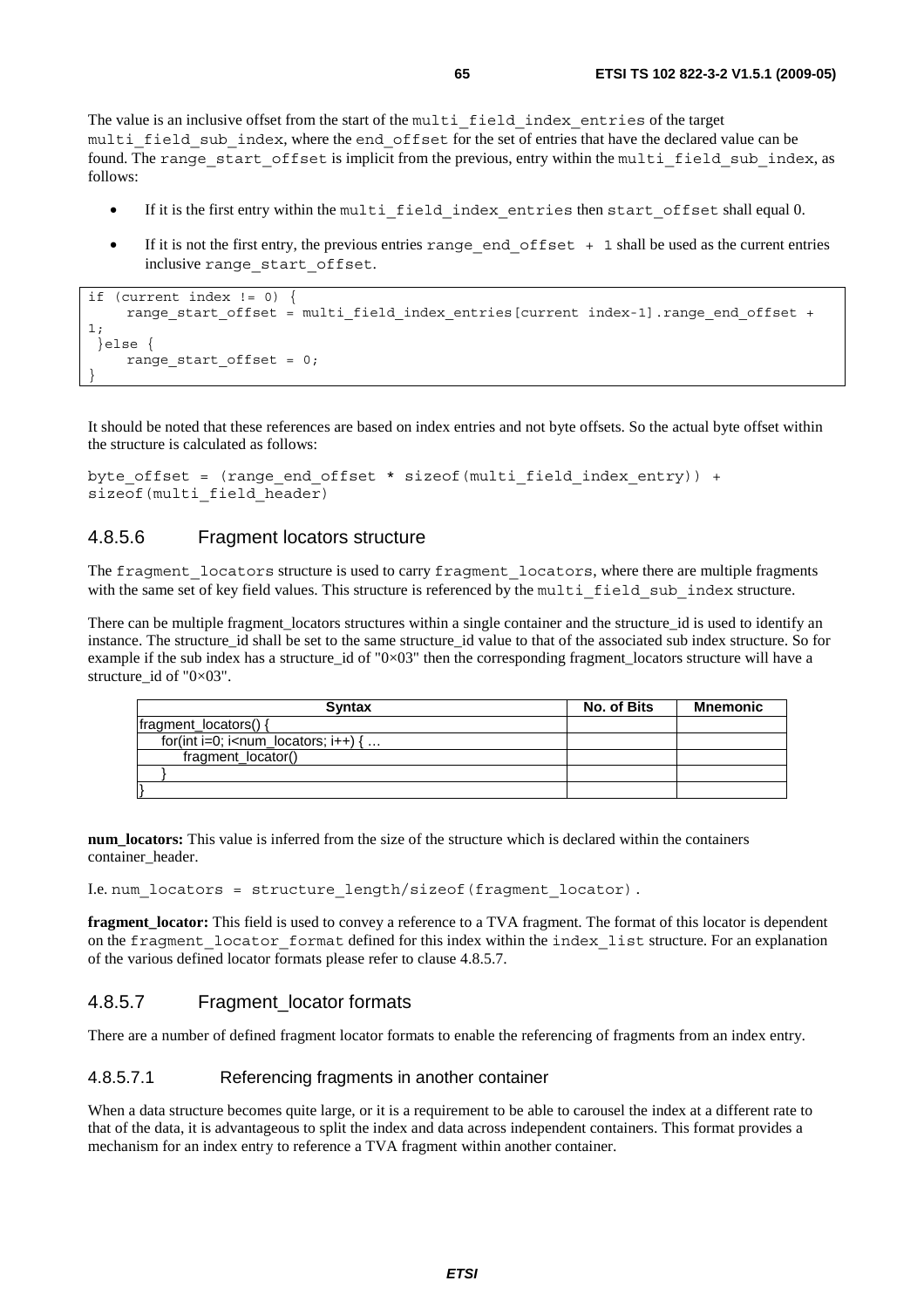| <b>Syntax</b>               | No. of Bits | <b>Mnemonic</b> |
|-----------------------------|-------------|-----------------|
| remote fragment locator() { |             |                 |
| target container            | 16          | uimsbf          |
| target_fragment             | 24          | uimsbf          |
|                             |             |                 |

**target\_container:** The container ID of the container holding the encapsulation structure for the target fragment.

**target fragment:** A 24 bit identifier which uniquely identifies a fragment within the target container. To locate the actual fragment, the appropriate container should be loaded and the encapsulation structure searched to find a matching fragment id. Once the fragment id has been located the appropriate TVA fragment can be found.

#### 4.8.5.7.2 Referencing a fragment within the same container

It is quite possible to use the above method for referencing fragments within the same container, however it is not the most efficient way. Therefore the following method is supported.

| <b>Syntax</b>            | No. of Bits | <b>Mnemonic</b> |
|--------------------------|-------------|-----------------|
| local fragment locator() |             |                 |
| fragment offset          | 16          | uimsbf          |
|                          |             |                 |

**fragment\_offset:** The offset within the encapsulation structure, where the fragment can be found. It should be noted that the offset is an index into the encapsulation structure and not a byte offset. The byte offset can be calculated as follows:

```
byte offset = (sizeof(encapsulation entry) * fragment offset) +
encapsulation header.<sup>2</sup>
```
# 4.8.6 Binary representation of Simple Types

Within the Index list structure it is a requirement to define the encoding used to represent each of an index's key fields. The following is a list of XML Schema defined primitive simple types used within the *TV-Anytime* schema and how they should be encoded, when used within the context of an index.

| <b>SimpleType</b>  | field encoding value | <b>Encoding</b>                                |
|--------------------|----------------------|------------------------------------------------|
| string             | $0 \times 0000$      | String                                         |
| anyURI             | $0 \times 0000$      | String                                         |
| boolean            | 0×0204               | unsigned byte with false = $"0 \times 00"$ and |
|                    |                      | true = Non zero value e.g. $0 \times ff$       |
| <b>NMTOKEN</b>     | $0 \times 0000$      | String                                         |
| gYear              | 0×0101               | unsigned binary - Big-Endian                   |
| date               | 0×0401               | Modified Julian Date (TVA BiM codec            |
|                    |                      | clause 4.4.2.4.3)                              |
| dateTime           | $0 \times 0400$      | Modified Julian Date and Milliseconds          |
|                    |                      | (TVA BiM codec, clause 4.4.2.4.2)              |
| duration           | $0 \times 0400$      | Modified Julian Date and Milliseconds          |
|                    |                      | (TVA BiM codec, clause 4.4.2.4.2)              |
| integer            | $0 \times 0202$      | one bit to indicate sign (0:positive,          |
|                    |                      | 1: negative), followed by abs(value) using     |
|                    |                      | vluimsbf5.                                     |
| unsignedShort      | 0×0101               | unsigned binary - Big-Endian                   |
| unsignedLong       | 0×0203               | vluimsbf8                                      |
| unsignedInt        | 0×0201               | unsigned binary - Big-Endian                   |
| nonNegativeInteger | 0×0203               | vluimsbf8                                      |
| positiveInteger    | 0×0203               | vluimsbf8                                      |
| float              | $0 \times 0300$      | signed float                                   |
| double             | 0×0302               | signed double                                  |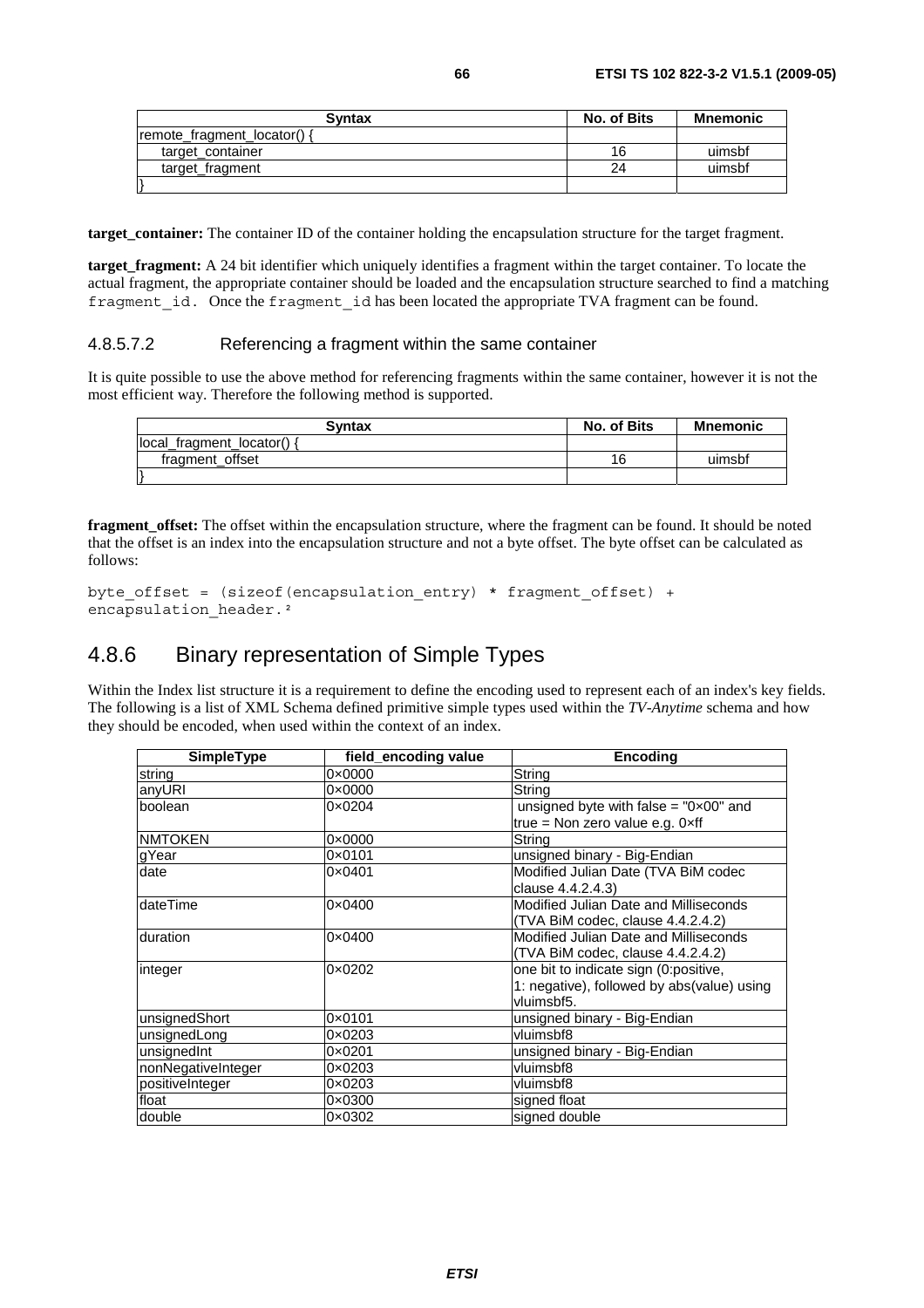# 4.8.7 Indexes based on Classification Schemes

When creating an index based on a Classification Scheme it is recommended that the key field used is the href attribute within the ControlledTermType and that its value is a full de-referenced URI i.e. not an Alias.

It is also recommended that all entries within the index use a single classification scheme. The indexing solution can support the use of mixed classification schemes but it may present problems to an application, which wishes to search the index. For example, there may be more than one reference value for genre "Sport".

# 4.9 Notion of Validation

*TV-Anytime* deals with metadata and in particular with large and highly structured metadata.

An XML Schema document is called a schema. The TVA schema is thus an XML schema document, namely the data model defining the rules to be respected to edit "valid" TVA metadata description. This includes information about default values, element types, attributes types and type hierarchies.

The validation process ensures that the descriptions transmitted to the application respect all the rules defined in the associated schema and thus that it is conformant to the standard having specified this schema. The nature (i.e. the type) of each description item (element or attributes) are also determined and controlled during this process. Validation is the way to make data more explicit to an application. It is a transformation from raw un-typed well-formed (syntactically correct according to the schema definitions) information into typed useful information. The generic nature of the validation process is spelled out by W3C in the XML schema specification in [2].

Because the *TV-Anytime* encoding mechanism produces by nature only valid encoded metadata description and due to the design of the *TV-Anytime* schema and of the associated fragmentation mechanism, each partial description shall be valid according to the TVA schema, first, after the decoding of the TVAMain fragments and, afterwards, of any of its associated TVA fragments.

# 4.10 Extensibility of the *TV-Anytime* schema

# 4.10.1 Introduction

A TVA metadata system includes a common core set of metadata as defined in TS 102 822-3-1 [9] to ensure a minimum level of interoperability. When performing extensions to the *TV-Anytime* schema it is desirable to maintain both backwards and forwards compatibility, however it is recognized that this is not always possible due to constraints within the schema language use and the impact that using standard schema extensions mechanisms have on the readability of the resulting schema.

# 4.10.2 Receiver support for non backwards and forwards compatible versions

In the case where it is not practical to support both backwards and forwards compatibility within a new version of the *TV-Anytime* metadata schema, specific actions must be taken when migrating to the new version within the delivery system. The operator has the following options:

- Download new code to all receivers which are able to interpret both the old and new version of the *TV-Anytime* metadata schema. When all receivers have been updated, the metadata service may be switched to use the new *TV-Anytime* metadata schema.
- Simulcast metadata services for both the old and new version of the *TV-Anytime* metadata schema. New receivers will be able to receive the metadata service using the new *TV-Anytime* schema, whilst the old receivers can continue to receive the metadata service using the old *TV-Anytime* schema.

The actual migration path taken will depend very much on the operators ability to upgrade code on the deployed receiver population.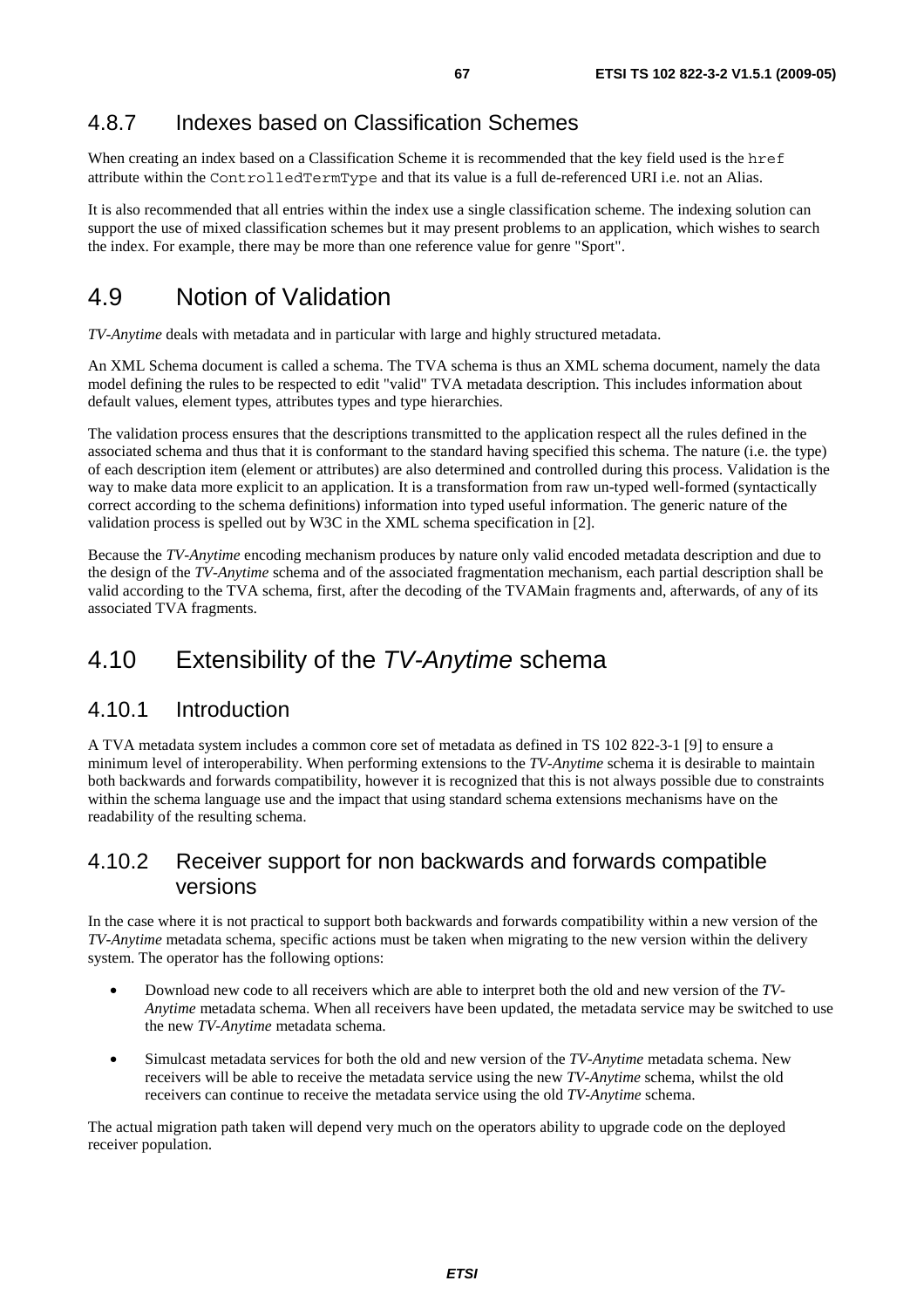# 4.10.3 Extensibility mechanisms supporting forwards and Backwards **Compatibility**

The MPEG-7 Definition Description Language (DDL) that is used as the *TV-Anytime* representation language for metadata is the main instrument for this extensibility.

As shown in figure 34, mechanisms need to be defined to allow the extension of the specification with new *TV-Anytime* definitions, or for private extensions.



**Figure 34: Representation of a** *TV-Anytime* **extension** 

The associated TVA extensibility rules are presented in the following clause.

# 4.10.4 Extensibility rules

The following clause defines rules to support specification and private extensions in a backward and forward compatible manner:

- Forward compatibility means a decoder that is only aware of a previous version of a schema is able to partially decode a description conformant to an updated version of that schema.
- Backward compatibility means a decoder that is only aware of a new version of the schema is able to partially decode a description conformant to a previous version of that schema.

With BIM, backward compatibility is provided by the unique reference of the used schema in the DecoderInit. Forward compatibility is ensured by a specific syntax defined in MPEG-7 Specification [1] clauses 7 and 8. Its main principle is to use the namespace of the schema. The binary format allows one to keep parts of a description related to different schemas in separate chunks of the binary description stream, so that parts related to an unknown schema may be skipped by the decoder. The Decoder Initialization identifies schema versions with which compatibility is preserved by listing their Schema URIs. A decoder that knows at least one of the Schema URIs will be able to decode at least part of the binary description stream.

The following rules shall be applied so as to define a valid extension of the standard, in particular to allow the compatibility mechanisms described above. They constrain the extensibility of *TV-Anytime* schemas:

- Extension must be defined using the TVA schema representation language (i.e. MPEG-7 DDL). The way these extended schemas are transmitted is out of the scope of the present document.
- The module definition must have a prose definition that describes the syntactic and semantic requirements of the elements, attributes and/or content models that it declares.
- Existing element names should never be re-used. New elements names should be defined under their own namespace (e.g. for another version of the TVA specification or for private extensions).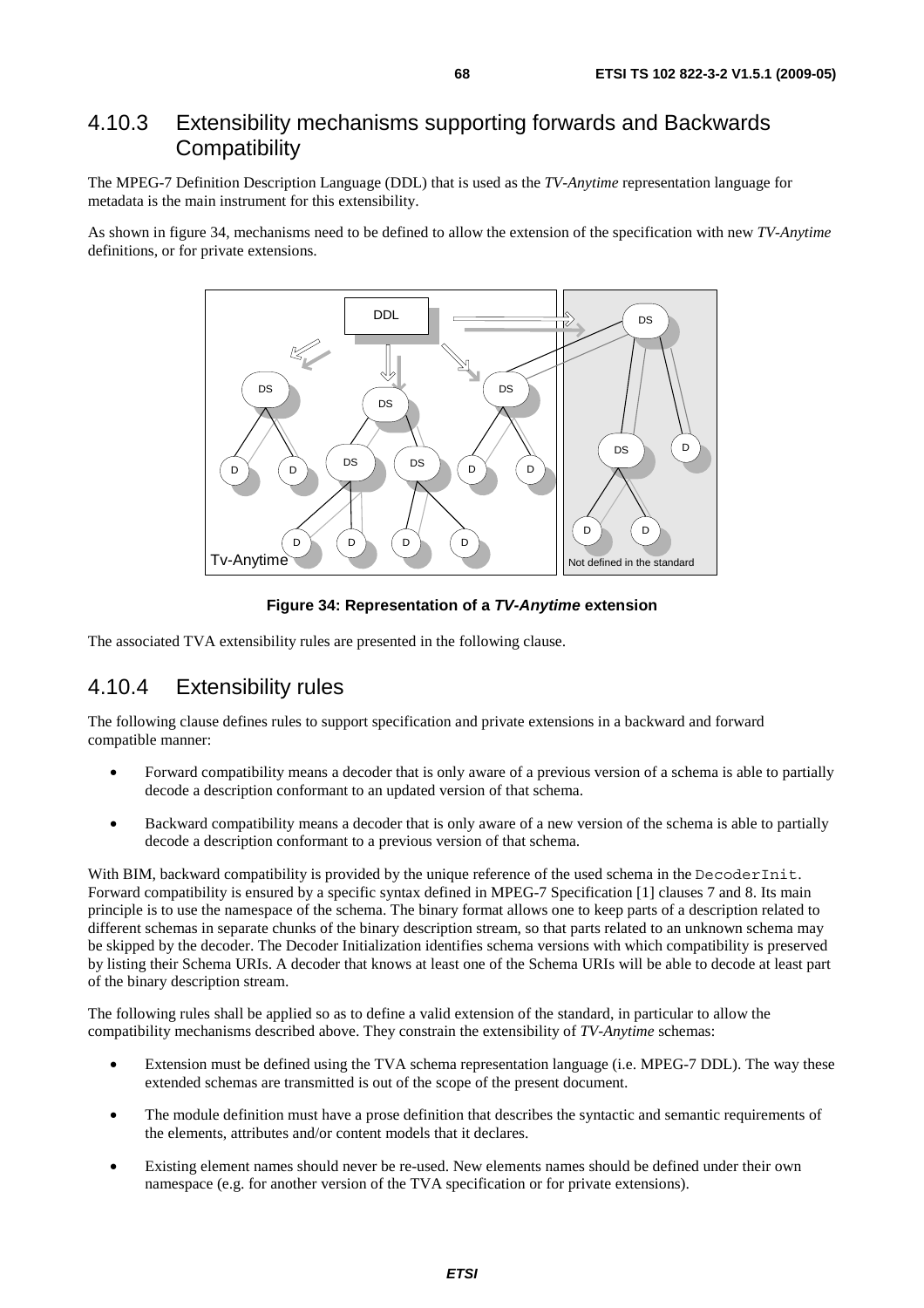- The module definition's elements and attributes must be part of an XML namespace. If the module is defined by an organization other than TVA and MPEG (for imported MPEG datatypes and description schemes), this namespace must NOT be the same as the namespace in which other TVA and MPEG standards are defined.
- The namespace under which extensions are defined will need to be clearly identified.
- Any extensions to existing schema should not obscure existing functionality. Thus existing functionality should not be contained within a new element that an earlier decoder will not understand.
- Wherever possible, an extended schema should only add functionality and not replace existing functionality. This will allow a version 1 decoder to maximally understand a version 2 document.
- An application should ignore any elements or attributes they do not need, do not understand or cannot use.

Table 13 provides the list of conditions under which the extensions of *TV-Anytime* metadata definitions are supported or not.

#### **Table 13: Types of extension permitted in future versions of** *TV-Anytime*

| Condition/Type of extension of TV-Anytime metadata<br>definitions                 | <b>Status</b>                            |
|-----------------------------------------------------------------------------------|------------------------------------------|
| Condition 1: A new global element of existing type                                | <b>NOT PERMITTED</b>                     |
| Condition 2: A new global attributes added to existing type                       | <b>PERMITTED</b>                         |
| new type (simple or complex - but see below for limitations<br>on derivation etc) | <b>PERMITTED</b>                         |
| Polymorphism of existing type by Inheritance with restriction                     | PERMITTED (But see rules above)          |
| Polymorphism of existing type by Inheritance with extension                       | PERMITTED (But see rules above)          |
| Polymorphism of existing type by Redefining types during<br>import                | <b>NOT PERMITTED</b>                     |
| Substitution Groups                                                               | NOT PERMITTED.                           |
|                                                                                   | Instead of using substitution groups,    |
|                                                                                   | explicit derivation can be used. This is |
|                                                                                   | safer for future extensions.             |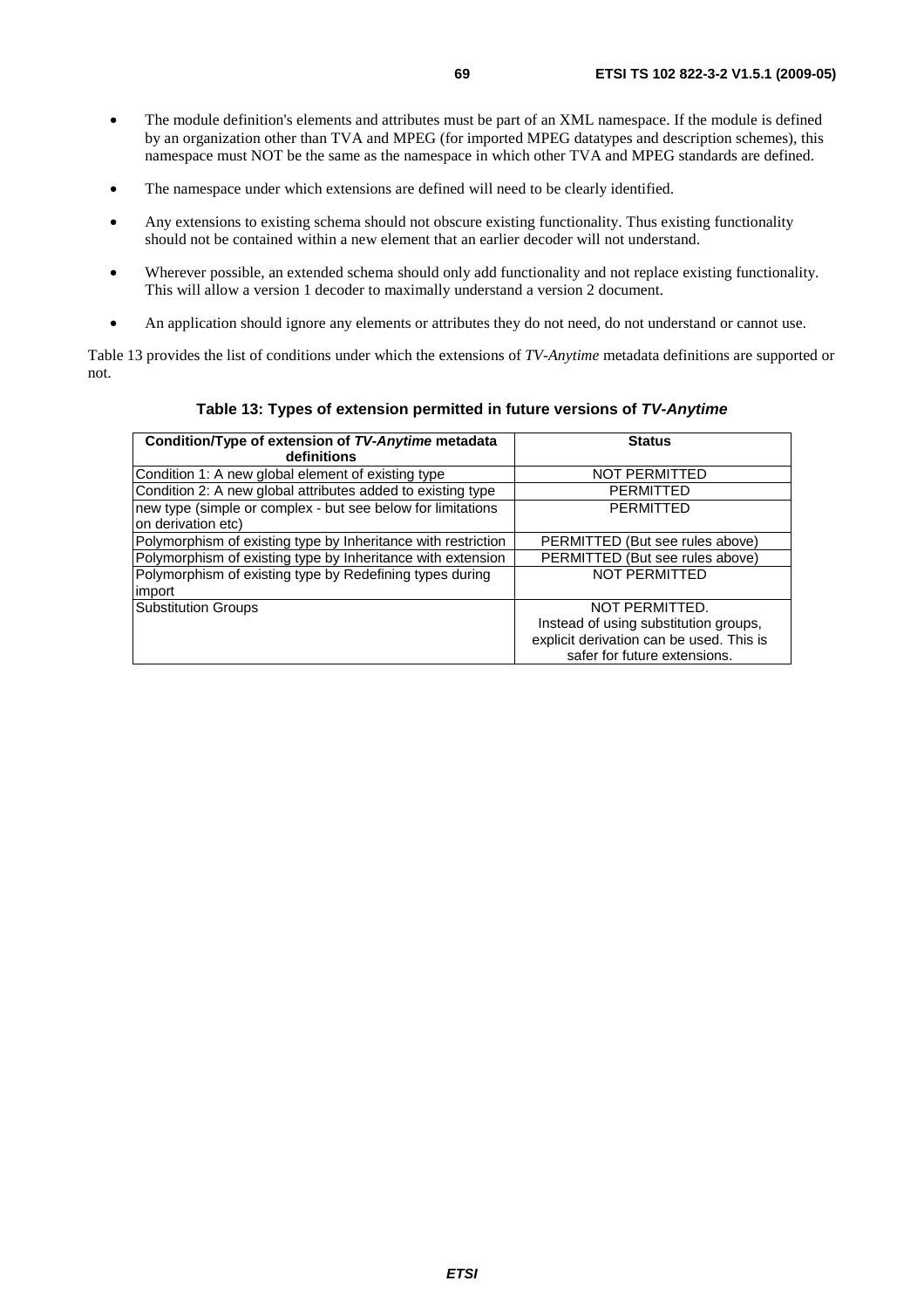# Annex A (informative): Bibliography

• XML Path Language, W3C Recommendation, 16 November 1999.

NOTE: Available at:<http://www.w3.org/TR/xpath.html>.

• Namespaces in XML, W3C Recommendation, 14 January 1999.

NOTE 1: Available at: [http://www.w3.org/TR/REC-xml-names/.](http://www.w3.org/TR/REC-xml-names/)

NOTE 2: These documents are maintained by the W3C [\(http://www.w3.org\)](http://www.w3.org/)

- IETF RFC 3986: "Uniform Resource Identifier (URI): Generic Syntax".
- XML, Extensible Markup Language (XML) 1.0 second edition, October 2000.

NOTE: Available at:<http://www.w3.org/TR/2000/REC-xml-20001006>.

- IETF RFC 3629: "UTF-8, a transformation format of ISO/IEC 10646 (2003)".
- NOTE: Available at [http://www.ietf.org/rfc/rfc3629.txt.](http://www.ietf.org/rfc/rfc3629.txt)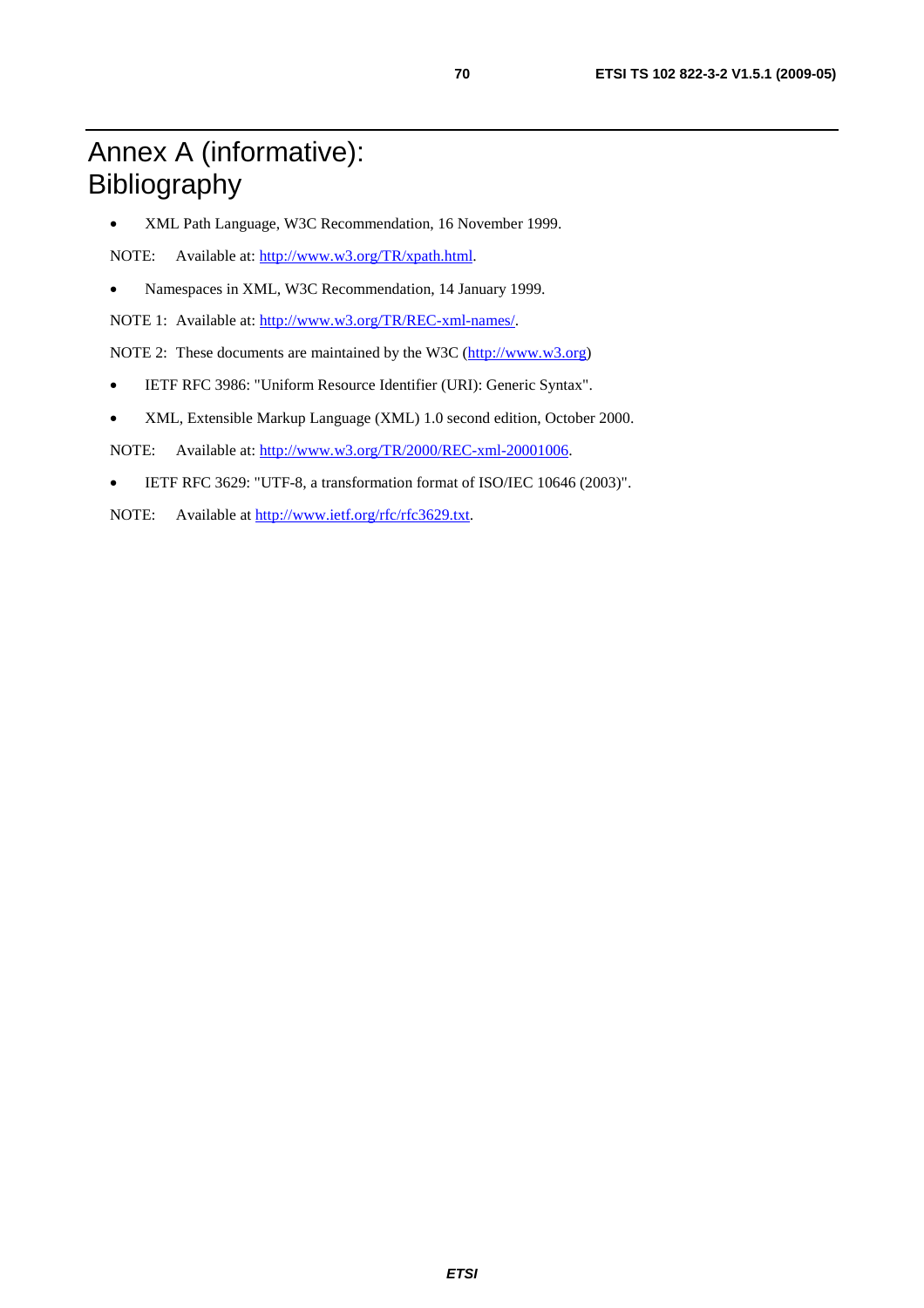# List of figures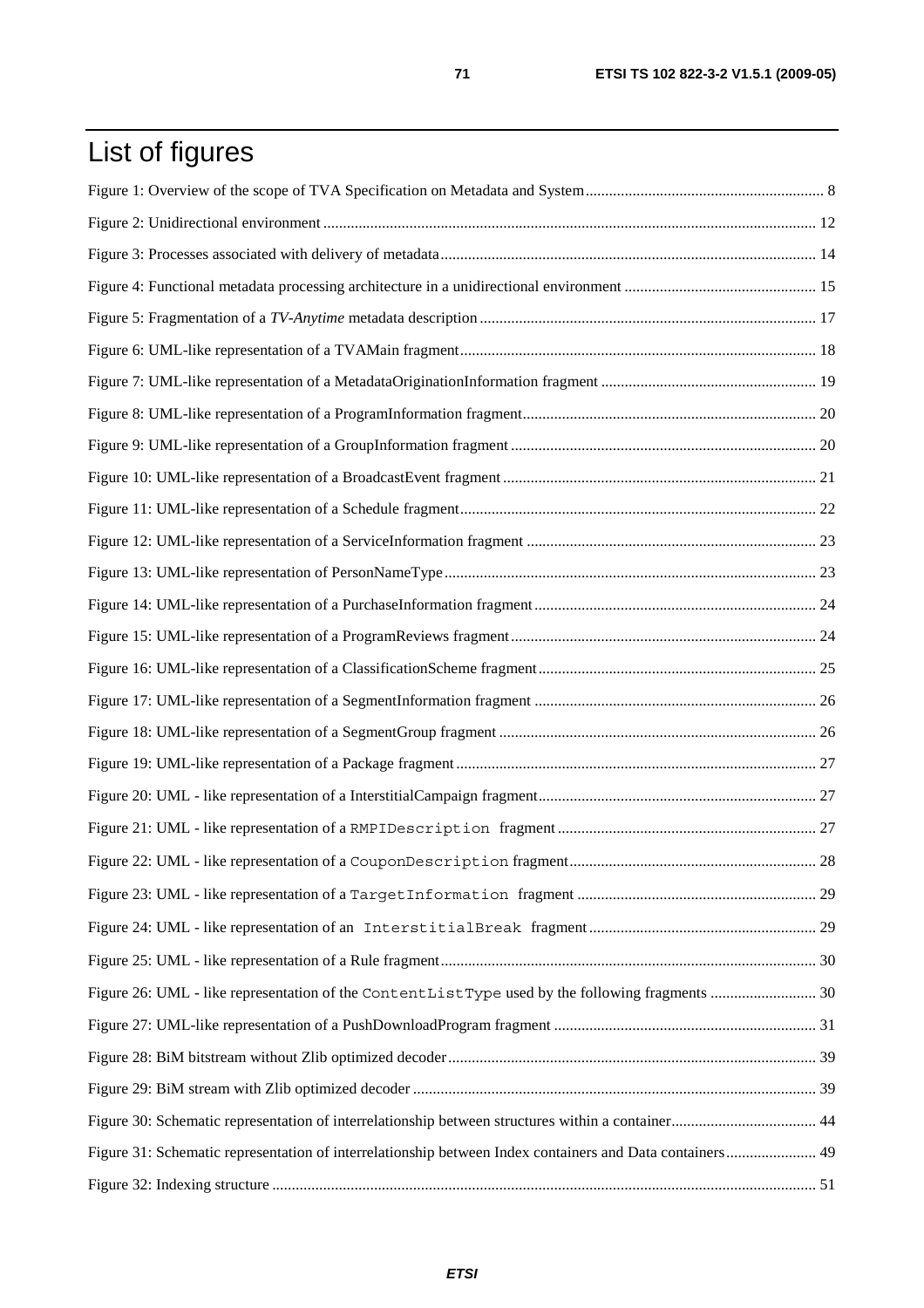| Figure 33: Example multi_field_sub_index structure (using multi-layer syntax) for an index with three key fields |  |
|------------------------------------------------------------------------------------------------------------------|--|
|                                                                                                                  |  |
|                                                                                                                  |  |
|                                                                                                                  |  |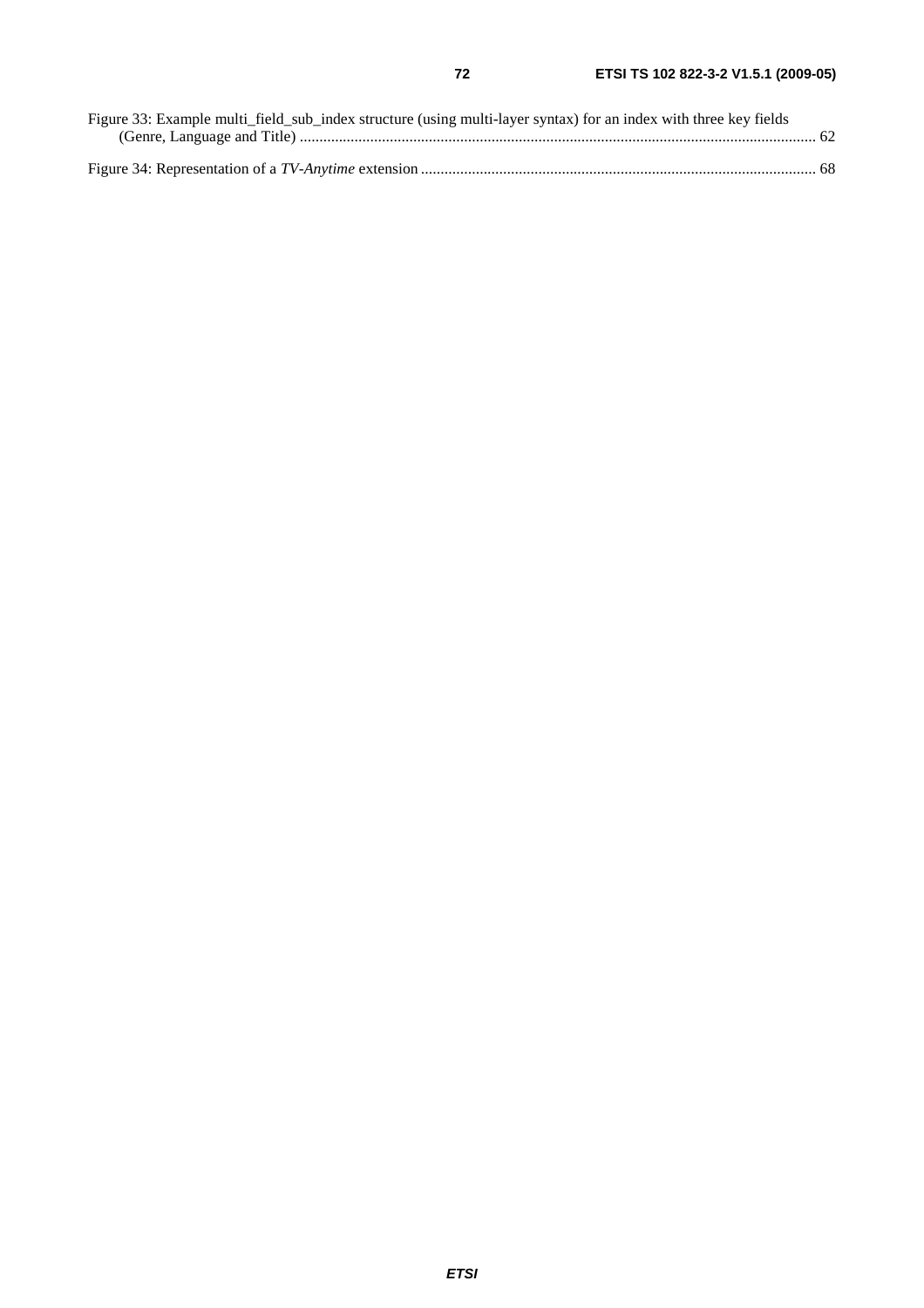## List of tables

| Table 9: Encoding and interpretation of the field_value, low_field_value and high_field_value field 56 |  |
|--------------------------------------------------------------------------------------------------------|--|
|                                                                                                        |  |
|                                                                                                        |  |
|                                                                                                        |  |
|                                                                                                        |  |